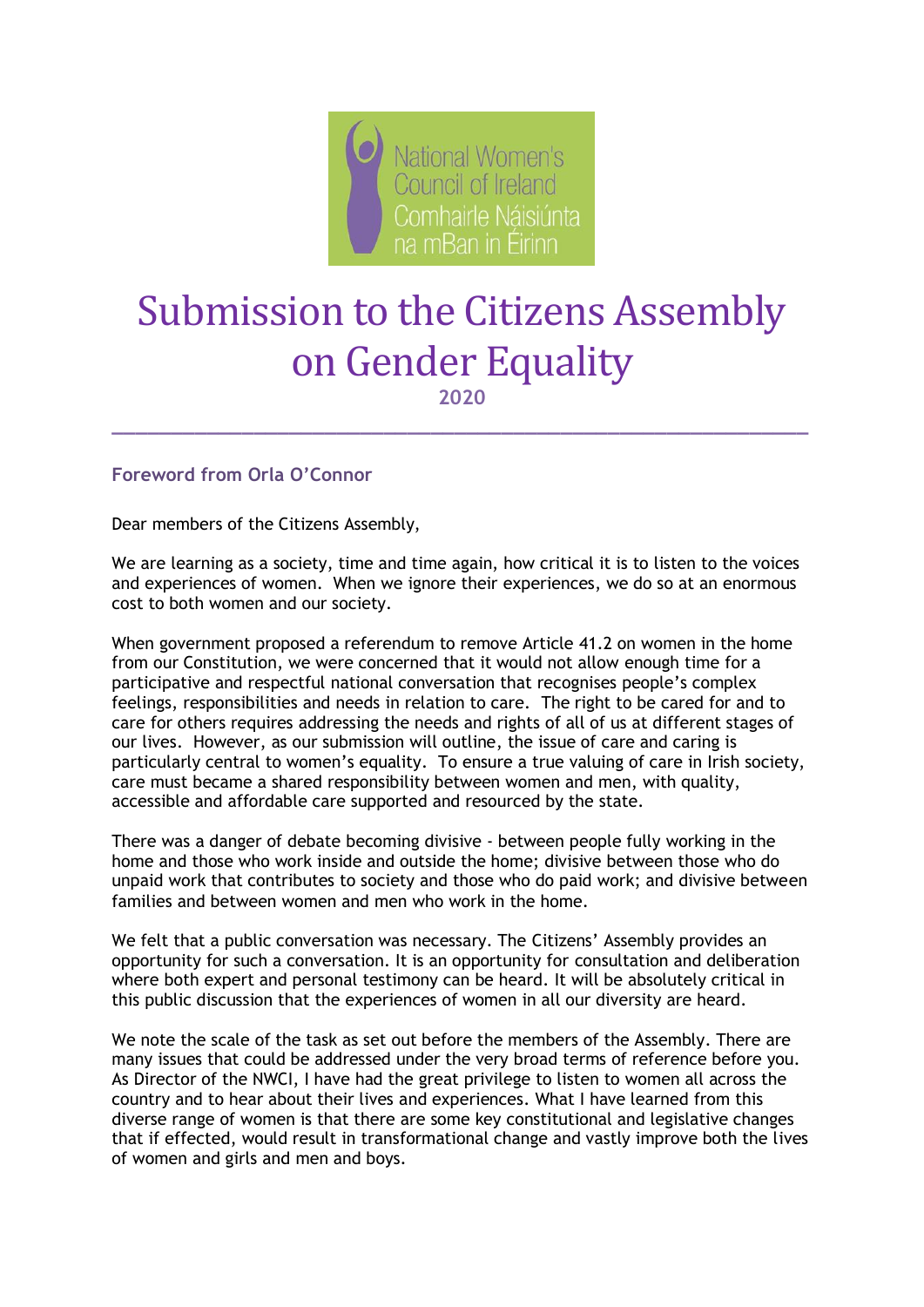Therefore, key actions that NWCI asks you to support in your recommendations:

- Holding a referendum to replace Article 41.2 of the Constitution with a gender neutral and inclusive statement on the value of care to Irish society
- Funding a public affordable and accessible childcare infrastructure
- Placing Equality Budgeting on a statutory footing
- Setting the minimum wage to the Living Wage
- Benchmarking social welfare rates to the Minimum Essential Standard of Living
- Introducing quotas on women's representation in local government, business, and the governance bodies of publically funded institutions
- Establish a National Rapporteur for gender based violence and exploitation

NWCI believes these recommendations represent a clear pathway that would result in real, positive outcomes for gender equality.

NWCI knows that the 99 citizens of the assembly, when provided with reliable, accurate and comprehensive information, will recognise the need for and recommend actions to address gender inequalities experienced by women and girls across Ireland.

NWCI would welcome the opportunity to come and speak to you during the course of your deliberations and to answer any questions you might have.

\_\_\_\_\_\_\_\_\_\_\_\_\_\_\_\_\_\_\_\_\_\_\_\_\_\_\_\_\_\_\_\_\_\_\_\_\_\_\_\_\_\_\_\_\_\_\_\_\_\_\_\_\_\_\_\_\_\_\_\_\_\_\_\_

Oala O'Como)

Orla O'Connor Director National Women's Council of Ireland

\_\_\_\_\_\_\_\_\_\_\_\_\_\_\_\_\_\_\_\_\_\_\_\_\_\_\_\_\_\_\_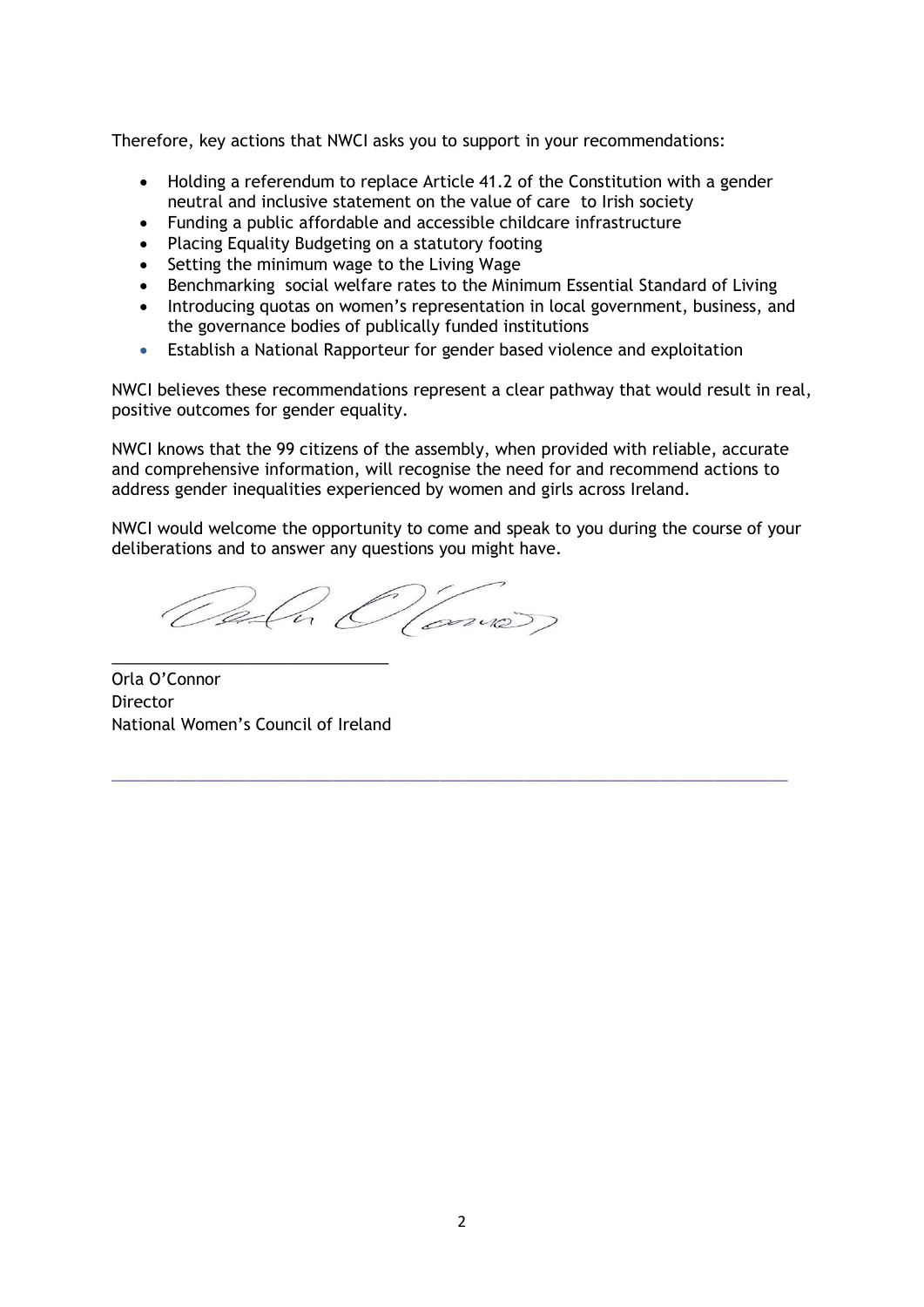# **NWCI recommendations**

#### **Care**

- Hold a referendum on Article 41.2 to replace the Article with an inclusive and genderneutral acknowledgement of the value of care
- Amend the Constitution to ensure a broad and inclusive understanding of the family based on relationships of care and interdependence
- Legislate to establish the right to citizenship for children born in Ireland
- Develop a legislative underpinnning for the funding of a public, affordable and accessible care infrastructure to support people at all stages of the lifecycle
- Increase investment in early years to of 1% of GDP over the next decade
- Develop a model of funding the sector that ensures proper wages for the workforce, a quality service for children and affordable fees for families
- Provide a statutory right for a broad spectrum of paid maternity, paternity, parental leave and carers leave, to include a minimum of 4 paid months of parental leave and 6 paid days of carers leave
- Legislate for a full and retrospective Homecare credit to support women to access a full pension
- Provide a statutory right to home care to support older persons to remain independent
- Provide a statutory right to a Personal Assistance Service for disabled people

#### **Economic equality**

- Legislate for wage transparency
- Legislate to support collective bargaining instruments
- Introduce the Living Wage as the minimum wage level for Ireland
- Begin a national dialogue on the moving to a 4 Day Week
- Legislate to benchmark social welfare payments to a Minimum Essential Standard of Living (MESL)
- Introduce a universal, fair State Pension system which will guarantee income adequacy in older age
- Legislate for a minimum of 10 days paid leave for persons experiencing domestic and intimate partner abuse and violence
- Ratify ILO Convention 190 on gender-based violence and harassment in the work place **Leadership**
- Establish a 50% quota for gender balance, with targets for diversity, on all non-state Irish company boards
- Legislate for a quota system to be extended to local elections with an initial quota of 30% women's representation in the Local Elections 2024 & additional targets to improve diversity
- Introduce an entitlement to maternity/adoptive leave for women councillors and women TDs
- Legislate for a 50% gender quota and targets for diversity for decision making structures in communities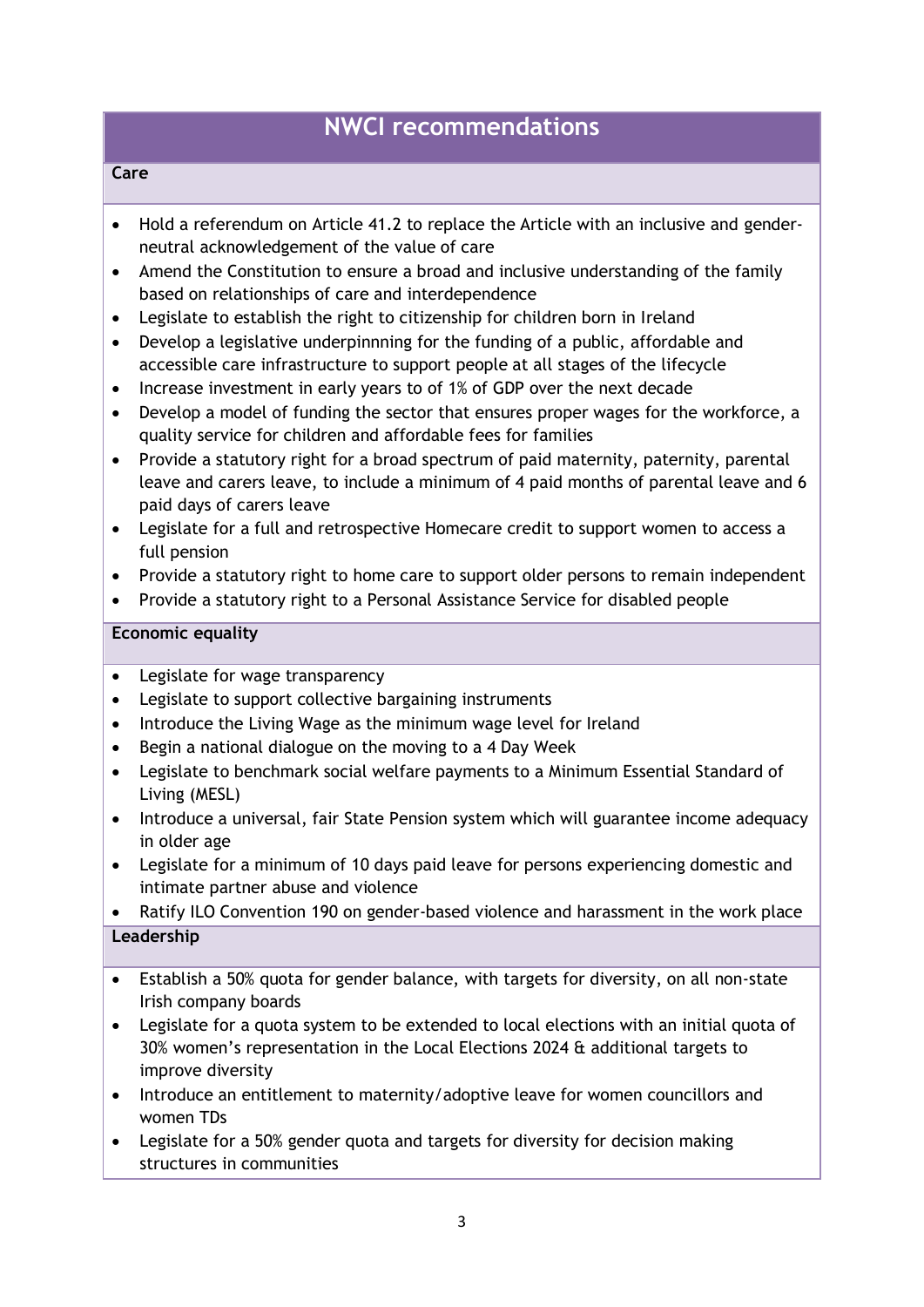Support and resource the women's community sector to advance equality and support marginalised women to participate in public and political life

#### **Violence Against Women**

- Identify Violence Against Women as a national crisis including establishing a Citizens' Assembly on VAW
- Establish a National Rapporteur on Sexual Domestic and Gender Based Violence
- Legislate for ring-fenced funding to combat violence against women
- Legislate for the establishment of a dedicated and integrated family court
- Legislate for an Objective Sex Education Curriculum

#### **A new economic model**

- Legislate for equality budgeting to become a statutory process, this includes expenditure and taxation actions
- Establish a commission to explore a new economic model for Ireland that takes account of equality, human rights and environmental sustainability

# **Introduction**

Founded in 1973, the National Women's Council of Ireland (NWCI) is the leading national women's membership organisation. We represent and derive our mandate from our membership, which includes over 190 groups and organisations from a diversity of backgrounds, sectors and locations across Ireland. We also have a growing number of individual members who support the campaign for women's equality in Ireland. Our mission is to lead and to be a catalyst for change in the achievement of equality for women. Our vision is of an Ireland and of a world where women can achieve their full potential and there is full equality for women.

NWCI welcomes the opportunity to make a submission to the Citizens' Assembly on gender equality. The terms of reference for the Assembly to consider are wide ranging and relate to the roles of women and men, our understanding of family and home, economic equality for women, work life balance, the contribution of care and carers as well as the continuing epidemic of violence against women in our society.

The issue of *Care* is central to women's equality. In previous discussions on Article 41.2 of the Constitution on 'women in the home', NWCI has advocated for the need to recognise and to value care in our society. Caring for others and being cared for at different stages of life are central experiences for everyone. Care work is essential to the common good and our society and the economy could not function without it. The right to be cared for and to care for others requires addressing the needs and rights of all of us at different stages of our lives. For persons with disabilities, care must be understood as an independent right to support, autonomy and a fully realised life. To ensure a true valuing of care in Irish society, care must become a shared responsibility between women and men, with quality, accessible and affordable care supported and resourced by the state.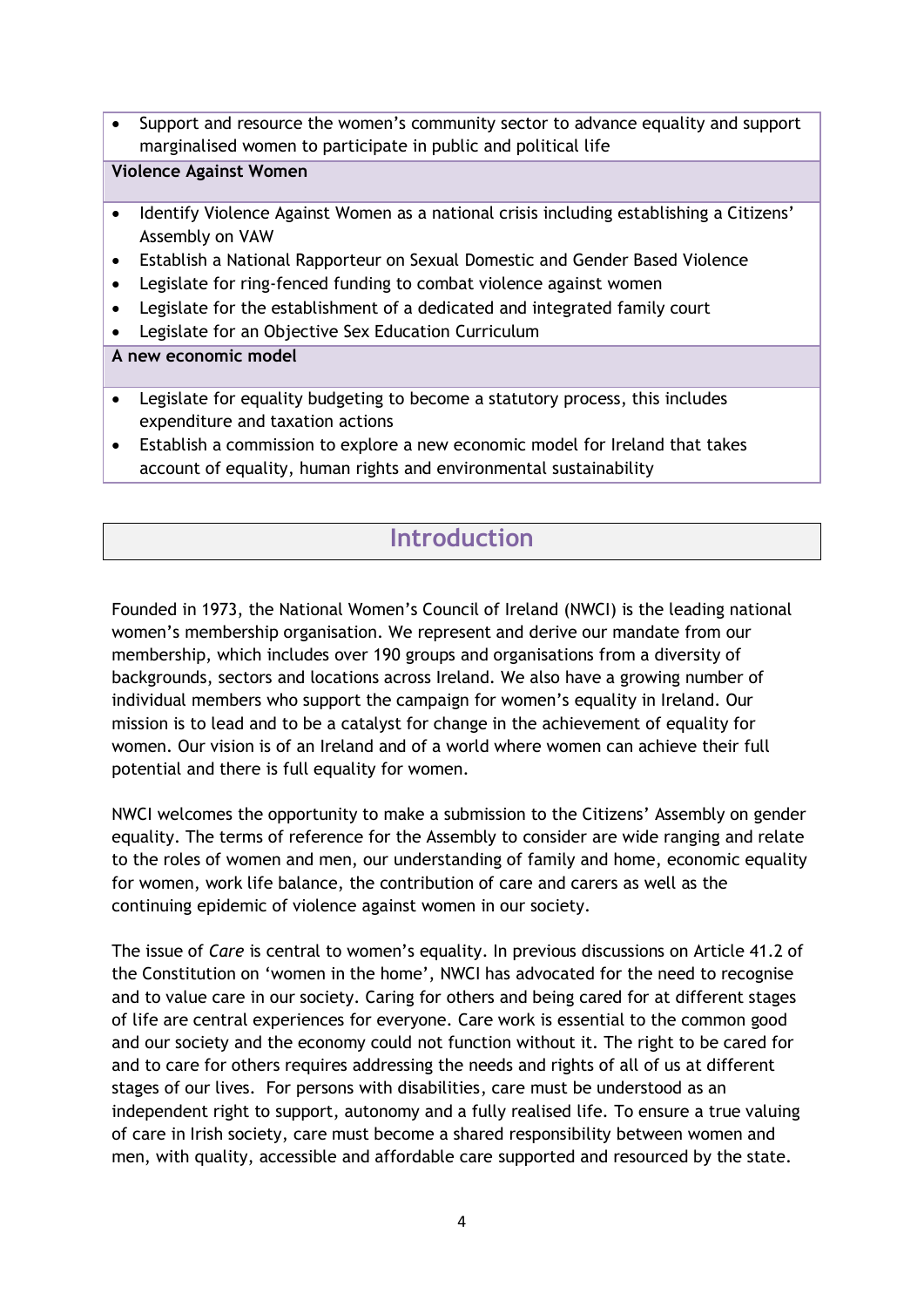We know from Irish and international research that a key structural barrier for women achieving full *Economic Equality* is the unequal distribution of care responsibilities. The most effective and efficient way to tackle these persistent gender inequalities is sustained investment in public services and social infrastructure. This will mitigate historical and ongoing economic inequality and address unpaid and undervalued care labour.

Gender balance in *Leadership* roles in business, politics and public life is crucial to ensure accountability and responsiveness to women in all their diversity. Ensuring that the voices of women are heard in decision making and that their participation is supported and resourced at local level is key to tackling gender inequalities from the ground up.

We are still failing when it comes to protecting women from a range of gender based *Violence*, and preventing this violence from occurring in the first place. This is in spite of a welcome and rapid legislative transformation process over the last 3 years that was necessary to ensure that we meet our obligations under the recently ratified Istanbul Convention, the Council of Europe Convention on preventing and combating violence against women and domestic violence. It is time that we reimagined new ways to eliminate violence against women. As it stands this responsibility rests too heavily on the shoulders of women and this must change. The burden must lie on the shoulders of those who incite fear, intimidation and control - the people who commit violent acts, and the people who take the lives of others.

#### **NWCI's work on gender equality**

NWCI's expertise in informing the development of government policy and legislation has been widely recognised. We sit by invitation on the monitoring group for the National Strategy for Women and Girls 2016-2020. The national strategy acknowledges, in particular, the value our organisation can provide 'by identifying the needs of [our] member organisations and their members'.

We chair the National Observatory on Violence against Women, an independent network of grassroots and national organisations that monitor progress on violence against women in Ireland.

We sit by invitation on the Equality Budgeting Expert Advisory Group, chaired by the Department of Public Expenditure and Reform and tasked with introducing gender equality framing into national budgetary processes.

We are members of the newly established Women's Health Task Force with the Department of Health and the European Institute for Women's Health.

In 2012 we were invited to inform the Constitutional Convention in its consideration of Article 41.2 – the 'women in the home' clause – and other areas of the Convention's deliberations impacting on women.

#### **Submission structure**

As a membership organisation, NWCI has a unique role in communicating the concerns of women in Ireland through ongoing consultation with our membership base and other organisations. Our members come from local women's organisations, professional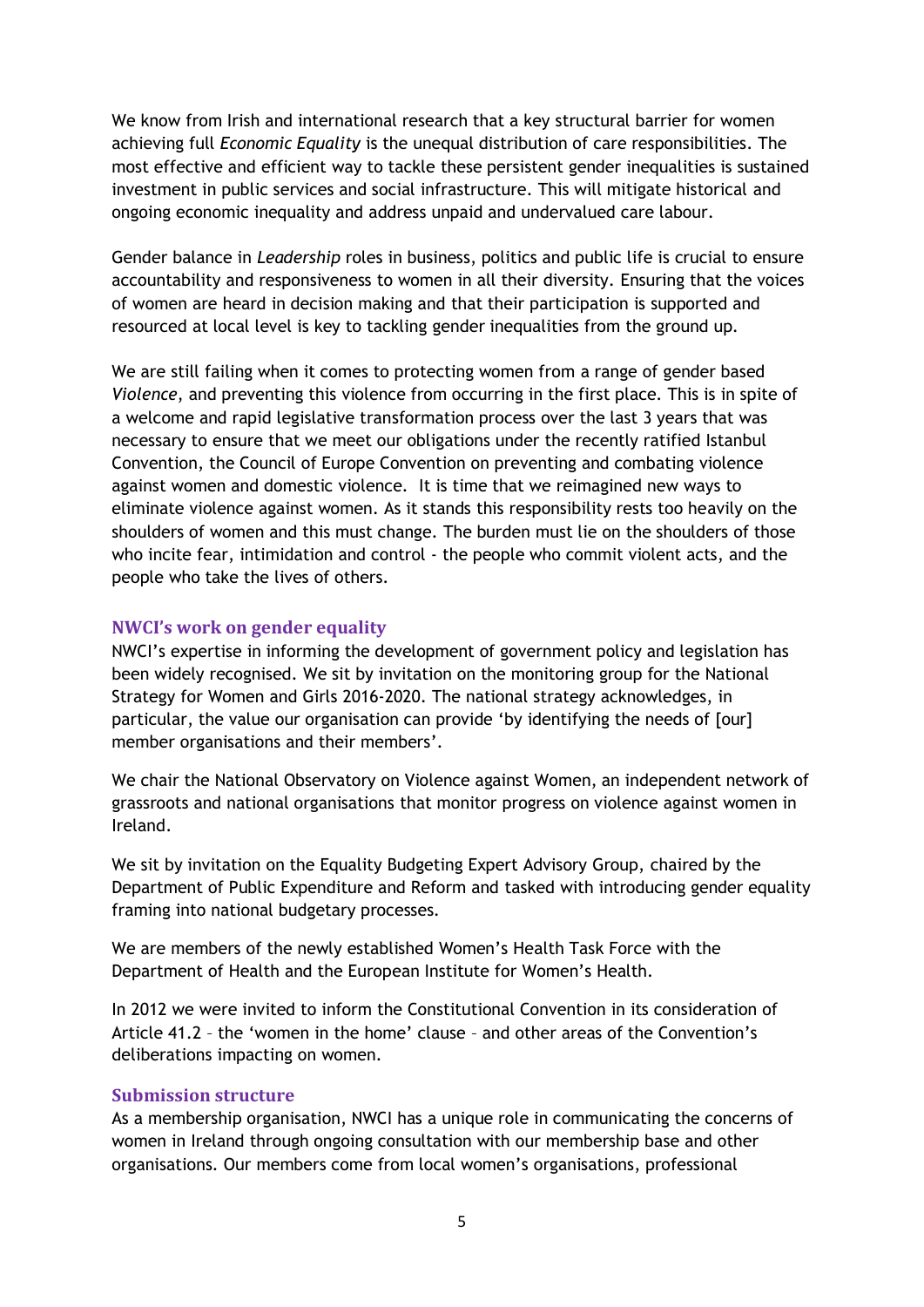associations, rural groups and are both political and non-political. They share a common interest in promoting the rights of women.

This submission is grounded in the experiences and expertise shared with us by our member groups working to promote women's equality and providing services to women and research we have commissioned on the issues that women are facing in Ireland in the full realisation of their rights. It reflects the lived experience of the women that we have worked with and that have contacted us in huge numbers over many years.

A core NWCI value and belief, as stated in our Strategic Plan 2016-2020 Driving Women's Equality<sup>1</sup>, is our commitment to intersectionality. NWCI acknowledges the intersectionality of women's lived experiences and in particular seeks to end discrimination on the grounds of gender, family status, religion, race, age, sexual orientation, marital status, disability, ethnicity or membership of the Travelling community. Where available, disaggregated data on the experience of diverse groups of women is used throughout this submission and an appendix is included at the end of this submission for ease of reference.

This submission will give a brief overview of the context for women in Ireland today before addressing four key elements of the Assembly's terms of reference:

1. Care

**.** 

- 2. Economic equality
- 3. Leadership
- 4. Violence against women

# **Context**

NWCI acknowledges the very significant progress Irish society has made in the last decades, from electing women as President of our country to repealing the 8<sup>th</sup> Amendment to the Constitution. Ireland has made commitments to the full realisation of gender equality under a range of national strategies and international treaties. These include:

#### National Strategy for Women and Girls 2016-2020

Second National Strategy on Domestic, Sexual and Gender-based Violence 2016 – 2021

Council of Europe Convention on preventing and combating violence against women and domestic violence (Istanbul Convention)

UN Convention on the Elimination of Discrimination against Women (CEDAW)

UN Convention on the Rights of Persons with Disabilities (UNCRPD)

UN Sustainable Development Goal's 2030 (SDG's)

 $<sup>1</sup>$  NWCI Strategic plan. Driving Women's Equality 2016-2020</sup>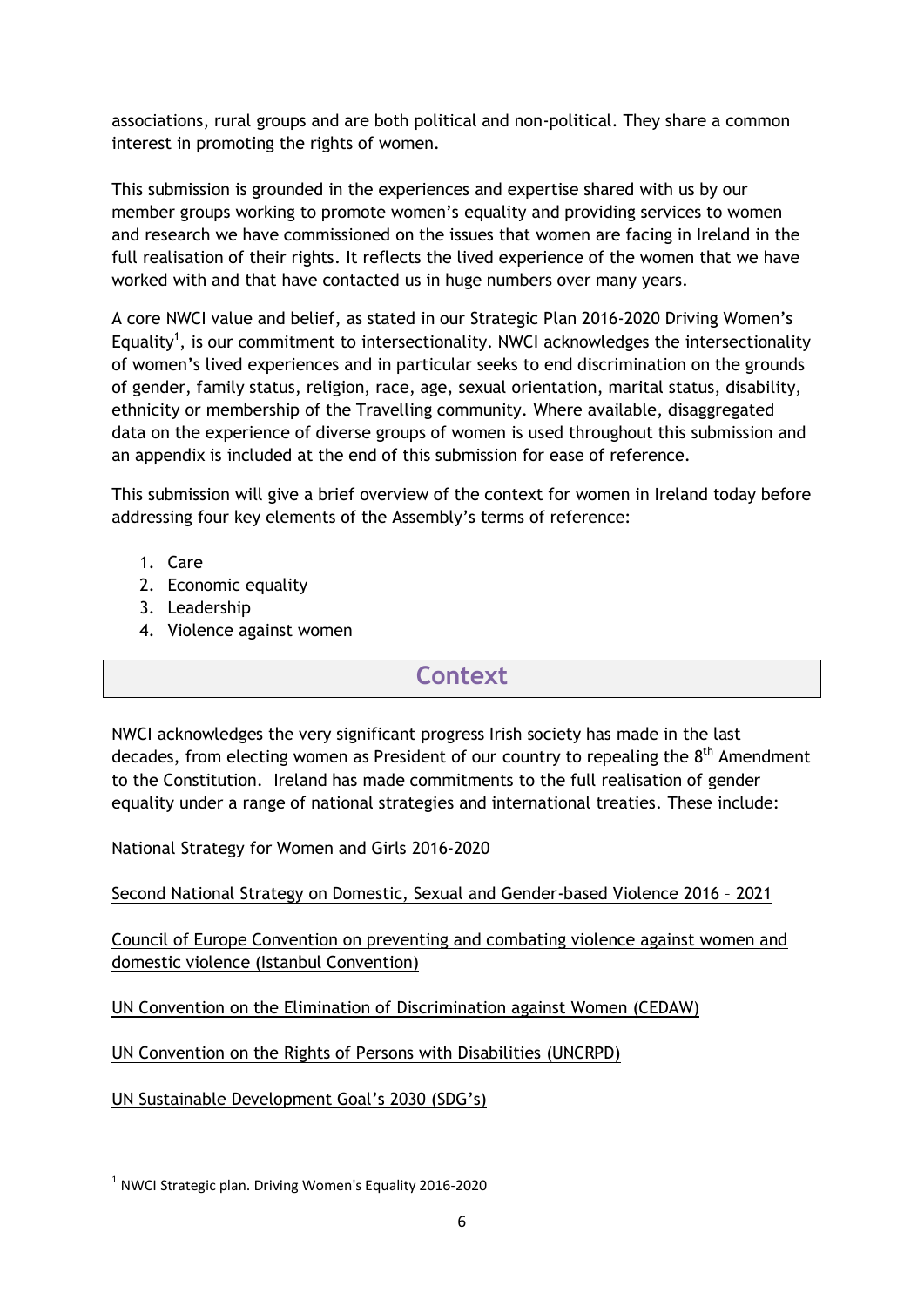However, the Assembly's discussions are taking place in the context of continuing inequalities experienced by women and girls in Ireland. While much progress has been made over the past number of years, women's position in Irish society continues to be marked by social and economic deficits, which we will highlight in the following sections.

NWCI would also like to highlight that women's experiences are shaped by the intersection of gender with other factors such as age, income, education, family status, membership of the Travelling community or other ethnic minority communities, disability, migration status, LGBTQI+ identity, living in an urban or rural area and so on.

The following statistics give an indication of the diverse profile of women and girls in Ireland.

- $\bullet$  36.6% of Ireland's female population live in rural Ireland<sup>2</sup>
- 14% of the female population (331,551 women and girls) have a disability<sup>3</sup>
- There are 15,610 female members of the Travelling community living in Ireland, representing  $0.7\%$  of the general population<sup>4</sup>
- Ireland has 268,387 female, non-Irish nationals
- 2% of Ireland's female population identify as Asian or Asian Irish (49,087); 1.4% as Black or Black Irish (32,915)
- 26,965 women and girls, 1.1% of Ireland's female population identifies as Muslim
- $\bullet$  91% of lone parents are women<sup>5</sup>
- **Between 60-65% of minimum wage workers are women**<sup>6</sup>
- There is no official data on the LGBTQI+ population in Ireland but estimates based on other countries indicates around 5-7% of the population may identify as  $LGBT^7$

# **Care**

The issue of care is central to women's equality. NWCI has long advocated for the need to recognise and to value care in our society. Care work is essential to the common good: it is vital for a functioning economy and society. Recognition and valuing of affective care is

**.** 

<sup>&</sup>lt;sup>2</sup> CSO (2017). Census 2016.

<sup>&</sup>lt;sup>3</sup> CSO (2017). Census 2016

<sup>4</sup> CSO (2017). Census 2016

<sup>&</sup>lt;sup>5</sup> CSO (2016). Women and men in Ireland

 $^6$  The LPC 2016 found 60 per cent of minimum wage workers were female while the NERI (2015) "A Profile of Those on The Minimum Wage", found that 65% of minimum wage workers were women

<sup>7</sup> Estimated by GLEN Ireland, cited here: [https://data.oireachtas.ie/ie/oireachtas/libraryResearch/2019/2019-](https://data.oireachtas.ie/ie/oireachtas/libraryResearch/2019/2019-06-28_l-rs-infographic-lgbt-community-in-ireland-a-statistical-profile_en.pdf) [06-28\\_l-rs-infographic-lgbt-community-in-ireland-a-statistical-profile\\_en.pdf](https://data.oireachtas.ie/ie/oireachtas/libraryResearch/2019/2019-06-28_l-rs-infographic-lgbt-community-in-ireland-a-statistical-profile_en.pdf)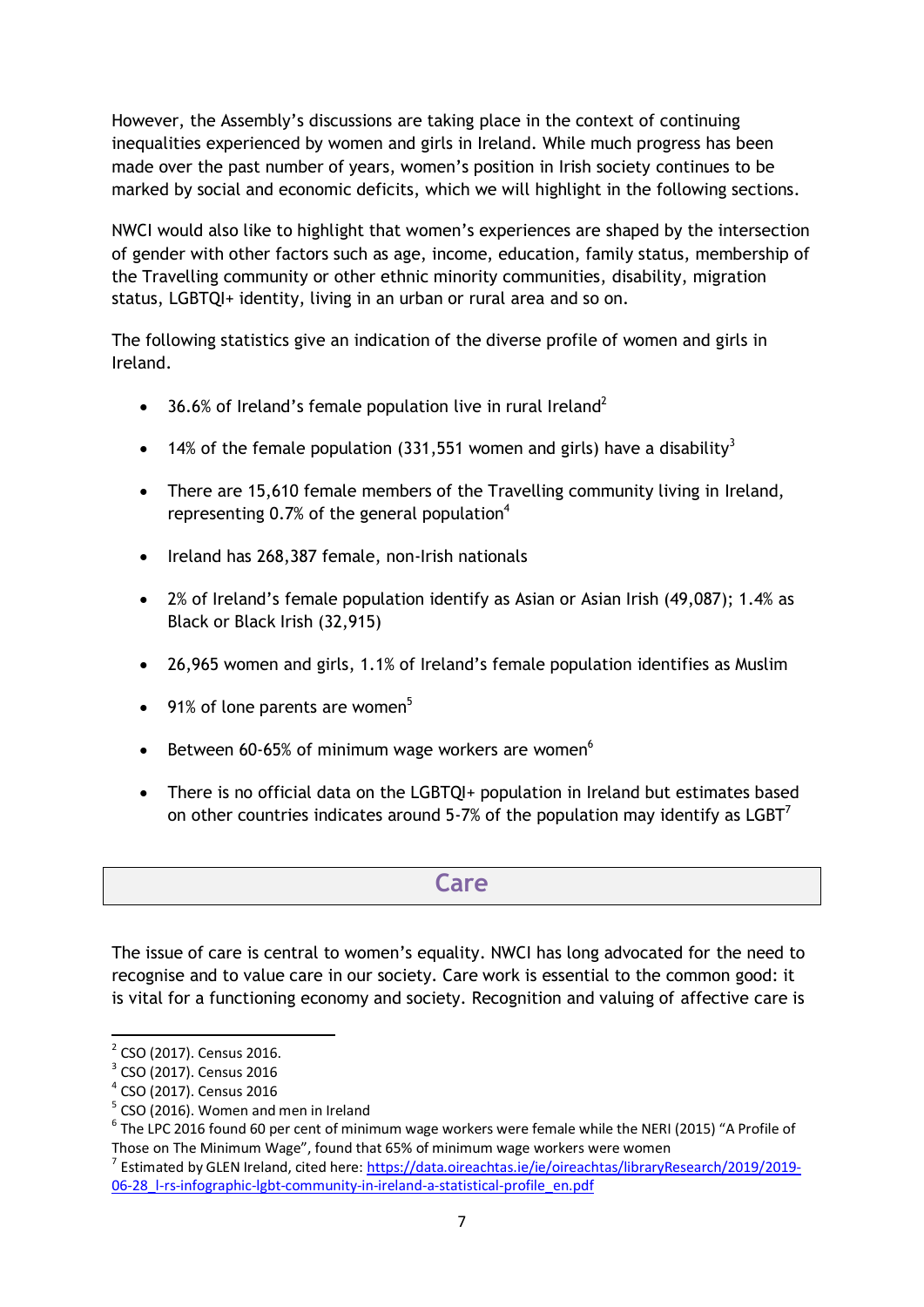fundamental to full equality for women. Affective care refers to human dependence and interdependence, and the right to give and receive love and care.

NWCI's understanding of care is broad and acknowledges that across the lifespan, we all both give and receive care, and that this is a deeply fulfilling and necessary human experience. Care or unpaid work in the home encompasses a broad range of duties such as housework and preparing meals, the unpaid work that many women in rural areas do on family farms and small businesses, care for children, older family members, friends or neighbours and support and care for those with disabilities. NWCI acknowledges that disabled women are not passive recipients of care but individuals whose rights are intertwined with those, predominantly women that provide care. $8<sup>8</sup>$ 

Though care and other domestic work such as housework and preparing meals, is essential to individual, family and society wellbeing, it is time that cannot be spent on other activities such as paid work, education and training or political and civic engagement. This has implications for women's position in society, their participation in the labour market and their financial situation, as well as their pension provision post-retirement.

One of the key challenges is that while there has been a significant increase in women's participation in the labour market, this has not been balanced by an equal increase in the contribution of men to domestic or care work. Nearly all of the people (98%) who were looking after home or family in 2016 were women $9$  and older women are five times more likely than men to leave work to care for a family member.<sup>10</sup>

Recent research indicates that 45% of women and 29% of men provide care for others on a day to day basis. Women who provide childcare carry out an average of 43 hours per week and men, 25 hours. When the hours spent on paid employment are accounted for, women still carry out more hours of care than men per week.<sup>11</sup>

In terms of housework, 81% of women and 44% of men report engaging in housework on a daily basis. Women perform just under 20 hours of housework per week compared to 7 hours for men. Having a partner resulted in women spending more time on housework, regardless of whether the partner was employed or not.<sup>12</sup> Traveller women are almost twice as likely to be looking after home and family as the general population.<sup>13</sup> The overall decline in rural infrastructure, lack of services, long distances and lack of public transport means that rural women experience a very significant additional burden of care and time spent organising and 'delivering' care.

Both women and men in Ireland report some of the highest levels of unpaid work in the EU, with Ireland scoring third among EU countries in terms of the amount of unpaid work carried out. However, Ireland has the seventh highest gender gap in the EU between the

<sup>&</sup>lt;sup>8</sup> McDonagh, R. [https://www.irishtimes.com/life-and-style/health-family/disabled-people-have-been-made](https://www.irishtimes.com/life-and-style/health-family/disabled-people-have-been-made-to-believe-they-are-the-problem-1.3774721)[to-believe-they-are-the-problem-1.3774721](https://www.irishtimes.com/life-and-style/health-family/disabled-people-have-been-made-to-believe-they-are-the-problem-1.3774721)

 $^9$  CSO (2017). Census 2016

 $10$  ESRI & HAS (2019). The ageing workforce in Ireland: Working conditions, health and extending working lives

<sup>&</sup>lt;sup>11</sup> Russell, H.,Grotti, R., McGinnity, F. & Privalko, I. (2019). Caring and Unpaid Work in Ireland. IHREC & ESRI

 $12$  Ibid

 $13$  CSO (2017). A social portrait of Travellers.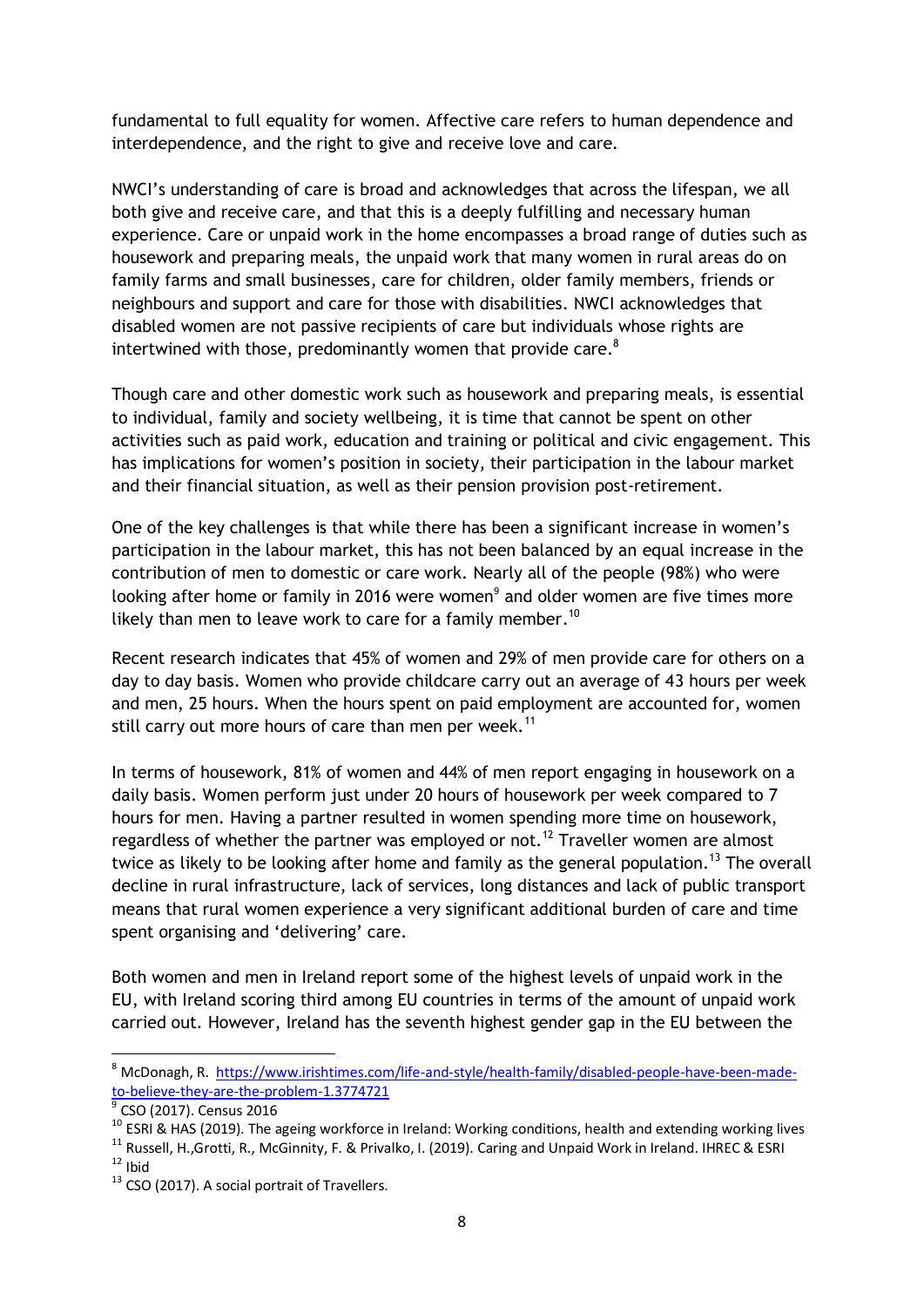hours of unpaid work carried out by women and men.<sup>14</sup> This reflects low investment in services such as childcare and homecare and reliance on family to provide these in-house. The gender gap in the provision of unpaid work is narrowest in Scandinavian countries where focused effort has been made to achieve gender equality, supported by specific state policies and investment in social infrastructure.

The continuing reliance on women to carry out the majority of care and unpaid work has consequences for women's economic equality and creates significant vulnerabilities for women through the power and financial imbalance it creates. Women will frequently name their caring responsibilities and lack of financial resources, including housing as barriers to exiting unsafe and violent relationships.

# **Article 41.2 of the Constitution – the role of women in the home**

Article 41.2 of Ireland's Constitution, which refers to a woman's 'life in the home' and 'duties in the home', is undoubtedly sexist and discriminatory. The Article notes that:

- 1. 'In particular, the State recognises that by her life within the home, woman gives to the State a support without which the common good cannot be achieved.'
- 2. 'The State shall, therefore, endeavour to ensure that mothers shall not be obliged by economic necessity to engage in labour to the neglect of their duties in the home.'

The Article is problematic in a number of ways:

- It is outdated and does not encompass the variety and diversity of experiences which women have – as employees, as carers, as employers – in modern Ireland
- It does not recognise the work which men currently do as carers. Nor does it recognise that men have duties and responsibilities to be carers.
- It does not recognise the range of different types of care: in the community as well as with family members and friends
- It includes a definition of family which does not reflect the reality of families in Ireland nor the diversity of family life. It presumes a male breadwinner, two parent household where 'woman' stays at home and does not take into account the reality of lone parents, LGBTQI+ families, or blended families.

In practice, Article 41.2 has been little more than symbolic. Its placement in the Constitution could have led to recognition of the value of the contribution women make through unpaid care work in our society. However, it has faced minimal judicial scrutiny. It has had little or no impact on the positive formulation of social policy or improving the position of women. For example, it provided the Constitutional and cultural background for the marriage bar, and its detrimental impact on women's choices, employment and economic independence, the legacy of which we are still dealing with today. In practice Article 41.2 has not supported the home or family, it has merely diminished women.

# **Amending Article 41.2**

It is important to recognise the value and importance of unpaid care work carried out in

**<sup>.</sup>** <sup>14</sup> Russell, H.et al. (2019). Caring and Unpaid Work in Ireland. IHREC and ESRI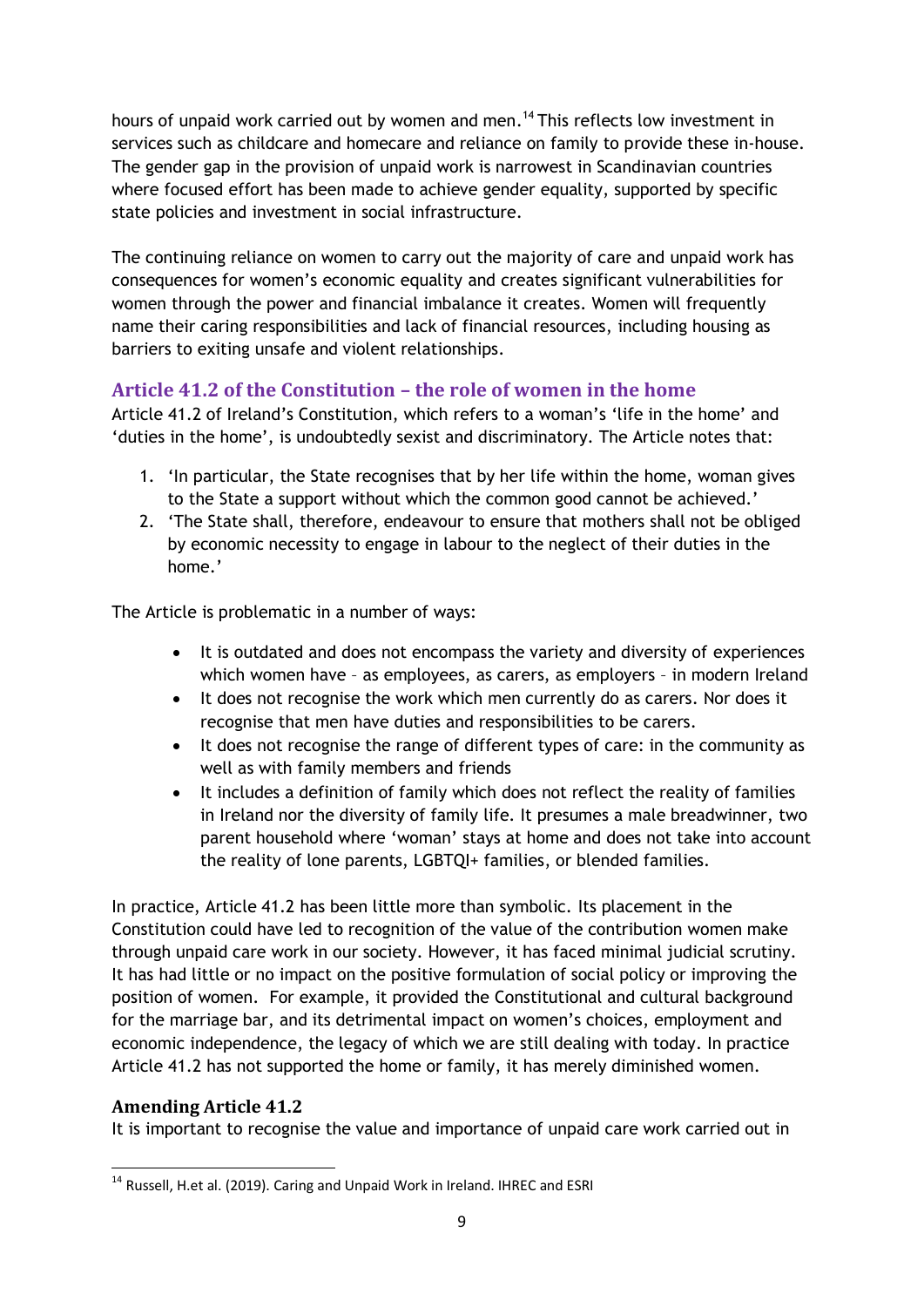Ireland. Such work is often invisible and undervalued as our society places increasing emphasis on the role of paid employment to the exclusion of other forms of work.<sup>15</sup> Amending Art 41.2 provides an opportunity to recognise care in a more gender neutral and inclusive way.

When the members of the 2013 Constitutional Convention voted to express their view, 88% said it shouldn't be left as it is and 88% choose to amend or modify. Only 12% favoured a straight deletion.<sup>16</sup> In 2017 The UN Committee for the Elimination of Discrimination Against Women (CEDAW), also recommended that the male-oriented language be replaced with gender-sensitive language to convey the concept of gender equality more clearly.<sup>17</sup>

#### **Proposal for an inclusive definition of care**

NWCI proposes an inclusive statement about the importance of care and care work done by both women and men in Irish society. The new text should include the following principles:

- Assert that caring for each other, and care work, is essential for the good of everyone in our society.
- Be gender neutral, to recognise the care work done by both women and men.
- Recognise care work done inside the home, in families as well as within the broader community

NWCI proposes the following statement for consideration by the Assembly:

"The State recognises that care provided by the home, family and community gives society a support without which the common good cannot be achieved"<sup>18</sup>

Recognising care in this way gives recognition to the valuable work done by thousands of women and men, every day in Ireland. It invites men to take on more responsibility and enjoy the often rewarding, work of care. It extends the definition of care to include care outside the home and in the community. It confirms that the State will seek to support carers.

However, such a statement does not offer legal protection for the women and men who provide care in our society. It can provide a strong symbolic commitment, but only a full complement of socio-economic rights can address the economic inequality they experience as a consequence of their caring responsibilities and caring needs. Lone parent households, people with disabilities, those providing unpaid care and children are those

**<sup>.</sup>** <sup>15</sup> NWCI (2012). The Constitution, Gender and Reform: Improving the Position of Women in the Irish Constitution.

<sup>&</sup>lt;sup>16</sup> In 1996 Constitution Review Group, 1997 First progress report of the All-Party Oireachtas Committee on the Constitution, 2006 Tenth Progress Report of the All-Party Oireachtas Committee on the Constitution, 2013 the Constitutional Convention, 2016 Government Task Force - all of whom except the 2<sup>nd</sup> Commission on the Status of Women in 1993 recommended that the article be amended or replaced to recognise some form of care.

<sup>&</sup>lt;sup>17</sup> Committee on the Elimination of Discrimination against Women (2017). Concluding observations on the combined sixth and seventh periodic reports of Ireland. CEDAW/C/IRL/CO/6-7.

 $18$  The NWCI commissioned a barrister and lecturer in Constitutional Law, Dr. Alan Brady to produce a comprehensive legal analysis of changes in the Constitution which would benefit women, including amending this article. The full document is available at<http://bit.ly/nwci-constitution>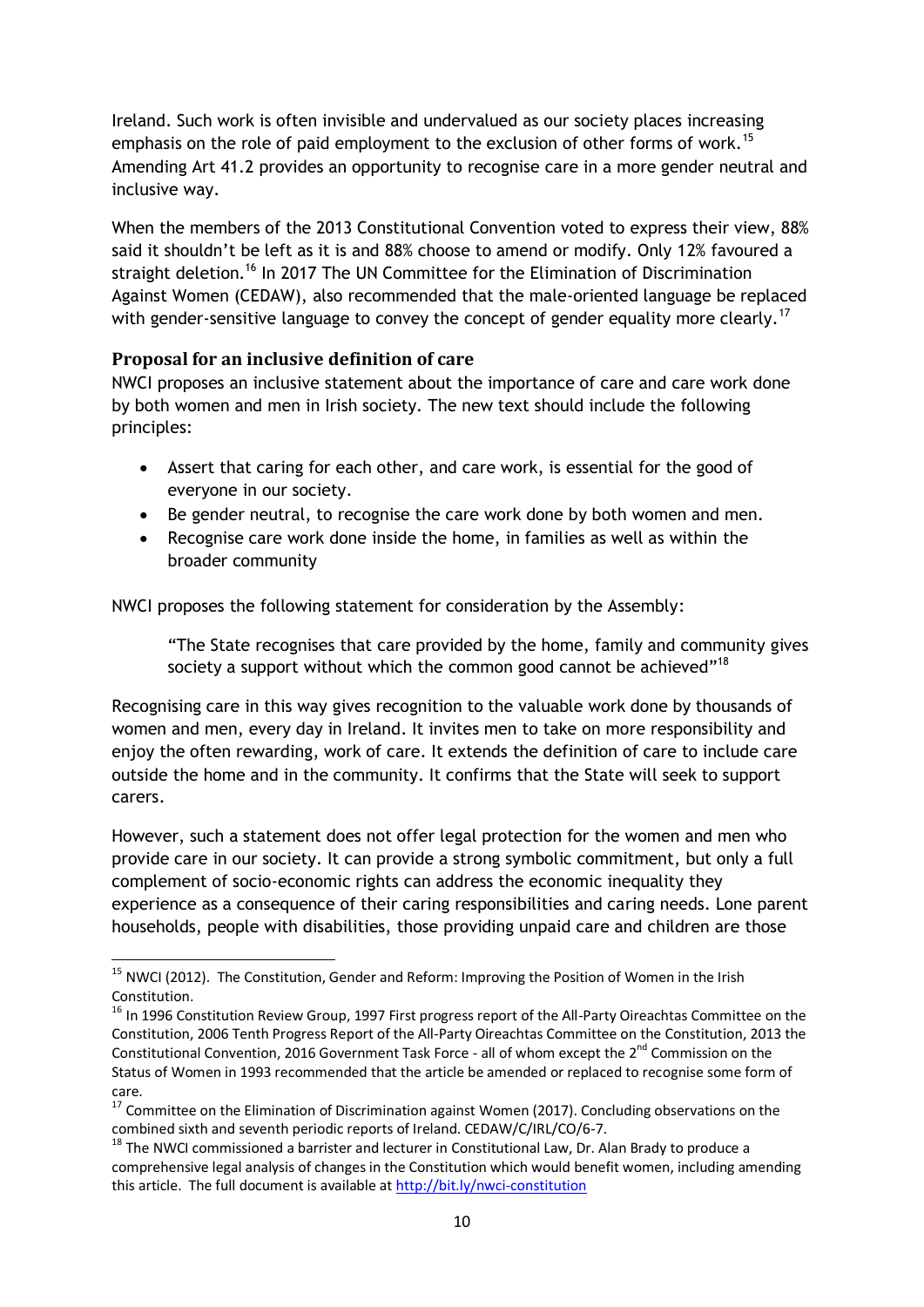most at risk of poverty in Ireland. The remainder of this submission focuses on the practical recommendations that the Citizens Assembly can make to address the inequalities they experience.

#### **Recommendation**

**Hold a referendum on Article 41.2 to replace the Article with an inclusive and genderneutral acknowledgement of the value of care**

#### **Recognising the diversity of families**

1

Article 41.2 is part of the broader Article 41 of the Constitution of Ireland which lays out the rights of the family and contains a number of provisions imposing duties on the State in relation to the family. However, the definition of family within the Constitution is based on a narrow understanding of the family that prioritises heterosexual, married families and fails to recognise and protect the diverse range of family forms that exist in modern Ireland. It denies protection to and has been used to discriminate against unmarried parents and their children, LGBTQI parents and non-biological parents. Failure to recognise diverse family forms means that the care work of many people goes unrecognised and is devalued.

In 2004, the Constitution was changed so that children born to parents who were not Irish nationals no longer had an automatic right to Irish citizenship. Since then, there have been a number of widely publicised cases of children who have lived in Ireland all their lives and yet are facing deportation. As well as the ever-present threat of deportation, Irish born children without citizenship have lesser entitlements to access services, such as third level education, on an equal basis with other Irish children.

In its 2016 report on Ireland, the UN Committee on the Rights of the Child criticised Ireland's immigration system for failing to protect the needs of undocumented children.<sup>19</sup> In addition, there has been a marked change in public opinion since the original referendum as people have come to realise the impact of the Constitutional amendment on children and families in their communities. A recent survey showed that 71% of people in Ireland believe those born in Ireland should be entitled to citizenship.<sup>20</sup>

Following the Constitutional referendum in 2004, Article 9.2 was inserted that enables the Oireachtas to legislate for citizenship without the need for another change in the Constitution. The effect of the referendum was not to deny for all time a right to automatic citizenship but rather to enable the Oireachtas to legislate on it.<sup>21</sup>

It is NWCI's view that that Constitutional recognition and protection should be afforded to all families that involve a relationship of caring and interdependence.

<sup>&</sup>lt;sup>19</sup> Committee on the Rights of the Child (2016). Concluding observations on the combined third and fourth periodic reports of Ireland. CRC/C/IRL/CO/3-4.

<sup>&</sup>lt;sup>20</sup> Sunday Times Behaviour and Attitudes Poll (2018)[. https://www.thetimes.co.uk/article/huge-swing-in](https://www.thetimes.co.uk/article/huge-swing-in-favour-of-citizenship-for-all-born-in-ireland-mcqqd2ttw)[favour-of-citizenship-for-all-born-in-ireland-mcqqd2ttw](https://www.thetimes.co.uk/article/huge-swing-in-favour-of-citizenship-for-all-born-in-ireland-mcqqd2ttw)

<sup>&</sup>lt;sup>21</sup> Bacik, I. (2018). Irish Nationality and Citizenship (Naturalisation of Minors Born in Ireland) Bill 2018: Second Stage. Seanad Éireann debate - Wednesday, 21 Nov 2018 Vol. 261 No. 7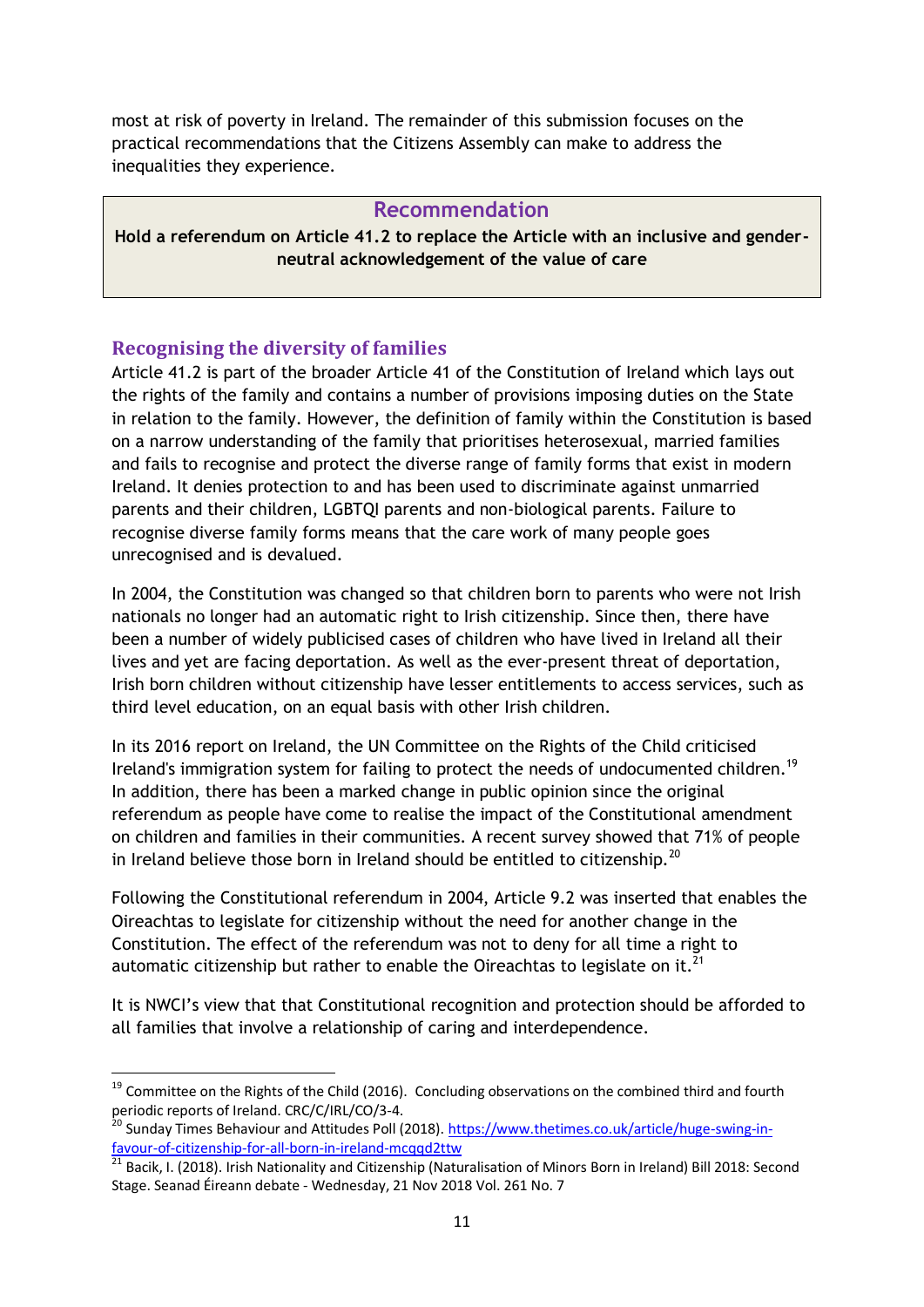### **Recommendations**

#### **Amend the Constitution to ensure a broad and inclusive understanding of the family based on relationships of care and interdependence**

**Legislate to establish the right to citizenship for children born in Ireland**

### **Comprehensive, affordable and accessible care infrastructure**

#### **Early childhood education and care (Childcare)**

While the numbers of women in paid employment has increased dramatically, this has not been matched by significant increases in the contribution of men to domestic or care work. There has not been an adequate state response through recognition of, or investment in, childcare. Ireland's current investment in early childhood education and care (ECEC) is 0.2% of GDP. This is far below the EU average of 0.8% and the UNICEF recommendedati0on of  $1\%$  of GDP.<sup>22</sup>

Childcare remains the single most significant barrier to women's equal participation in all aspects of society, particularly employment, education and training. While affordability is an issue for most parents, the high cost of childcare acts as an, often insurmountable, barrier to employment for women who are not high earners. Recent research found that almost 60% of lone parents could not afford to access childcare services, three times the rate of two parent families.<sup>23</sup> Ireland is the worst performing country in the EU with regard to affordability for lone parents.

Participation in the labour force for women with children under 14 also varies according to their level of education. The labour force participation rate is 27% for women with lower secondary level education and 75% for mothers with third level education, as compared to an EU average of 42% and 80%, respectively.<sup>24</sup> This is a direct consequence of the cost of childcare with higher earners having more resources to spend on high cost childcare.

However, while childcare fees in Ireland are the highest in the EU, the sectors workers are some of the lowest paid in the country. The ECEC sector has a significant sustainability crisis. Inadequate investment is creating a poorly paid, un-pensionable female dominated workforce, reliant on low wages with 6 out of 10 workers earning below the Living Wage. Employment contracts are intrinsically precarious and require a dependence on summer month social welfare supports. As the sector is predominantly staffed by women this has the consequence of perpetuating negative gendered labour patterns. We have seen an escalation in this issue recently with reports that services cannot obtain insurance and are at risk of closing, culminating in a protest in February 2020 by the Early Childhood Alliance, calling for the development of a funding model for affordable and accessible childcare for parents, quality for children and sustainability for providers.

 $22$  OECD (2019). Education at a glance 2019.

<sup>&</sup>lt;sup>23</sup> SVP (2019). Working, parenting and struggling? An analysis of the employment and living conditions of one parent families in Ireland

 $^{24}$  NESC (2019). Gender, family and class issues in Ireland's social welfare system.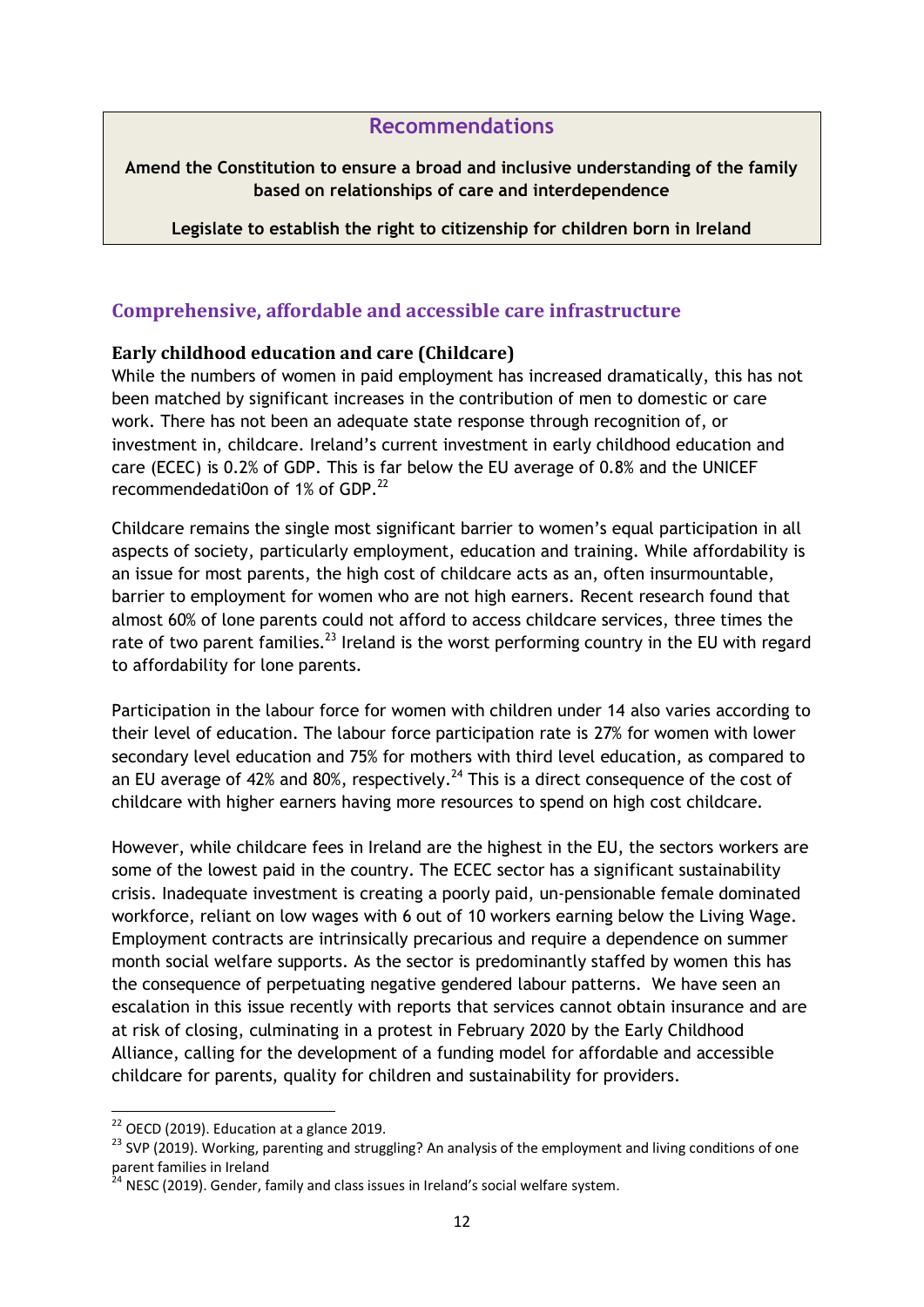#### **Statutory Leave Supports**

Provision of statutory leave supports for parents in Ireland is also lower than EU norms. Though the duration of maternity leave in Ireland compares well with other EU countries, when the duration and value of paid leave across maternity, paternity and parental leave schemes is combined, Ireland lags behind our EU partners.<sup>25</sup> Germany for example, provides total paid leave for mothers of 58 weeks, payable at the equivalent of 73% of the average wage. Ireland compares unfavourably with a combined 28 weeks of leave (26 weeks maternity, 2 weeks parental benefit) at 27% of the average wage. $^{26}$ 

Paid parental leave schemes can help parents balance work and family life and to maintain their connection to the labour market. Policies should focus on promoting greater equality in uptake of parental leave between women and men.

#### **Family Care Provision**

When asked about their future care preferences, the majority of people (85%) report that they would prefer to be cared for at home with the necessary supports, 55% say they would be happy to be cared for in the home of a family member.<sup>27</sup> Yet, Ireland has huge unmet need in homecare and is reliant on the unpaid labour of women to provide much of this care.

Homecare has been progressively privatised in Ireland to a largely unregulated home care industry, with high fees, varied quality and standards of homecare provision, and poor terms and conditions for workers. Domestic and personal care workers are often migrant women workers, and women of colour, subject to the most extreme instances of precarious work and exploitation. NWCI is particularly concerned that we must not become dependent on the exploitation of some of the most vulnerable women workers to meet our personal, familial and community care needs.

NWCI is a member of the Home Care Coalition, a group of 22 not-for-profit organisations and campaigners. We believe what is needed is the implementation of an adequatelyresourced, person-centred statutory home care scheme with equality of access and availability across the country.

#### **Disabled women and care**

1

Positioning disabled women as dependents or passive recipients of care ignores the personhood of disabled women. NWCI's feminist analysis of care includes not only the perspectives of the women who provide care but also the women who need such supports.

Historically, people with disabilities were institutionalised in large campus style settings where they lived and accessed health, social and other services. It is now well recognised that these institutions were both a form of human rights abuse in and of themselves, as well as a perpetrator of human rights abuses.<sup>28</sup> However, the absence of a sufficient state

<sup>&</sup>lt;sup>25</sup> Russell, H. et al (2019). Caring and Unpaid Work in Ireland. IHREC and ESRI

<sup>&</sup>lt;sup>26</sup> OECD (2018). Family database. [https://www.oecd.org/els/soc/PF2\\_1\\_Parental\\_leave\\_systems.pdf](https://www.oecd.org/els/soc/PF2_1_Parental_leave_systems.pdf)

<sup>&</sup>lt;sup>27</sup> Safeguarding Ireland (2020)[. https://www.safeguardingireland.org/80-have-not-considered-where-they](https://www.safeguardingireland.org/80-have-not-considered-where-they-would-like-to-be-cared-for/)[would-like-to-be-cared-for/](https://www.safeguardingireland.org/80-have-not-considered-where-they-would-like-to-be-cared-for/)

<sup>&</sup>lt;sup>28</sup> For example, McCoy report on Aras Attracta, HSE's Time to Move on from Congregated settings, UN Committee on the Rights of Persons with Disabilities General Comment on Article 19 of the UNCRPD.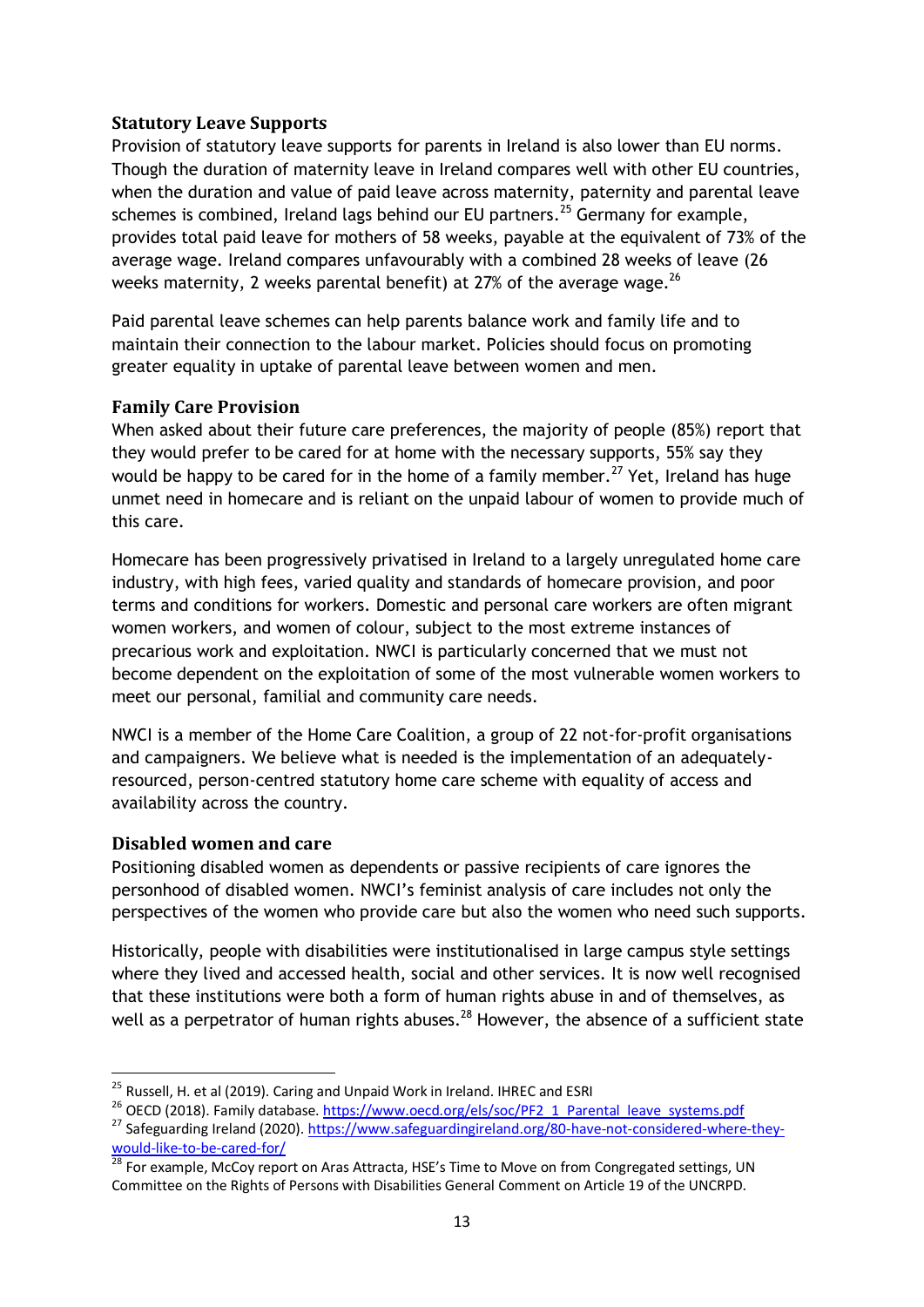response to supporting people with disabilities to live independent, supported lives, leaves family carers, predominantly women to provide often very high levels of care.

Despite a wealth of policies<sup>29</sup> committed to providing person centred, community-based supports to enable people with disabilities to live independent lives in their communities, 56% of adults with intellectual disabilities were living with family members and only 6% living independently in 2017.<sup>30</sup> A lack of state supports such as accessible housing and transport, personal assistance services, sign language interpretation, as well as the experience of poverty, forces disabled women into a position of dependence on family members. A comprehensive and inclusive care infrastructure must provide choice to disabled women in the nature of the care or support they receive.

NWCI supports the call of disabled persons organisations and disability activists for legislation to guarantee disabled people the right to a Personal Assistance Service, as per Article 19 of the UN Convention on the Rights of Persons with Disabilities (UNCRPD).<sup>31</sup> Personal Assistance is distinct from Home Help and Home Care and is seen as a necessary support to reduce dependence on family and friends and to maintain a private life with dignity.<sup>32</sup>

As a result of the under investment outlined above, Ireland's level of unmet need for care services is among the highest in Europe. A recent study found that Ireland has the fourthhighest level of unmet need for childcare in the EU and the second-highest for home care.<sup>33</sup> Investment in public services is one of the most effective ways of addressing gender inequality. This investment would also help to reduce inequalities experienced by low income households.

# **Recommendations**

**Develop a legislative underpinnning for the funding of a public, affordable and accessible care infrastructure to support people at all stages of the lifecycle**

**Incrementally increase investment in early years to bring overall expenditure in line with the UNICEF recommendation of 1% of GDP over the next decade**

**Develop a model of funding the sector that ensures proper wages for the workforce, at minimum a living wage, a quality service for children and affordable fees for families**

<sup>&</sup>lt;sup>29</sup> DOH's Value For Money and Policy Review of Disability Services (2012), HSE's Time to Move on from Congregated settings, National Disability Strategy, National Housing Strategy for People with Disabilities, National Disability Inclusion Strategy to name a few.

<sup>&</sup>lt;sup>30</sup> Health Research Board (2018). Report of the National Intellectual Disability Database 2017

<sup>&</sup>lt;sup>31</sup> Independent Living Movement Ireland (2019). Independent Living Movement Ireland (2019). ILMI Personal Assistance Services Campaign. [https://ilmi.ie/wp-content/uploads/2019/12/ILMI-Personal-Assistance-Services-](https://ilmi.ie/wp-content/uploads/2019/12/ILMI-Personal-Assistance-Services-Campaign.pdf)[Campaign.pdf](https://ilmi.ie/wp-content/uploads/2019/12/ILMI-Personal-Assistance-Services-Campaign.pdf)

 $\frac{1}{32}$  Ibid

<sup>&</sup>lt;sup>33</sup> Privalko, I. et al (2019). Access to childcare and home care services across Europe: an analysis of the Survey on Income and Living Conditions (SILC), 2016. ESRI and DEASP.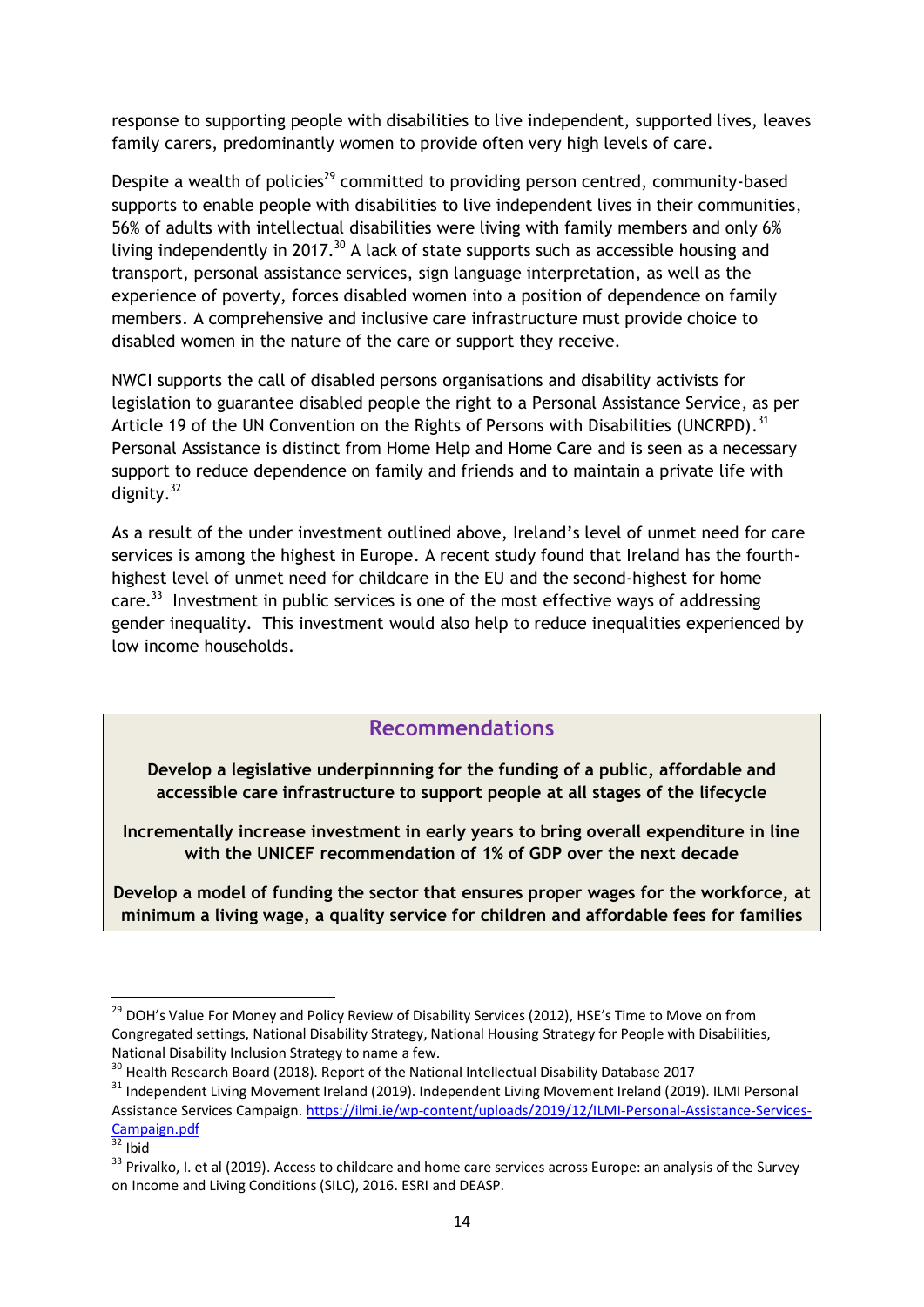**Provide a statutory right for a broad spectrum of paid maternity, paternity, parental leave and carers leave, to include a minimum of 4 paid months of parental leave and 6 paid days of carers leave**

**Acknowledge the vital contribution of women's unpaid work throughout their lives by legislating for a full and retrospective Homecare credit to support women to access a full pension**

**Provide a statutory right to home care to support older persons to remain independent**

**Provide a statutory right to a Personal Assistance Service for disabled people**

# **Ensure Economic Equality**

Female labour force participation rates in Ireland are lower than that of males, at 56% for females and 68% for males in 2018. While female labour force participation rates in Ireland are similar to the EU average of 58% 34 , this hides important differences in participation for women with children and in particular, working class women, with only 27% of mothers with lower secondary level education in the labour market in Ireland compared to an EU average of  $42\%$ <sup>35</sup>

The labour force participation rate of disabled women is also low, at only 26% (35% for disabled men).<sup>36</sup> A survey of Disability Allowance recipients by the Department of Employment Affairs and Social Protection found that 43% of those not currently at work expressed the desire to work part time or full time. Of those currently working part time,  $26\%$  said they would like to increase their hours.<sup>37</sup> Disabled women experience multiple barriers to accessing employment including lack of workplace flexibility, discrimination and negative attitudes and stereotypes.

While it is difficult to access up to date data on the intersection between gender and ethnicity or migrant status in Ireland, there is evidence that migrant women and ethnic minority women experience additional disadvantages in access to the labour market as well as in the workplace. Black Africans experience extremely high rates of discrimination both looking for work (23%), and in the workplace (29%), compared to Irish nationals (6% and 5% respectively).<sup>38</sup> Migrant workers are at greater risk of exploitation with 44% of participants on one study reporting that they received less than the minimum wage.<sup>39</sup>

While racism affects men and women, women's experiences are tied up with both racism and sexism and women are more likely to be affected. Research with Muslim communities

<sup>&</sup>lt;sup>34</sup> Callaghan, N. et al (2018). Social Impact Assessment: Female Labour Force Participation. DEASP. <https://igees.gov.ie/wp-content/uploads/2018/10/SIA-Female-Labour-Force-Participation.pdf>

 $35$  NESC (2019). Gender, family and class issues in Ireland's social welfare system.

<sup>36</sup> CSO (2017). Census 2016.

<sup>&</sup>lt;sup>37</sup> DSP (2016). Department of Social Protection Report on Disability Allowance Survey.

<sup>&</sup>lt;sup>38</sup> Kingston at al (2013). Discrimination in the Irish labour market: nationality, ethnicity and the recession. UCD.

 $39$  MRCI (2015). All work and low pay: the experiences of migrants working in Ireland.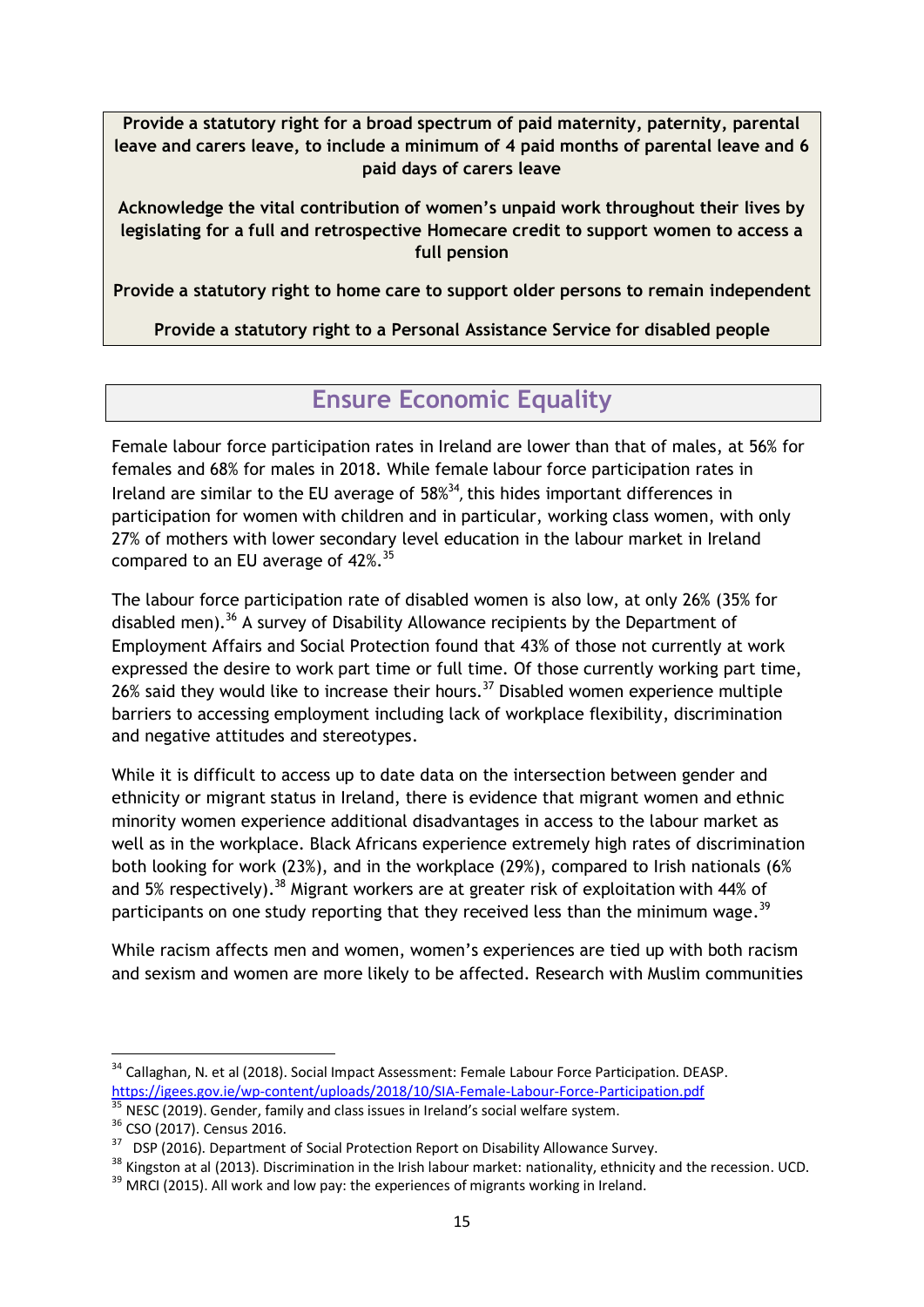in Dublin found that Muslim women were three times more likely to experience verbal abuse and physical violence in public spaces than Muslim men.<sup>40</sup>

Traveller women find themselves in a situation where they are all but excluded from the workplace and 80% of Traveller women are unemployed. Members of the Travelling community experience a high degree of discrimination in recruitment as well as in the workplace with Traveller women twice as likely to report discrimination.<sup>41</sup>

Women living in rural Ireland experience particular challenges to economic equality. Though women have always worked on Irish farms, this employment has not always been paid or counted in official statistics<sup>42</sup> or recognised in our social protection system.

Paid work is also no guarantee of income adequacy for women with women predominating in low paid and precarious work. As well as the obvious effect of income inadequacy in the present, exclusion from the labour force has significant impacts on women's future economic equality. With access to pensions so connected to work, many women are at risk of poverty in later life.

Women's economic security is also threatened by the experience of harassment, violence and abuse which impacts significantly on economic equality and independence. Women may be prevented from working, or their wages or social welfare payments may be taken by the perpetrator, leaving her with no independent income. Women who experience violence may have disrupted work histories, with high rates of absenteeism frequent changes in jobs and more employment in casual work. This leads to income inadequacy, perpetuating economic inequality, creating dependency and further undermining her capacity to be independent and safe, particularly if she has children.

#### **Challenge low pay**

**.** 

Ireland performs poorly on wage and income gender gaps globally, ranking 56th place in the world.<sup>43</sup> This reality has serious implications for a woman's lifetime earnings, her career decisions and her ability to live in older years with a decent income.

The economic cost of being a woman, the gender pay gap, (GPG) stands at  $14\%$ . <sup>44</sup> This means that for every hour worked, women earn 86 cent for every euro earned by men. The GPG almost trebles between 30's and 40's, when women are stepping away from the workforce for caring responsibilities.

The 'unexplained' part of the GPG, actual pay discrimination was to be significantly challenged by proposed new Gender Pay Gap legislation. This planned legislation lapsed with the dissolution of the government and it is important that Ireland's next government

 $^{40}$  J. Carr (2016), Islamophobia in Dublin: Experiences and how to respond, Immigrant Council of Ireland.

<sup>&</sup>lt;sup>41</sup> Irish Human Rights and Equality Commission and Economic and Social Research Institute. Who experiences discrimination in Ireland?

<sup>&</sup>lt;sup>42</sup> Shortall, S. (2017) Changing Gender Roles in Irish Farm Households: Continuity and Change Irish Geography, 50(2), 175–191

<sup>&</sup>lt;sup>43</sup> WEF (2019). Global Gender Gap Report 2020

<sup>&</sup>lt;sup>44</sup> Eurostat (2019). Gender pay gap statistics[. https://ec.europa.eu/eurostat/statistics](https://ec.europa.eu/eurostat/statistics-explained/index.php/Gender_pay_gap_statistics)[explained/index.php/Gender\\_pay\\_gap\\_statistics](https://ec.europa.eu/eurostat/statistics-explained/index.php/Gender_pay_gap_statistics)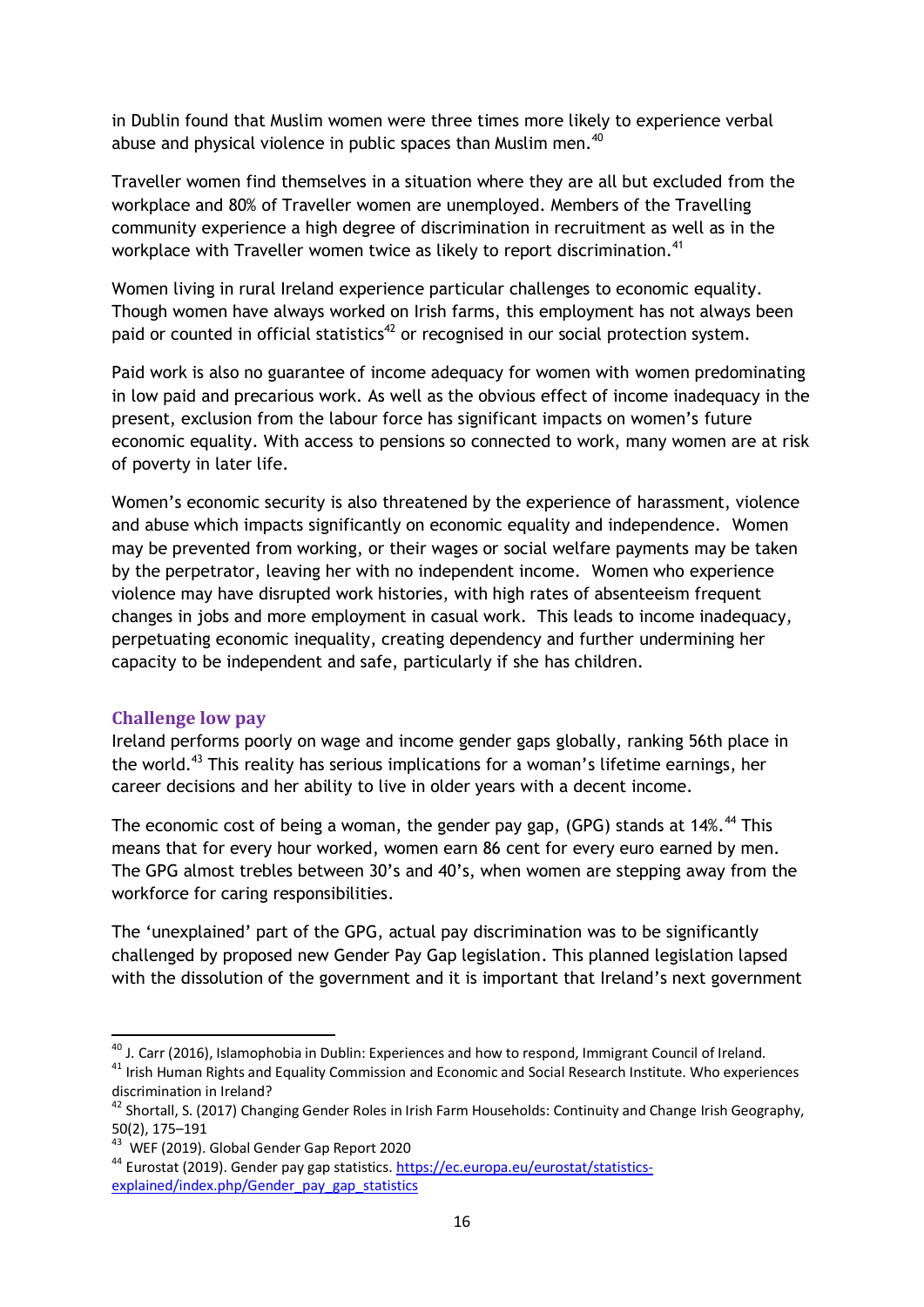progresses this legislation. But there are other factors that contribute to the gender pay gap, including low pay.

Ireland has one of the highest number of low paid workers in the OECD, with 23% of the workforce designated as low paid<sup>45</sup> compared to an OECD average of 15%.<sup>46</sup> Women make up a higher percentage of the low paid in Ireland. It's been estimated that between 60 and  $65\%$  of minimum wage workers in Ireland are women.<sup>47</sup> Part-time workers account for over 50% percent of all National Minimum Wage employees and approximately 80% of these are female.<sup>48</sup> A large proportion of minimum wage jobs are concentrated in the hotel, catering, restaurant, wholesale and retail sector – sectors comprised mainly of women workers.<sup>49</sup> Among the, predominantly female, childcare workforce, 6 out of 10 workers earn below the Living Wage.<sup>50</sup>

Women dominated employment sectors have been subject to aggressive casualisation and the erosion of pay and security. Many of these women are young women, women of colour or migrant women who are vulnerable to the most precarious working conditions. Participants in a survey of migrant workers in the restaurant, domestic, home care, retail and security sectors, found that 62% of all those surveyed have a third level qualification yet continue to work in jobs well below their skill levels. Participants reported that it was difficult to moving beyond low-paid, entry-level positions, despite years of experience, third level qualifications and sometimes a high degree of responsibility in their workplace.<sup>51</sup>

Workers represent 14% of all those in poverty. Among lone parents, 21% who were working were living in poverty in 2017, an increase from 9% in 2012. Lone parents are 5 times more likely to experience in work poverty than other households with children. $52$ 

It is the view of NWCI that minimum wage levels should be set at a rate that is sufficient to cover the cost of living as experienced by workers. The Living Wage is calculated to ensure that work should provide an income that in sufficient to enable individuals to afford a socially acceptable standard of living.<sup>53</sup> Currently set at  $\epsilon$ 12.30 per hour, it is the average gross salary which will enable full-time employed adults (without dependents) across Ireland afford a socially acceptable minimum standard of living.

Unlike the Minimum Wage, the Living Wage is an evidence-based rate of pay which is grounded in agreement by the public about what people need to afford an acceptable minimum standard of living. The Living Wage is part of an international movement to obtain a living wage and it has been accepted by both trade unions and notable

<sup>46</sup> OECD (2019). Wage levels statistics[. https://data.oecd.org/earnwage/wage-levels.htm](https://data.oecd.org/earnwage/wage-levels.htm)

**<sup>.</sup>**  $45$  Low pay refers to the share of workers earning less than two-thirds of median earnings

<sup>47</sup> The LPC 2016 found 60 per cent of minimum wage workers were female while the NERI (2015) report "A Profile of Those on The Minimum Wage", found that 64.7% of minimum wage workers were women

 $48$  LPC (2016). The preponderance of women on the national minimum wage.

<sup>&</sup>lt;sup>49</sup> Collins, M. (2016). Women and Low Pay: An empirical assessment. https://www.nerinstitute.net/sites/default/files/events/downloads/2019/michel\_collins\_neri\_paper.pdf

<sup>50</sup> Pobal (2019). Annual Early Years Sector Profile Report 2018/2019.

 $51$  MRCI (2015). All work and low pay: the experiences of migrants working in Ireland.

<sup>&</sup>lt;sup>52</sup> SVP (2019). Working, parenting and struggling? An analysis of the employment and living conditions of one parent families in Ireland.

<sup>&</sup>lt;sup>53</sup> Living Wage Technical Group (2019). Living Wage Technical Document.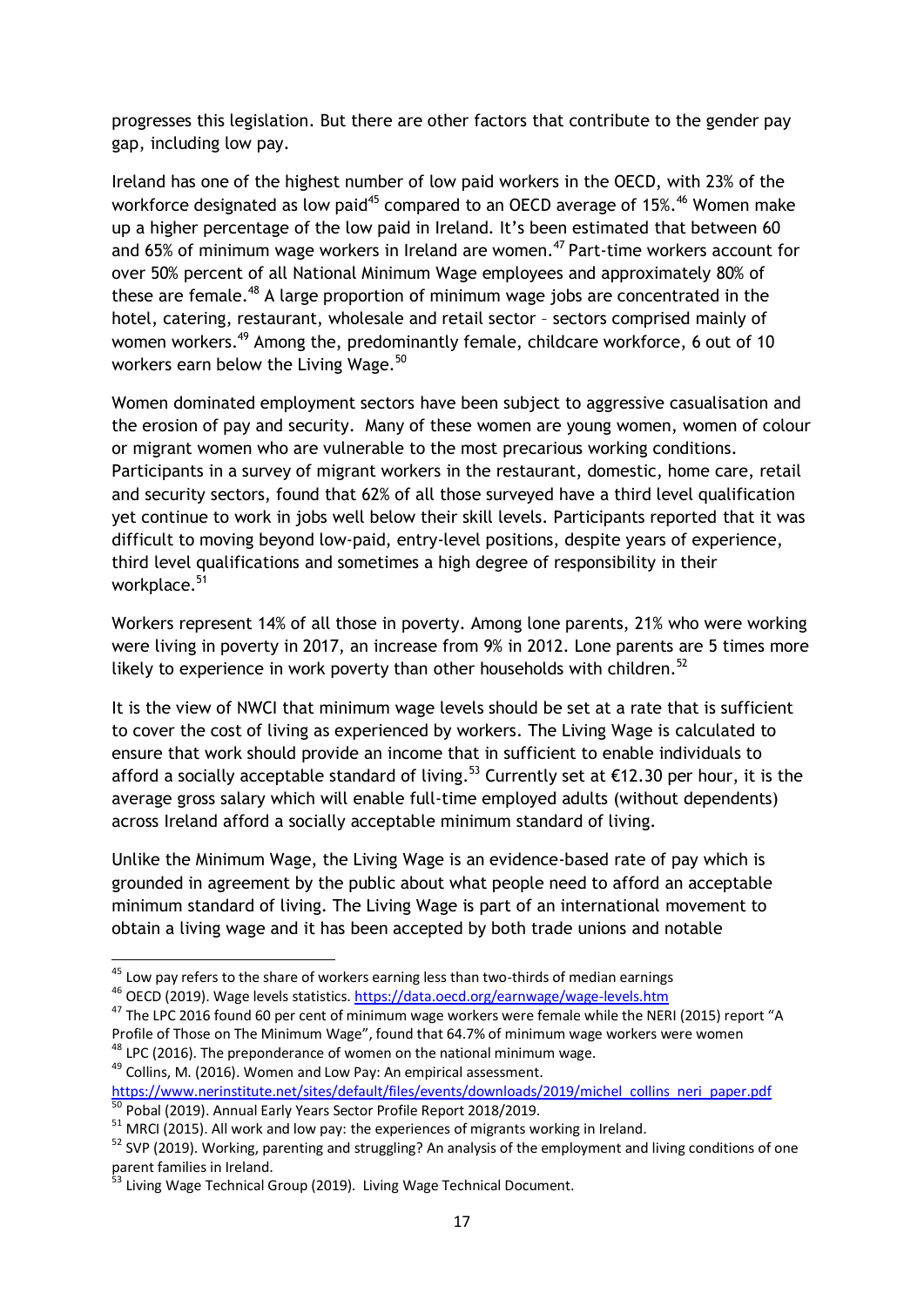employers, such as Ikea, Aldi and Lidl, as representing an income floor which no one should be expected to live below. $54$ 

Collective bargaining is one of the most effective ways to create more equal redistribution of wealth, reduce inequality and address low pay. Research has indicated that countries with a high coverage of collective bargaining tend to have shorter working hours for both women and men, more flexible work options under secure employment conditions, better protection for non-standard workers, as well as a reduced gender pay gap.<sup>55</sup> Legislation is of particular necessity in Ireland, as our laws allow employers not to recognise unions in pay disputes. Unions are often not recognised and joint labour committees don't exist in many of the sectors women predominate.

#### **Reduce working hours**

NWCI is part of the campaign for a four day week. The four day week campaign is advocating for a gradual, managed transition to a shorter working week for all workers, in the private and public sectors, with no loss of pay. The current model is not working for women. As the previous section have outlined, women still perform the bulk of unpaid work, despite significant increases in their labour market participation. There is also evidence that the current model is not good for the health of women or men. According to the ESRI, the number of employees in Ireland who felt job stress 'always' or 'most of the time' doubled from 8% in 2010 to 17% in 2015.<sup>56</sup> Long hours were associated with job stress - those working over 40 hours per week were twice as likely to experience job stress as those working 36 to 40 hours.

The campaign wants to change the false narrative that working long hours is good for productivity and challenge the worst excesses of the 'work-first culture, and instead champion the importance of family time, leisure time, caring work and community work. We believe this can be achieved through a combination of labour market competition, public demand and business leadership, strong trade unions and collective bargaining and government influence and public contracting.

In the UK, in 2017-18, 57% of all sick days were due to work-related stress, anxiety or depression with women having statistically significantly higher rates of work-related stress, depression and anxiety.<sup>57</sup>

A four day week would offer a more positive alternative for women for multiple reasons:

 It would help to facilitate a more equal distribution of care between women and men, supporting both to play more of a role in child-rearing as well as care of older family members.

<sup>&</sup>lt;sup>54</sup> VPSJ (2019). Submission to DEASP: Social welfare benchmarking.

<sup>&</sup>lt;sup>55</sup> European Trade Union Confederation (ETUC). Collective bargaining and gender equality. <https://www.etuc.org/en/collective-bargaining-and-gender-equality>

<sup>&</sup>lt;sup>56</sup> ESRI & Health and Safety Authority (2018). Job stress and working conditions: Ireland in comparative perspective - An analysis of the European Working Conditions survey.

 $^7$  Health and Safety Executive (2019). Work-related stress, anxiety or depression statistics in Great Britain, 2019<https://www.hse.gov.uk/statistics/causdis/stress.pdf>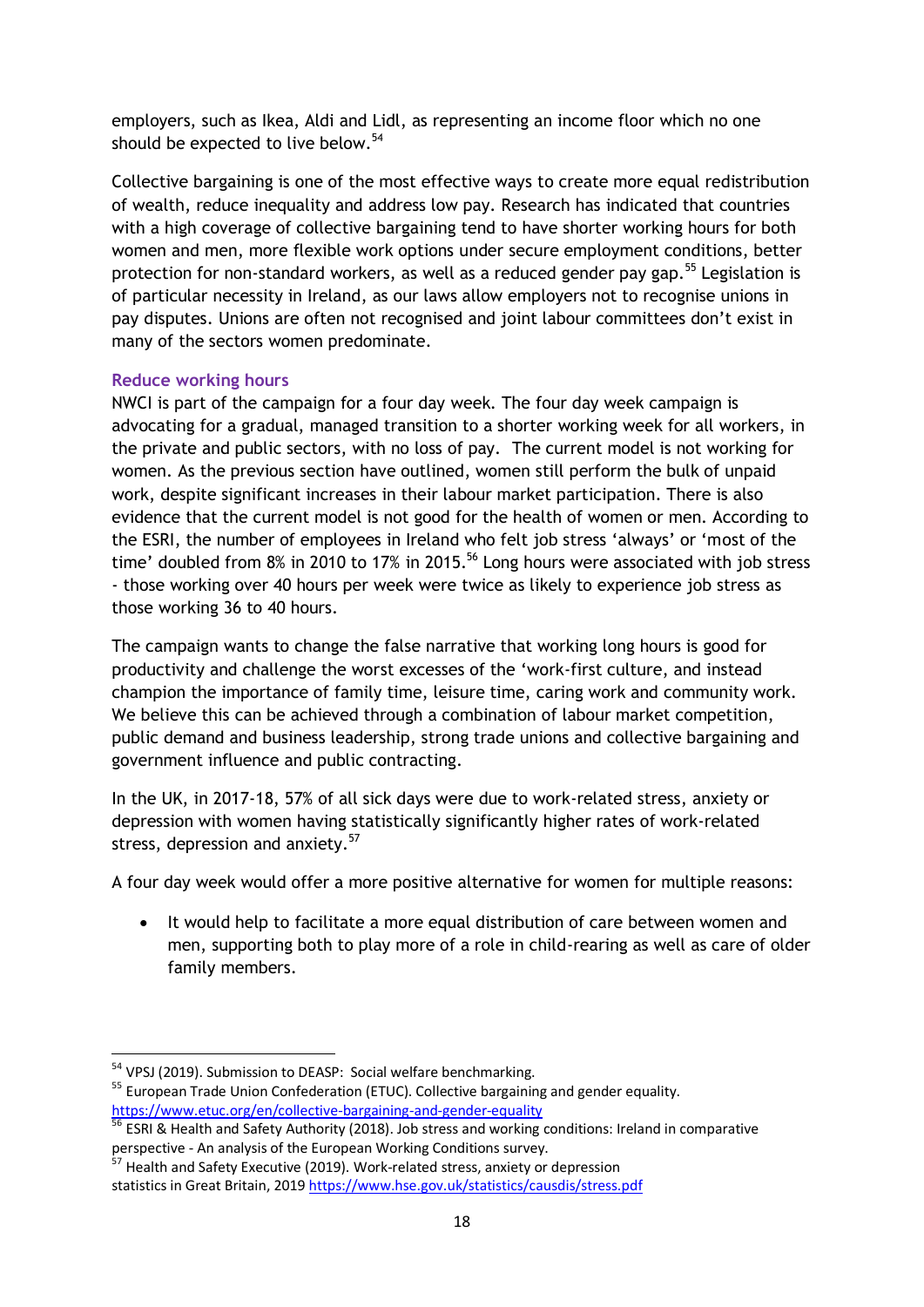- It would provide greater choice to women in the labour market and help to address the current situation whereby limited possibilities to combine paid work with family responsibilities mean women predominate in low paid, precarious and short term employment and thus help to alleviate the Gender Pay Gap.
- Changing our work environment where working time is reduced at all levels would make a significant improvement to women's representation at senior level.

As well as the benefits to workers, the four day week has benefits for both business and

the environment. There is no correlation between working longer hours and greater productivity, in fact, evidence suggests the opposite. The four day week has led to more focused, energised and happier workers from Galway to New Zealand, with many companies who have trialled or introduced the four day week reporting an increase in productivity and profitability. $58$ 

Research suggests that moving to a four day week would reduce carbon emissions by around a fifth, through cutting back on commuting and energy use in buildings.<sup>59</sup> In the context of climate change, the transition to a four day week is one of many radical actions we need to take quickly to protect our increasingly fragile environment.

# **Recommendations**

**Legislate for wage transparency**

**Legislate to support collective bargaining instruments**

**Introduce the Living Wage as the minimum wage level for Ireland**

**Begin a national dialogue on the moving to a 4 Day Week**

#### **End poverty and ensure an adequate standard of living for all**

The social welfare system plays an important role in reducing poverty and inequality. It should ensure that everyone, no matter what their stage of life, can live free from poverty. If social welfare transfers are excluded, 41% of the population would be at risk of poverty.<sup>60</sup>

For some years now, the government's poverty target has been to reduce consistent poverty to 2% but the most recent data published by the CSO indicates that poverty remains unacceptably high. In 2018, 14% of the overall population was at risk of poverty.

The overall poverty level masks differences in experience depending on family status, employment status and disability. Lone parents, the vast majority of whom are women, continue to be among those most at risk of poverty and deprivation. As can be seen from Table 1, 33.5% of families headed by a lone parent and with one or more children under 18

<sup>-</sup><sup>58</sup> Ibid

 $59$  Ibid

<sup>&</sup>lt;sup>60</sup> CSO (2020). SILC 2018.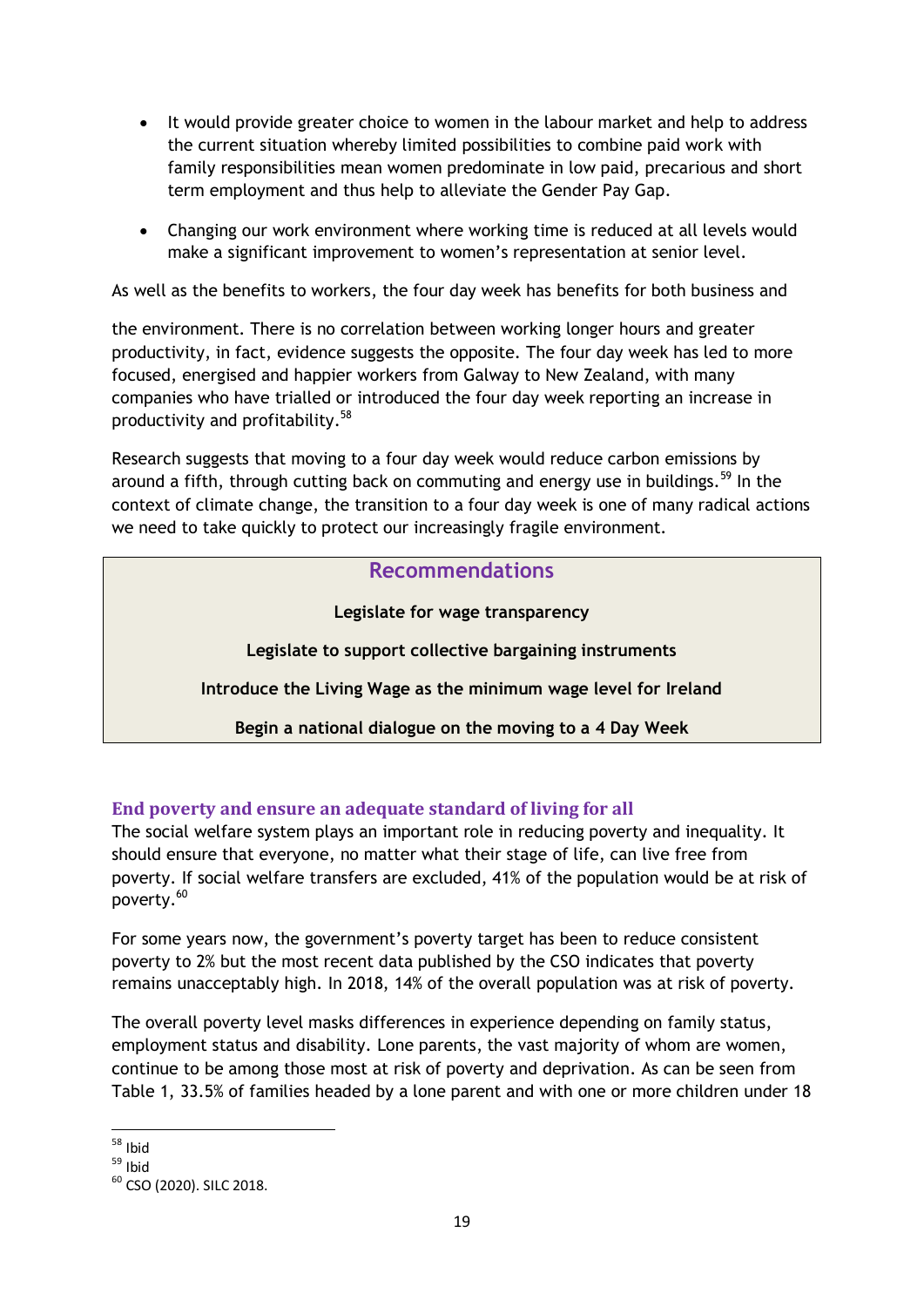were at risk of poverty in 2018 compared to 9.9% of two parent families. 42.7% experienced deprivation which means they can't afford some of the essential goods and services that are considered the norm in society.

In terms of purchasing power, lone parents in Ireland have the fourth lowest household income among EU-15 countries. While the household income of the general population in Ireland has recovered to pre-crisis levels, the income of one parent households was lower

in 2017 than in 2007.<sup>61 62</sup>

| Table 1. Experience of poverty by gender, household status, disability in 2018 (% of |  |  |
|--------------------------------------------------------------------------------------|--|--|
| the population)                                                                      |  |  |

|                                    | At risk of poverty | <b>Deprivation</b> | <b>Consistent poverty</b> |
|------------------------------------|--------------------|--------------------|---------------------------|
| Women                              | 14.9               | 15.6               | 6.2                       |
| Men                                | 13                 | 14.7               | 5.1                       |
| Lone parent<br>households          | 33.5               | 42.7               | 19.2                      |
| Two parent<br>households           | 9.9                | 14.3               | 5                         |
| People with<br><b>disabilities</b> | 47.7               | 36.6               | 21.3                      |

Source: Adapted from CSO (2020). Survey on Income and Living Conditions 2018.

People with disabilities also experience unacceptably high levels of poverty, with 21.3% experiencing consistent poverty in 2018, almost 4 times that of the general population and more than 10 times that of the target of 2%.

There is substantial evidence that the additional costs of having a disability can place a household at further risk of poverty and deprivation and this is not accounted for in national poverty statistics. A study by NUIG found that older people with a disability face more significant rates of poverty due to the combination of age and disability. The additional cost was found to be up to €203.04 per week for those who required the most support with day to day living. $63$  As women make up the larger cohort of people with disabilities over the age of 55, it is disabled, older women who are disproportionately affected by the cost of disability. $64$ 

**<sup>.</sup>**  $61$  SVP (2019). Working, parenting and struggling? An analysis of the employment and living conditions of one parent families in Ireland.

 $62$  Research from Europe shows that this pattern is not unique to Ireland & and that increases in the labour market attachment of lone parents does not necessarily reduce their poverty risk. (Jaehrling, K., Kalina, T. and Mesaros, L. (2015) 'A paradox of activation strategies: *Social Politics*, Vol 22 ).

<sup>&</sup>lt;sup>63</sup> Cullinan, J. (2014). The Economic Cost of Disability for Older People. Research Bulletin Series 2014 No.1  $64$  Census 2016 indicates 176,662 women with disabilities aged 55 and over and 147, 029 men of the same age range.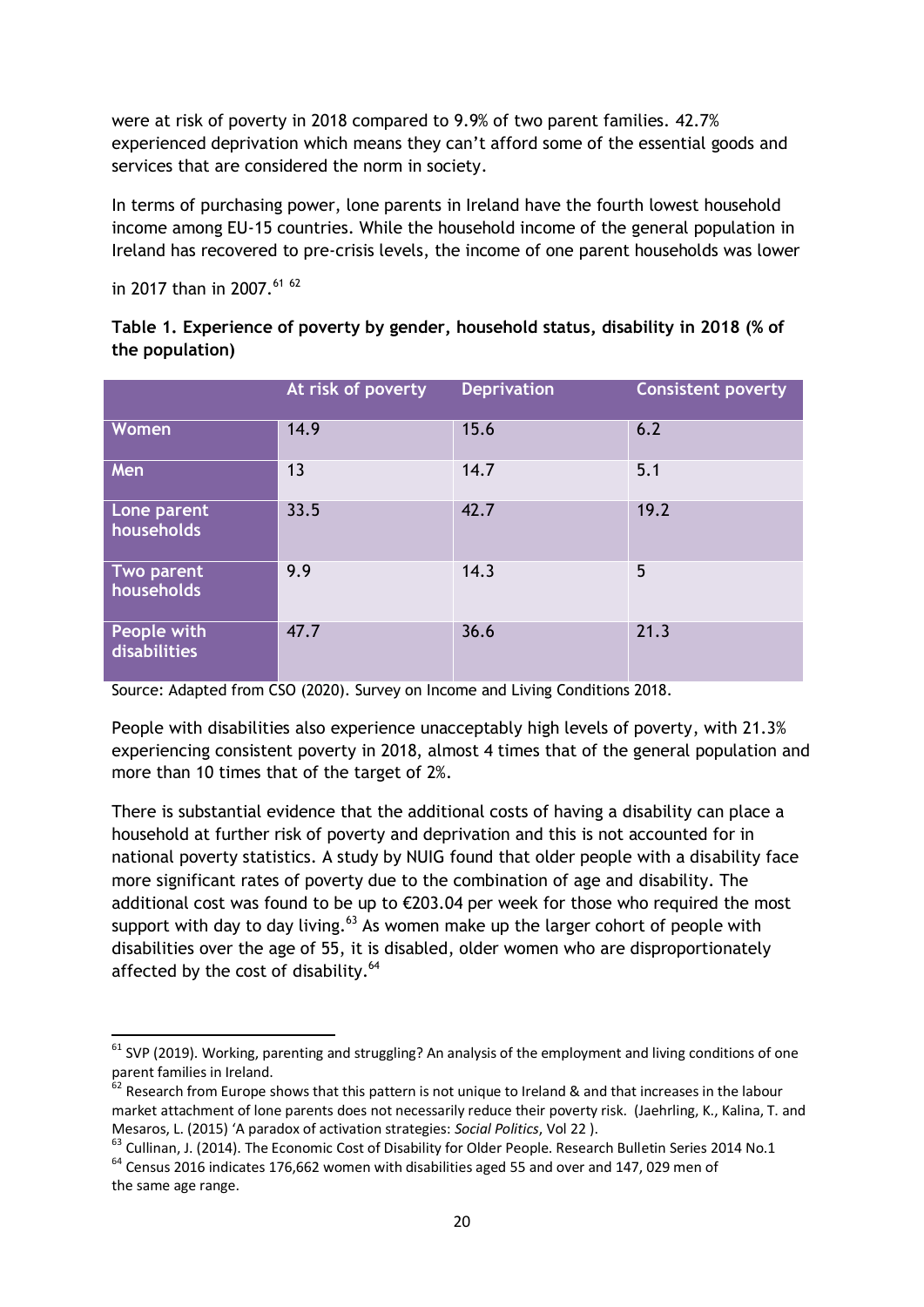Recent data published by the European Commission shows that some migrants are more at risk of poverty with 32% of non EU nationals living in Ireland at risk of poverty or social exclusion compared to 19% of Irish nationals.<sup>65</sup>

Women living in rural areas experience additional challenges to having an adequate income, including lack of transport, fuel poverty, access to and availability of public services and access and cost of childcare.<sup>66</sup> Research undertaken by the Vincentian Partnership for Social Justice (VPSJ) demonstrated that the cost of a 'minimum essential standard of living' was higher for rural households compared with their urban counterparts.<sup>67</sup>

Households containing a pensioner living alone have an income that is insufficient in terms of achieving a minimum standard of living; a fact that significantly and disproportionately impacts older women.<sup>68</sup> One-quarter of our older population live alone, two-thirds of which are women (87,455). Among the older age group - aged 85 and over – women accounted for almost three in every four of those living alone.<sup>69</sup>

#### **Protect against pension poverty**

As women are more likely to be in low paid, part time jobs on precarious contracts, this makes it difficult to collect sufficient PRSI contributions to be eligible for the full State contributory pension and so women are more likely to be reliant on the state noncontributory pension than men. Only 28% of women of pension age have an occupational or private pension compared to 55% of men and there is a gender pension gap of 35%.<sup>70</sup> Among women workers, 35% say they can't afford to pay into an occupational pension and 6/10 part-time workers report that their employer doesn't offer a pension scheme.<sup>71</sup>

Older rural women are even less likely than older urban women to have an occupational or contributory pension.<sup>72</sup> Ireland's social insurance system defines many women who work on the family farm and spouses of business owners (mainly women) as 'relatives assisting'. Although working in the family business, 'relatives assisting' cannot make PRSI contributions, which would entitle them to old age contributory pension and maternity benefit. Therefore, many women working in agricultural areas are financially dependent on their husbands and rely on a qualified adult state pension that is approximately 70% of the full amount.

The Homemaker's Scheme does not address the inequalities and discrimination experienced by older women who were expected by Irish society to shoulder the full burden of caring responsibilities but who were equally expected to do this work for

- $^5$  Irish Rural Link (2016). Poverty and Social Inclusion: the case for Rural Ireland.
- <sup>67</sup> VPSJ (2017). Minimum Essential Standard of Living: Update report 2017.

**.** 

 $<sup>65</sup>$  Eurostat (2020). People at risk of poverty or social exclusion by citizenship.</sup> [https://ec.europa.eu/eurostat/documents/4187653/10321587/Migrant\\_integration\\_AROPE\\_2018.jpg](https://ec.europa.eu/eurostat/documents/4187653/10321587/Migrant_integration_AROPE_2018.jpg)

 $68$  Ibid

<sup>69</sup> CSO (2017). Census 2016

 $70$  Nolan, A. et al (2019). Gender, pensions and income in retirement. Dublin: ESRI.

 $71$  CSO (2020). Pensions statistics[. https://www.cso.ie/en/releasesandpublications/ep/p](https://www.cso.ie/en/releasesandpublications/ep/p-pens/pensioncoverage2019/)[pens/pensioncoverage2019/](https://www.cso.ie/en/releasesandpublications/ep/p-pens/pensioncoverage2019/)

<sup>&</sup>lt;sup>72</sup> Ní Léime, A. et al. Gender and Rural Ageing in Ireland: Profile and Key Issues. Irish Centre for Social Gerontology National University of Ireland, Galway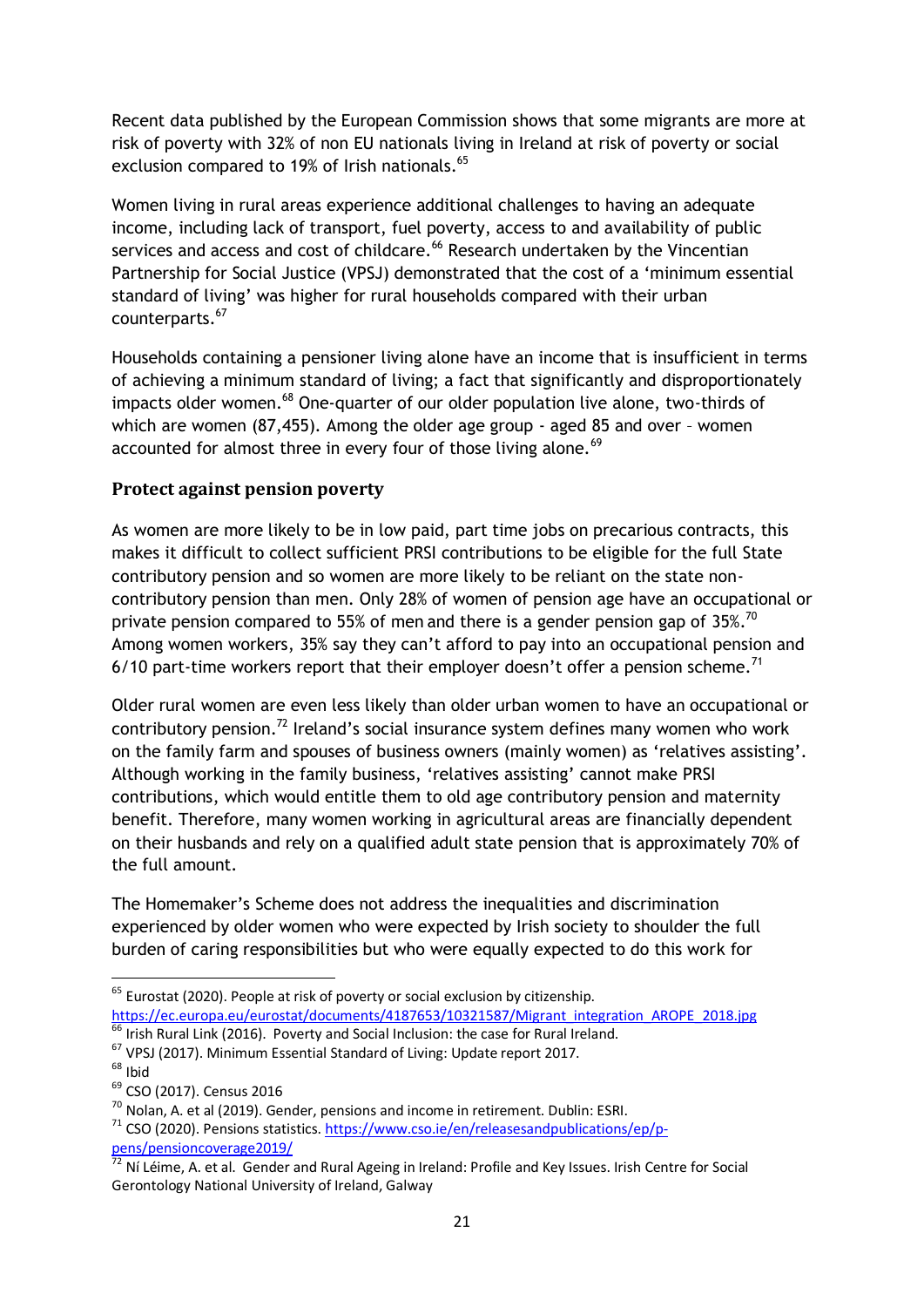nothing. NWCI believes that the State has a particular responsibility to remedy the inequality experienced by women affected by the marriage bar and by a system built on a patriarchal single "breadwinner" model. The state pension system requires reform to tackle these types of structural inequalities and the best way to achieve equality for women is through a universal pension.<sup>73</sup>

#### **The Minimum Essential Standard of Living (MESL)**

As the data on poverty clearly shows, for many households, social welfare payments fall below the threshold that is needed to keep them out of poverty and to ensure they have an adequate standard of living. Underpinning this inadequacy, is the fact that Ireland's expenditure on all types of social protection (pensions, unemployment, disability, housing supports and children) is one of the lowest in the EU.

Our expenditure currently stands at 16% of our GDP compared to an EU average of 28%. Only Lithuania, Latvia and Romania spend less on social protection than Ireland.<sup>74</sup> Ireland's expenditure on pensions is the lowest in the EU, at 6% of GDP compared to an EU average of 13%.<sup>75</sup>

It is the view of NWCI that social welfare payments should be benchmarked at a level which is adequate to both lift people above the poverty line and addresses the cost of living. Where welfare rates are not benchmarked, there is a risk that people who rely on social welfare payments and pensions are left behind when the rest of the economy is growing. Older people, on fixed incomes are particularly vulnerable to stagnating social welfare rates that do not keep up with the cost of living. Indeed, Ireland is one of just two countries in Europe who do not have a formal process of benchmarking for pensions.<sup>76</sup>

The Minimum Essential Standard of Living (MESL) has been established in Irish research and policy as a credible benchmark for adequacy. By working with members of the public to agree a 'basket' of essential goods, it calculates the income needed to achieve a socially acceptable minimum standard of living for a broad range of different family types.<sup>77</sup>

The MESL focuses on 'needs' rather than 'wants'. It is designed to protect the human right to an adequate standard of living as set out on international treaties and to protect against poverty and social exclusion, as defined by Irish policy.<sup>78</sup>

# **Recommendations**

**Legislate to benchmark social welfare payments to a Minimum Essential Standard of Living (MESL)**

1

 $^{73}$  NWCI (2008). Pensions: What women want - a model of pensions that guarantees independence.

<sup>74</sup> Eurostat (2019). Social Protection Statistics[. https://ec.europa.eu/eurostat/statistics-](https://ec.europa.eu/eurostat/statistics-explained/index.php/Social_protection_statistics)

explained/index.php/Social protection statistics

<sup>75</sup> Ibid

<sup>76</sup> DEASP (2020). Roadmap for Social Inclusion 2020-2025.

 $77$  VPSJ (2019). Submission to DEASP: Social welfare benchmarking.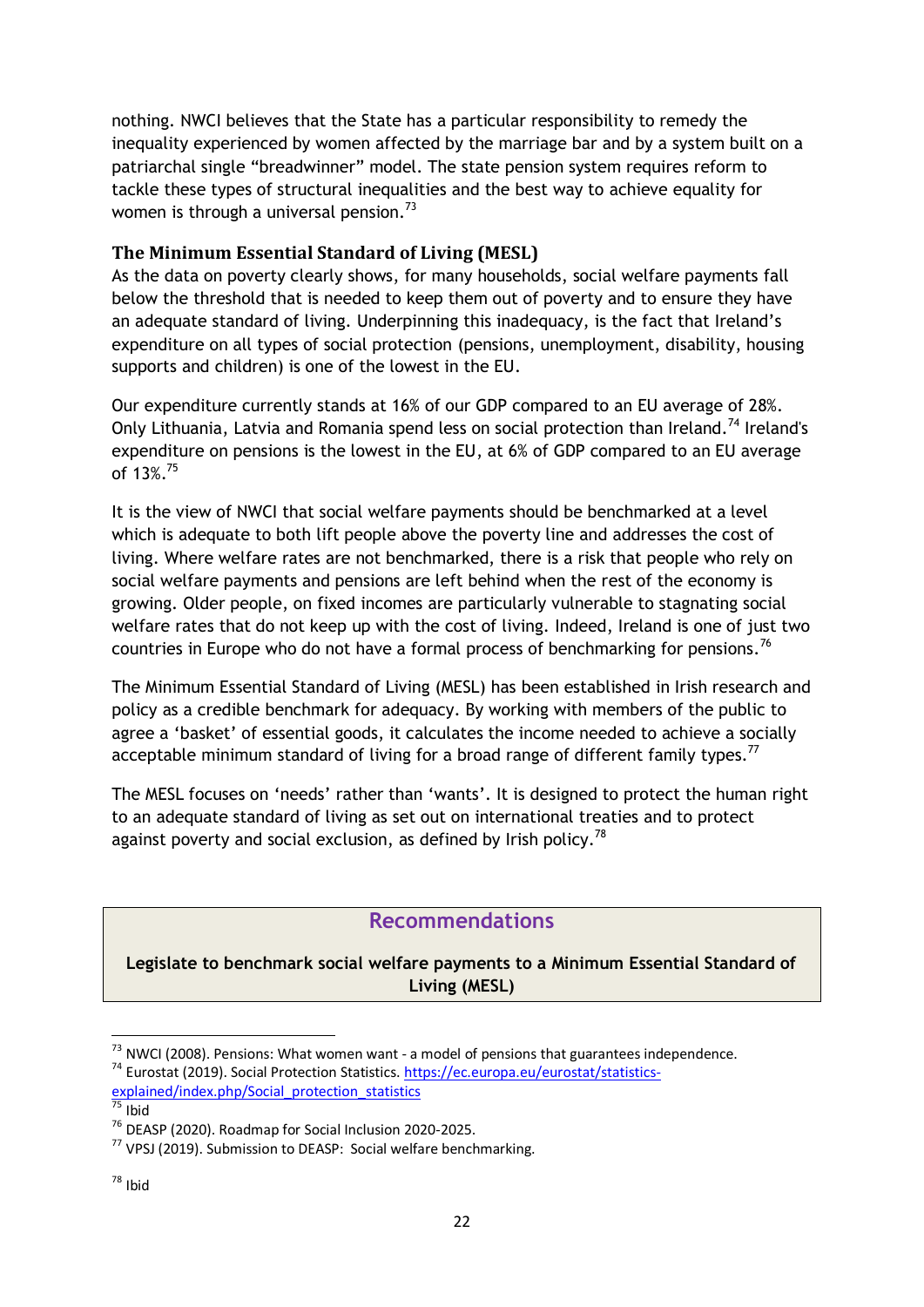#### **Introduce a universal, fair State Pension system which will guarantee income adequacy in older age**

#### **Address the economic impact of violence against women**

There has been little recognition of the extent and impact that financial abuse has on persons who experience intimate partner abuse and violence. Research has shown that 94% of survivors experience financial abuse.<sup>79</sup> Abuse goes far beyond the confines of the personal and domestic sphere, as outlined earlier it significantly impacts on a person's financial security and employment. Employment sabotage, as a distinct form of abuse, is experienced by 78% of survivors of intimate partner and domestic abuse and violence.  $80$ 

In recognition of this particular form of abuse, it is imperative that statutory leave be afforded to persons who are experiencing domestic or intimate partner abuse or violence. Allowing for a minimum of 10 days paid leave $^{81}$  equal to average daily pay alongside the introduction of fast-tracked flexible working conditions. This measure will go some way towards recognising that domestic and intimate partner abuse and violence is a public, societal concern.

In June 2019 a new international labour standard to address gender-based violence (GBV) and harassment in work was developed, ILO 190. If ratified by the Irish state, legislation and measures to protect & support workers experiencing GBV in the workplace would be mandated for development.

# **Recommendations**

**Legislate for a minimum of 10 days paid leave for persons experiencing domestic and intimate partner abuse and violence**

**Ratify ILO Convention 190 on gender-based violence and harassment in the work place**

# **Representation in politics, business and public life**

#### **Leadership in the business world**

Lower rates of female labour market participation, the concentration of women in lower paid jobs and outside of senior management roles and few supports for working parents are deeply connected to the lack of gender balance and low levels of women in economic decision-making.

**.** 

<sup>&</sup>lt;sup>79</sup> Postmus, J.et al (2012). Understanding Economic Abuse in the Lives of Survivors', (2012) 27 Journal of interpersonal Abuse 3.

 $80$ Ibid

 $81$  There is no pro-rating of the 10-day entitlement. An employee who begins work partway through a calendar year should be entitled to 10 days during the remainder of that year.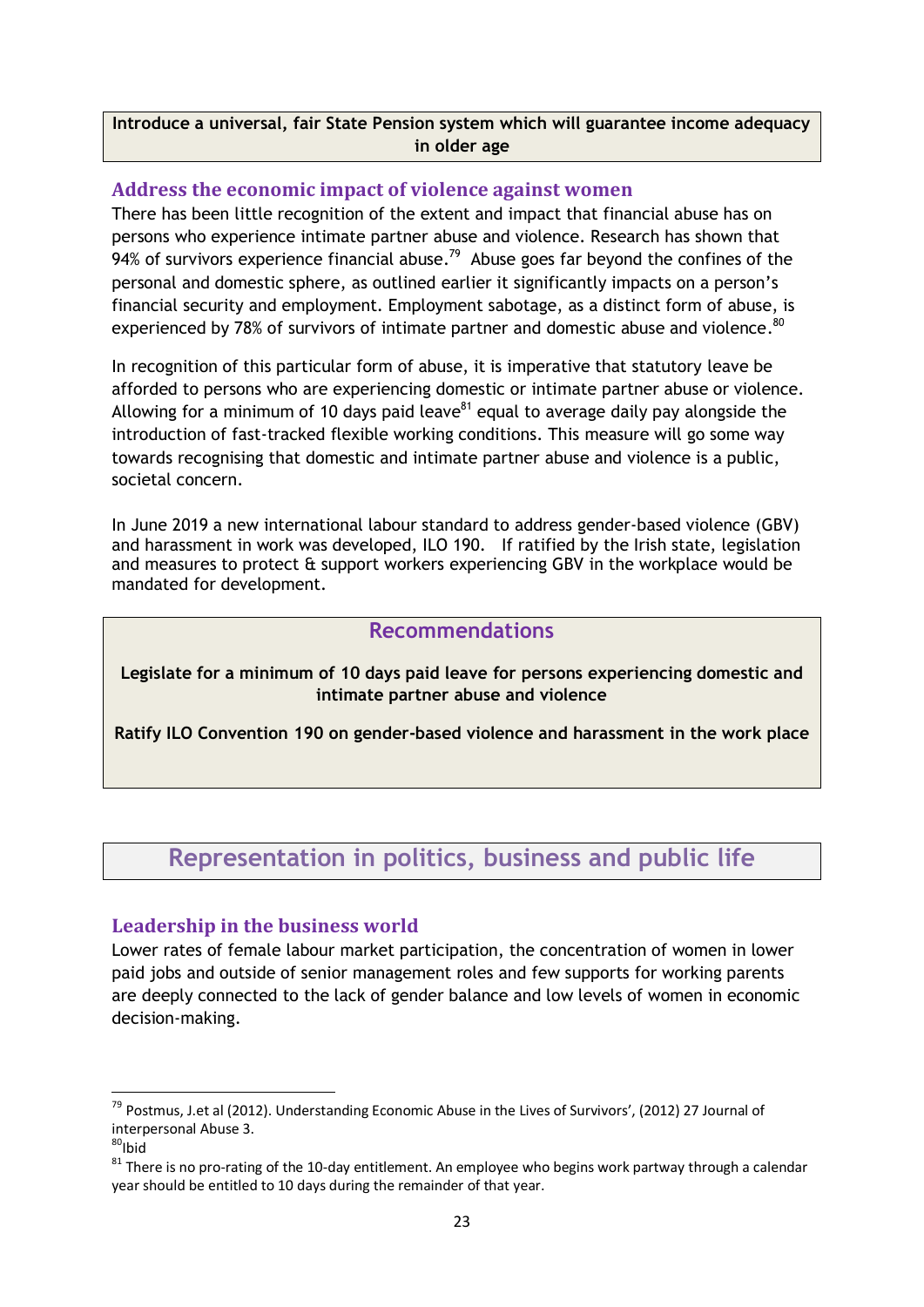Women comprise only 21% of ISEQ 20 directors and only 12% of directors of other Irish listed companies, amounting to an average of 16% women on the boards of all Irish listed companies. $^{82}$  While this represents some improvement from previous years, it is a clear indication of persistent gender inequality in corporate leadership.

There are targets in place for gender balance on boards, however, these are aspirational goals that a firm or the state might set but not mandate any of its office holders to achieve. Legislative quotas, on the other hand, are binding and 'mandatory' with noncompliance attracting sanctions. The international evidence is clear that a reliance on targets will not deliver significant progress on gender imbalance on corporate boards, this will require a quota.

There are both social and business cases made for binding gender quotas including opening new opportunities for women's economic participation and improving the quality and innovation of boards and by extension the profitability of companies.

Adopting a legislative quota indicates business communities and policymakers understand women's underrepresentation will not be fixed by individual women's efforts and goodwill of individual corporations alone, and that larger structures, cultures and biases need to be challenged. Legislative gender quotas are essential to help overcome such limits.

### **Recommendation**

**Establish a 50% quota for gender balance, with targets for diversity, on all non-state Irish company boards**

# **Leadership in local government**

The Electoral (Amendment) (Political Funding) Act 2012 introduced gender quotas into the Irish electoral system. The Act provides that parties who do not put forward 30% female candidates in a general election will have their state funding cut by half. Like parliamentary politics, local government in the Republic of Ireland has historically been male-dominated, however no such quota system exists for local elections.

In the 2019 local elections, the two largest parties, Fianna Fáil and Fine Gael, failed to run 30% women as candidates. Only 24% (226 people) of those elected to local councils were women, compared to an EU average of 32% for local/municipal councils.<sup>83</sup> Only seven out of thirty-one local authorities have achieved a critical mass of 30% women councillors. There are 23 electoral areas with no women representatives, the majority of which are in rural areas.

The numbers of women in politics matters. Research has made the link between low levels

<sup>&</sup>lt;sup>82</sup> CSO (2019). Gender balance in Business statistics

<sup>83</sup> European Parliament (2019). Women in local and regional government. European Parliamentary Research Service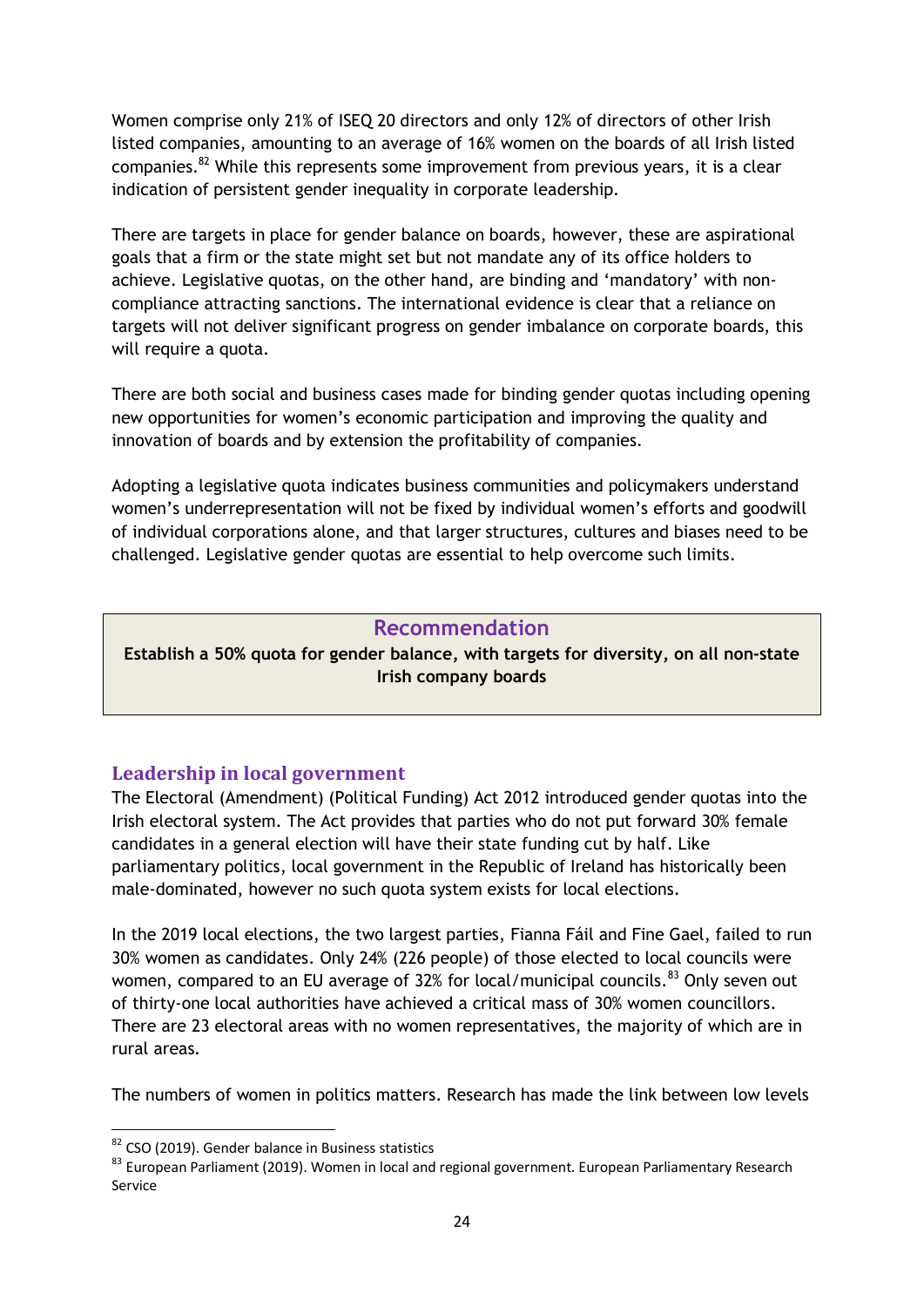of women's representation in decision-making and poor outcomes for women's interests.<sup>84</sup> Local government provides essential services such as housing, roads, libraries, planning, environment and economic development as well as being a key part of the functioning of our democratic system. With its proximity to women's lives, local government is uniquely positioned to strengthen women's participation and improve the representation of their interests. Local political experience is also a key route to national office for women, significantly more so than for men. $85$  Over 80% of women TDs have local government experience.

Diversity in local representation matters. It is often those who are furthest away from power - Traveller and Roma women, working class women, disabled women, migrant women and carers – who experience the impact of policy making the most. While sexism and sexual harassment in politics acts as a barrier for women candidates, for ethnic minority candidates, the experience of sexist abuse and harassment is exacerbated by the experience of racism.<sup>86</sup>

People in Ireland acknowledge and recognise that work is needed to address gender inequality in politics. A recent Eurobarometer survey found that 72% of people in Ireland think there should be more women in political decision-making roles and 79% are in favour of legal measures to ensure gender equality in politics.<sup>87</sup>

The introduction of gender quotas in local elections has seen some success internationally. In a recent study of 41 countries, fourteen introduced mandatory quotas at the local level. These countries have more women elected at the local level (32% versus 28% in countries with no quotas) but, more importantly, have witnessed greater progression on average  $(+9%$  compared to  $+4%$ ).<sup>88</sup>

The 30% gender quota proved to be successful in the 2016 Dáíl elections, with the number of women elected rising from 16% in 2011 to 22% in 2016. With little improvement between 2016-2020, parties will have to worker harder to meet the 40% quota in 2023.

#### **Recommendations**

**Legislate for a quota system to be extended to local elections with an initial quota of 30% women's representation in the Local Elections 2024 & additional targets to improve diversity** 

<sup>1</sup> 84 Holman, M. (2017). Women in Local Government: What We Know and Where We Go from Here. State and Local Government Review, 49(4), 285–296

<sup>85</sup> Buckley, B. et al (2015). Is Local Office a Springboard for Women to Dáil Éireann? Journal of Women, Politics & Policy, 36:3, 311-335

<sup>86</sup> Cullen, P. & McGing, C. (2019). Women Beyond the Dáil: More Women in Local Government. NWCI.

<sup>87</sup> European Commission (2017). Eurobarometer on Gender Equality[. https://ec.europa.eu/ireland/news/79](https://ec.europa.eu/ireland/news/79-per-cent-of-Irish-people-in-favour-of-legal-measures-to-ensure-gender-parity-in-politics_en) [per-cent-of-Irish-people-in-favour-of-legal-measures-to-ensure-gender-parity-in-politics\\_en](https://ec.europa.eu/ireland/news/79-per-cent-of-Irish-people-in-favour-of-legal-measures-to-ensure-gender-parity-in-politics_en)

<sup>88</sup> CEMR (2019). Women in Politics: Local and European Trends. The Council of European Municipalities and Regions (CEMR)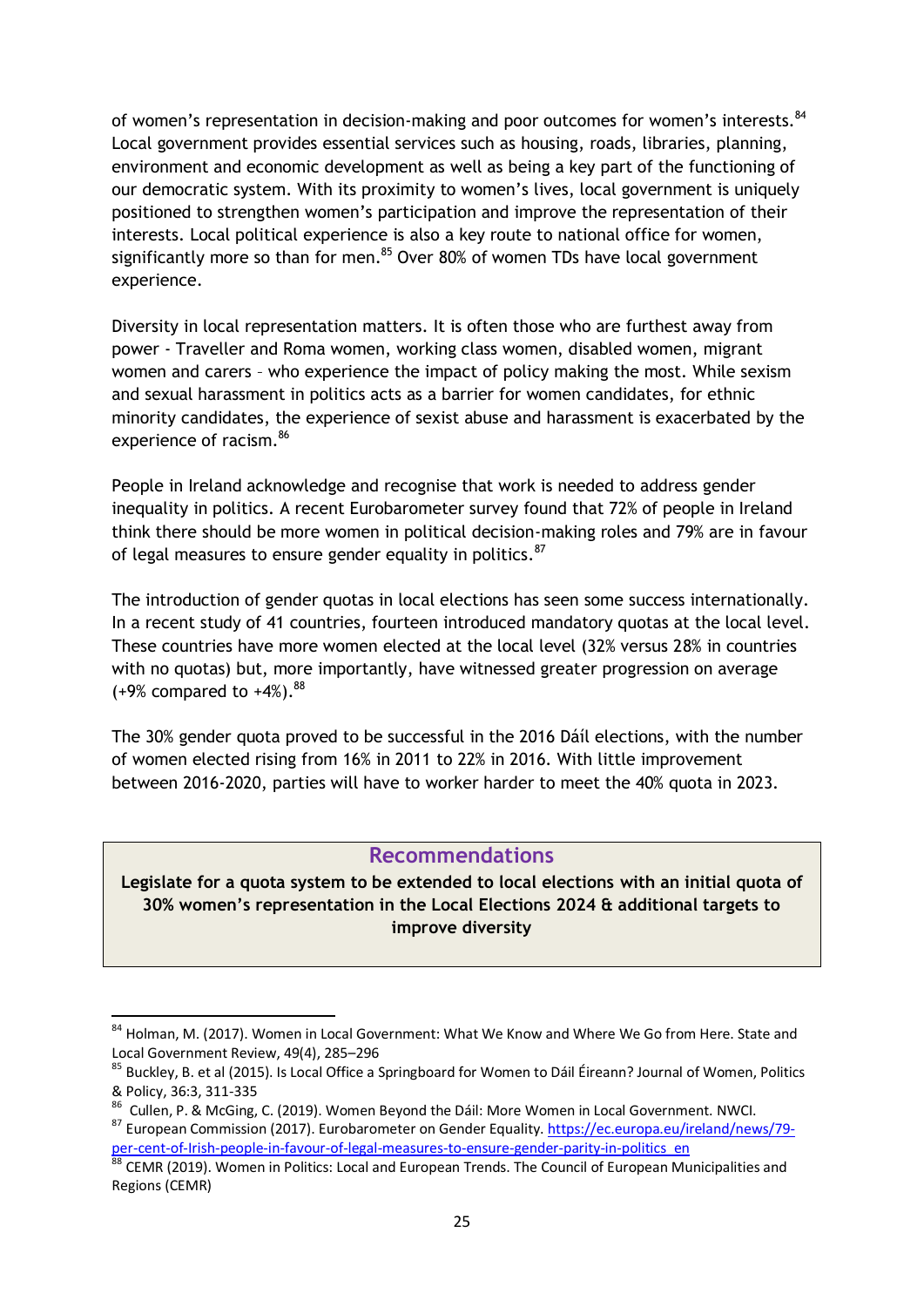#### **Introduce an entitlement to maternity/adoptive leave for women councillors and women TDs**

### **Leadership in local development**

Outside of local government, there are a range of decision-making structures operating at local level across Ireland. Men out-numbered women in all regional decision-making structures in Ireland in 2016.<sup>89</sup> Local decision-making structures include:

Local Community Development Committees (LCDC's). Local authorities are tasked with oversight, management and monitoring of local development and community development activity and programmes through LCDC's. The LCDC is the primary participative and overseeing structure for local development and community development activities but only eighteen out of thirty one LCDC's have a 40% or above gender balance. One LCDC is 94% male.<sup>90</sup>

Strategic Policy Committees (SPC's), are committees of the council and advise and assist the council in the formulation, development and review of policy. The Department of Housing, Planning and Local Government do not currently provide a comprehensive gender breakdown of SPCs. Local councillors occupy two thirds of all seats on every SPC, and with so few female local councillors, gender balance would be challenging to obtain. This further reinforces the need to introduce gender quotas at local level

Gender balance across local decision-making structures is critical as these structures play important roles in the planning and delivery of policy, services and programmes. NWCI has expressed concern about the advancement of women's equality at local level within these structures. Women's voices and participation must be resourced and it is crucial that they take on influential positions on these structures. The situation of women will not improve if their voices and expertise remain unheard within these structures.

Representation of all women, and particularly women from disadvantaged or marginalised communities, must be incorporated into all stages of local decision making or we risk losing an opportunity to build healthy and vibrant communities that are informed by the experiences and expertise of all of their residents. The role of women's groups is crucial in supporting the participation of women from different backgrounds into political and public life. A well-resourced and independent women's community sector will ensure that women most distant from decision making processes can engage meaningfully. We want to see Traveller and Roma women, migrant women, working class women and women with disabilities in Ministerial positions, chairing Boards and leading the discussions at their county & city councils.

<sup>&</sup>lt;sup>89</sup>CSO (2016). Women and men in Ireland.

<sup>90</sup> Department of Housing, Planning and Local Government (2019). Review of Local Community Development Committees.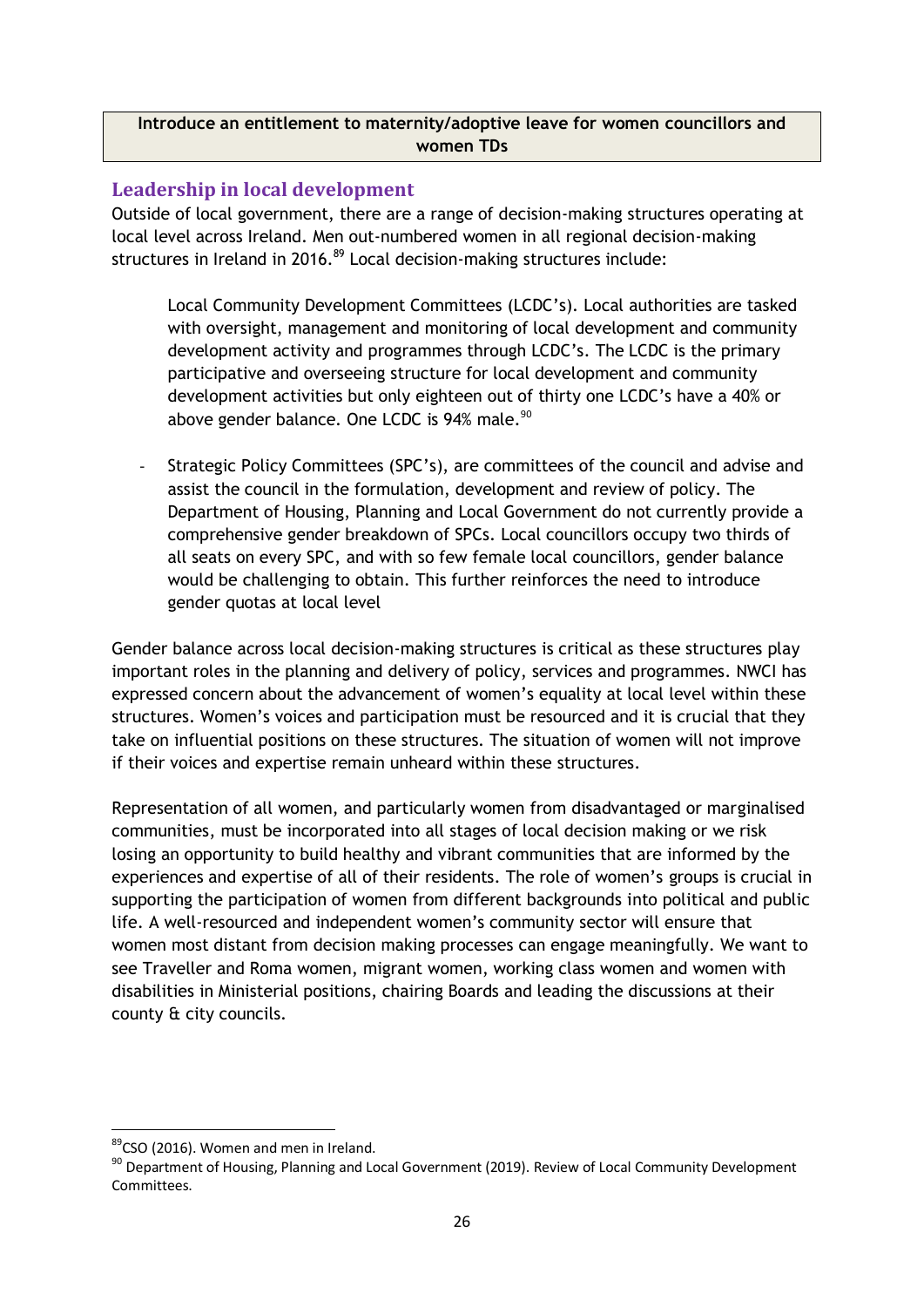Austerity and cutbacks over recent years have decimated community development projects, in particular those working with women.<sup>91</sup> NWCI knows from our many members working at community level that they are barely surviving and are increasingly unable to provide essential supports and advocacy for women in our communities. This lack of financial support is limiting women's development and engagement in civil society. This was noted by the CEDAW Committee in their Concluding observations in 2017 who urged Ireland "to take appropriate measures to restore funding for non-governmental organisations working in the field of women's rights".<sup>92</sup>

#### **Recommendations**

**Legislate for a 50% gender quota and targets for diversity for decision making structures in communities**

**Support and resource the women's community sector to advance equality and support marginalised women to participate in public and political life**

# **Changing Ireland's record on Violence Against Women**

Violence Against Women **(**VAW) is a complex, widespread issue, constituting the most serious violation of women's human rights in Ireland today. Violence against women takes many forms including domestic violence, sexual violence, stalking and harassment, coercion, female genital mutilation (FGM), trafficking, prostitution, sexual violence as a weapon of war, institutional violence and femicide.

NWCI chairs the Irish Observatory on Violence Against Women which is an independent network of 18 grassroots and national organisations working together to improve Ireland's response to violence against women (VAW). Although a diverse grouping, the Observatory shares a common understanding of VAW as a cause and consequence of gender discrimination that needs to be located within a gender equality framework.

NWCI also chairs the National Advisory Committee (NAC) for Ending Sexual Violence & Harassment in Third Level Education (ESHTE). The NAC is a cross sectoral body of the Higher & Further Education sector whose members include the Irish University Association (IUA), the Higher Education Authority (HEA) and the Technological Higher Education Association (THEA), representatives from higher & further education institutions, the Union of Students of Ireland (USI) and student unions across Ireland.

Our submission is based on the experiences women and girls have shared with us over many years of work and on the expertise of members of the Observatory, NAC and other bodies that NWCI is a member of. NWCI will be able to highlight only *some* key issues and

 $91$  Harvey, B. (2012). Changes in employment and services in the voluntary and community sector in Ireland, 2008-2012.

<sup>&</sup>lt;sup>92</sup> Committee on the Elimination of Discrimination against Women (2017). Concluding observations on the combined sixth and seventh periodic reports of Ireland. CEDAW/C/IRL/CO/6-7.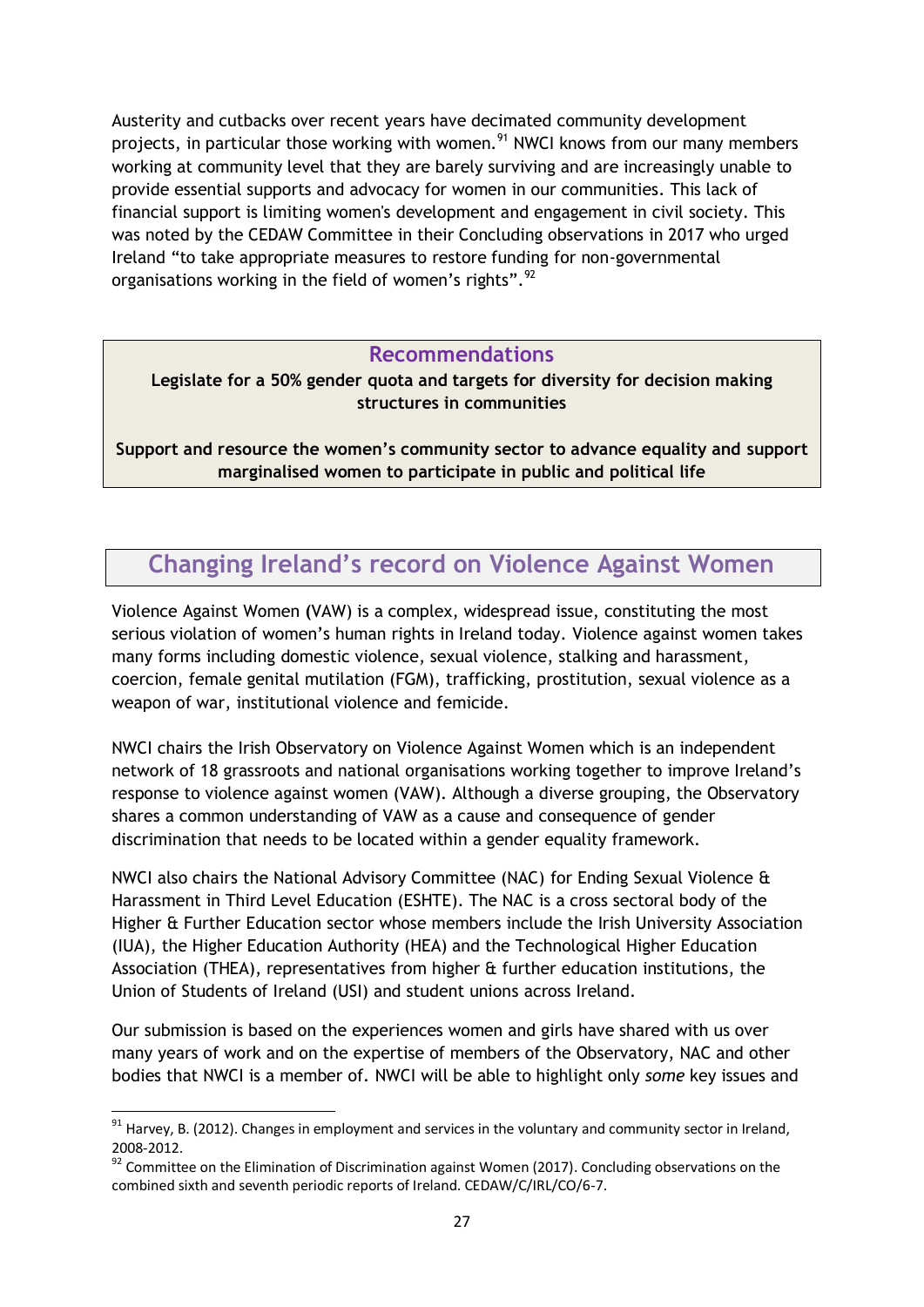recommendations. NWCI believes the prevalence and scale of violence against women in Ireland is such that it merits a separate Citizens' Assembly.

The 2014 study, 'Violence against women: An EU-wide survey' by the European Union Fundamental Rights Agency (FRA) $^{93}$  reported that in Ireland:

- 14% of women have experienced physical violence by a partner since age 15
- 6% of women have experienced sexual violence by a current or former partner
- 31% of women have experienced psychological violence by a partner
- 12% of Irish respondents had experienced stalking (including cyber stalking).
- 8% of women experience physical and/or sexual violence each year
- 79% of Irish women who experienced sexual or physical violence never reported it to an official body

Since 1996, 230 women have died violently in the Republic of Ireland, 61% were killed in their own homes. In the resolved cases, 56% of women were murdered by a partner or expartner, 31% of women were killed by someone they knew (e.g. brother, son, neighbour, acquaintance), a total of 87% of women were killed by someone known to them.<sup>94</sup>

In 2018, there were 941 attendances at the six Sexual Assault Trauma Units (SATUs) in Irish hospitals, an increase of over 8% from 2017(when 865 patients attended), and an increase of 44% from 2009. 889 (94%) of patients were women.<sup>95</sup>

Ending VAW is critical to ensuring women are safe and free to participate fully in society. Yet, Ireland has historically had a weak state response to the scale of the issue and to the different experiences of the most disadvantaged groups of women. Despite ratifying the Council of Europe Convention on preventing and combating violence against women and domestic violence (Istanbul Convention), the state continues to fail to respond to the urgency of action required and publically we struggle as a society to recognise the epidemic of violence that so many women are faced with daily.

In December 2019, Garda Commissioner Drew Harris highlighted that more women die as a result of domestic homicide than those who die as a result of organised crime, yet there is a shocking distinction between resources and public attention to violence associated with organised crime and that associated with domestic violence.

Ireland received recommendations from the UN Convention on the Elimination of all forms of Discrimination against Women (CEDAW) committee in relation to VAW in 2017. These included:

 Ensure that the National Office for the Prevention of Domestic, Sexual and Genderbased Violence implement the "gold standard" so that data on all forms of genderbased violence against women are systematically collected and analysed and disaggregated by, inter alia, age, ethnicity and relationship with the perpetrator

**<sup>.</sup>** 93 Fundamental Rights Agency (FRA) (2014). VAW: an EU-wide survey report.

<sup>94</sup> Women's Aid Femicide Watch 2019[. https://www.womensaid.ie/about/campaigns/femicide-in-ireland.html](https://www.womensaid.ie/about/campaigns/femicide-in-ireland.html)

<sup>95</sup> SATU Rotunda Hospital (2019). National Sexual Assault Treatment Units-Annual Key Service Activity Report 2018. Dublin: Rotunda Hospital.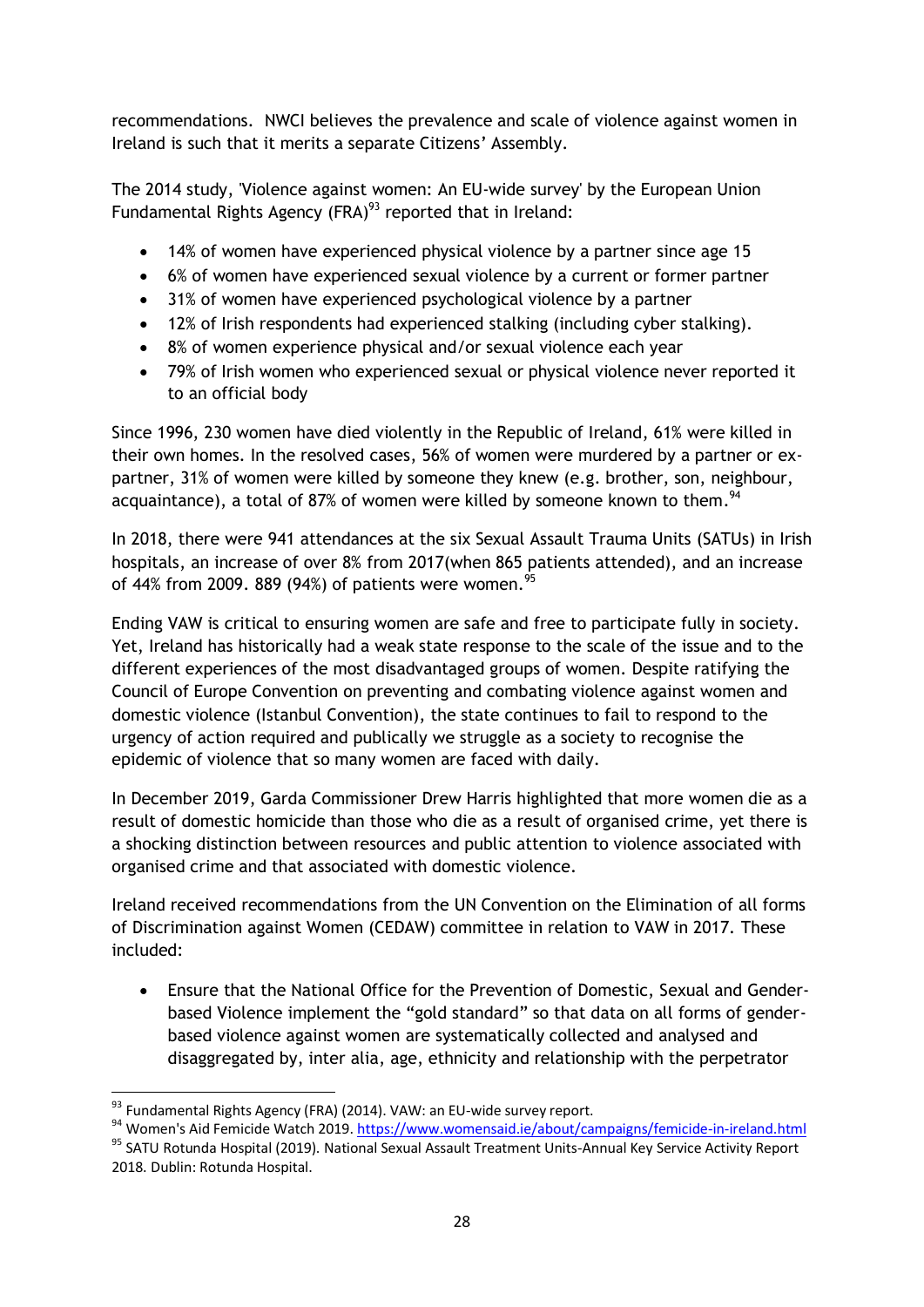- Intensify existing efforts to combat gender-based violence against women particularly targeting Traveller, Roma and migrant women and girls
- Criminalise emerging forms of gender-based violence, such as online stalking and harassment
- Provide adequate financial resources to non-governmental organisations that provide services to victims of gender-based violence
- Expedite the ratification of the Council of Europe Convention on Preventing and Combating Violence against Women and Domestic Violence (the Istanbul Convention) $96$

NWCI welcomed the ratification of the Council of Europe Convention on Violence Against Women (Istanbul Convention) in 2019. However, the essential resourcing of frontline services, the funding of specialised services, the supports for the collection of data on the incidence of violence against women, remains inadequate and the other priorities highlighted by CEDAW remain.

#### **Identify Violence Against Women as a national crisis**

Tackling and preventing Domestic, Sexual and Gender based Violence should be named as a priority area for the Irish state and for government. This would include establishing a National Rapporteur on Sexual Domestic and Gender Based Violence, reporting regularly to Government on progress achieved, with adequate resources and powers to develop recommendations and monitor their implementation through a third national action plan.

This work should include the establishment of an Online Safety Commissioner and the development of legislation to criminalise online harmful communications, including image based harassment (also known as revenge porn), online stalking and harassment and digital coercion and exploitation. These emergent forms of violence against women are particularly impactful on young women and the state is often incapable of responding to them in a meaningful way. Online abuse and harassment has been identified as key methods being used to target women in public life and diminish the voice and agency of women in politics and civil society.<sup>97</sup>

#### **Legislate for ringfenced funding to combat violence against women**

#### **Frontline Services**

-

Demand for frontline Violence Against Women (VAW) services is high and has continued to grow. However, only moderate increases are being provided in State-allocated funding from €22.1 million in 2017 to €23.8 million in 2018 to €25.3 in 2019.<sup>98</sup> Refuges and services funded by Tusla are not being provided with funding necessary to restore staff pay from 2008 levels. This is leading to high staff turnover and impacting severely on the women and children needing these services. Funding needs to reflect the substantial increase in demand for both support and preventative services.

<sup>&</sup>lt;sup>96</sup> Committee on the Elimination of Discrimination against Women (2017). Concluding observations on the combined sixth and seventh periodic reports of Ireland. CEDAW/C/IRL/CO/6-7.

<sup>&</sup>lt;sup>97</sup> European Institute for Gender Equality (EIGE) (2018). Cyber Violence Against Women & Girls 2017

<sup>98</sup> Parliamentary Question – Dept. Children and Youth Affairs, Child and Family Agency Data, 21<sup>st</sup> May 2019.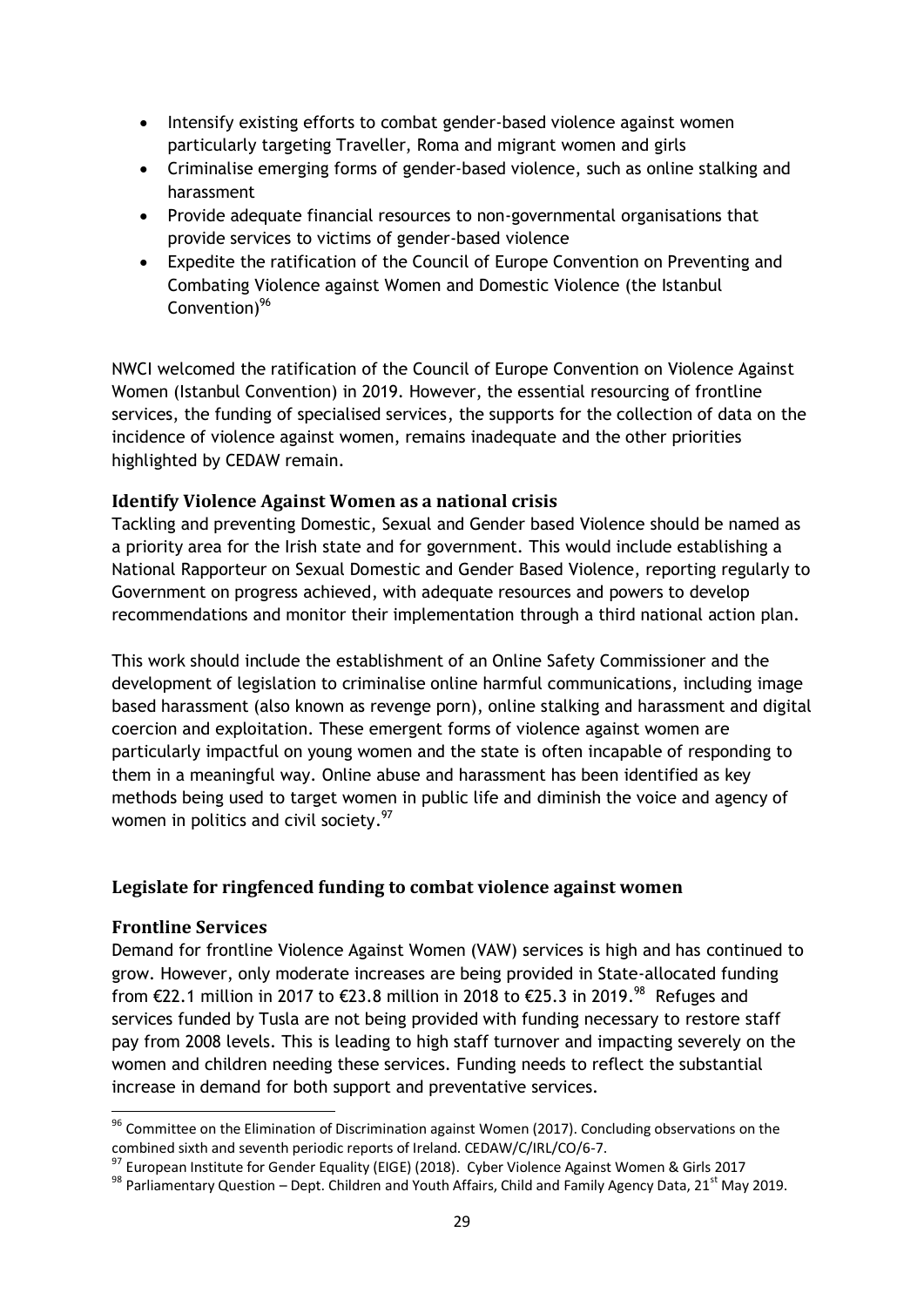#### **Refuge Spaces**

The Istanbul Convention recommends that there should be a target by member states of at least 1 refuge place per 10,000 of population. With a total 2019 allocation of 155 spaces, consisting of 145 units in refuge accommodation and 10 in Safe Homes<sup>99</sup> (this figure includes 9 units not available since 2017), Ireland is not close to meeting our legal minimum standards of 472 spaces and requires significant investment & development to meet the *minimum* target.

#### **Protection & Statutory Services**

Garda National Protective Services Bureau (GNPSB) provides advice, guidance and assistance to Gardaí investigating Sexual Crime, Domestic Abuse Intervention, Human Trafficking and organised prostitution amongst other work. The continuing roll out of Divisional Garda Protective Services Units (DPSUs) is very welcome. However, it is also clear that there continues to be insufficient Garda personnel and supervision at district level to meet the demands of VAW incidences appropriately.

Comprehensive, trauma-informed training needs to be provided to all personnel involved in providing frontline services to victims of domestic, sexual and gender based violence and exploitation.

### **Understanding and Data**

The current timeline of the new national sexual violence survey means that we will not have any updated information until 2024 at the earliest. There is no current proposal to begin research on the extent of sexual violence among vulnerable minority groups: like Travellers, members of the LGBTQI, disabled and migrant communities. Government urgently needs to commit resources to reduce this timeframe. For example a small scale 2009 review of court records showed that *the* second most common risk factor for rape after gender, is disability with 19% of all complainants recorded as having a physical or intellectual disability or a history of mental illness. 100

The UN Convention on the Rights of Persons with Disabilities (CRPD), which Ireland ratified in 2018, recognises that women and girls with disabilities face greater risk of violence and reminds States to take "all appropriate…measures to protect persons with disabilities….both within and from all forms of exploitation, violence and abuse, including their gender-based aspects."<sup>101</sup>

#### **Reform legal & court processes**

Resources must be allocated to the reform of crucial state processes connected with the issue of VAW including the family law courts system and the development of a model of multi-agency Domestic Homicide Reviews. An integrated courts welfare system should be established with appropriate facilities and wraparound services for victims of sexual violence.

**.** 

<sup>&</sup>lt;sup>99</sup> TUSLA response to PQ May 2019

<sup>100</sup> Rape & Justice in Ireland: A National Study of Survivor, Prosecutor and Court Responses to Rape 2009

<sup>&</sup>lt;sup>101</sup> UN General Assembly, Convention on the Rights of Persons with Disabilities: resolution / adopted by the General Assembly, 24 January 2007, A/RES/61/106.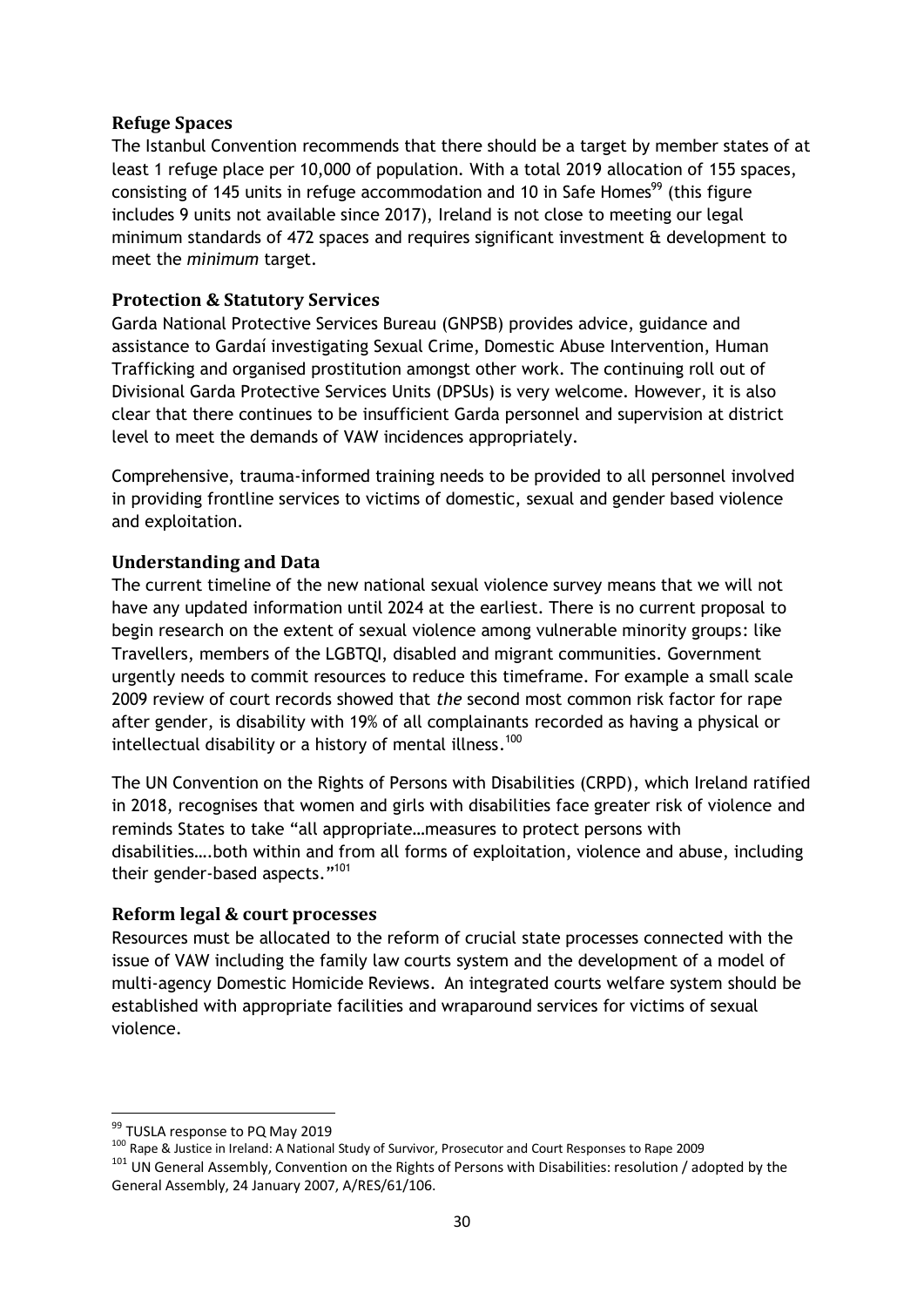### **Update relationships & sexual health education**

Young women and men consistently name the inadequacies of the education they receive in school as being deeply problematic for them as they learn to develop happy, healthy relationship based on mutuality and respect.<sup>102</sup> The National Council for Curriculum and Assessment (NCCA) has recently published recommendations recognising the need to update the 21 year old programme around sexuality education and consent.<sup>103</sup> Young people have a right to information and education on such basic matters as may affect their physical, mental and emotional development and well-being.

NWCI believes a crucial aspect of ensuring young women and girls can receive meaningful relationship and sexual health education is the enactment of the Objective Sex Education Bill proposed in 2018. This legislation seeks to guarantee the right of students to receive factual and objective relationships and sexuality education without regard to the religious ethos of the school.

### **Recommendations**

**Identify Violence Against Women as a national crisis and establish a Citizens' Assembly process on VAW** 

**Establish a National Rapporteur on Sexual Domestic and Gender Based Violence**

**Legislate for ring-fenced funding to combat violence against women**

**Legislate for the establishment of a dedicated and integrated family court**

**Legislate for an Objective Sex Education that addresses all forms of VAW (intimate partner abuse, sexual assault/rape, coercive control, prostitution and pornography)**

# **Moving to a new economic model**

# **Investing In Irish Society**

1

NWCI believes that investment in public services and social infrastructure is how we can realise a fair, just and equal Irish society. In countries that invest more in public services and infrastructure, better outcomes are achieved for both women and men. Lack of investment will inevitably keep, or transfer back, personal, health and community care needs to the unpaid, undervalued and often invisible labour of women.

Tax plays a key role in shaping Irish society through funding our public services and social infrastructure, supporting economic activity and progressively redistributing resources.

<sup>102</sup> NWCI ESHTE Report 2017, *A Review of Data on Prevalence of Sexual Violence And Harassment*; USI 2013*, Say Something*

<sup>&</sup>lt;sup>103</sup> Report on the Review of Relationships and Sexuality Education (RSE) in primary and post primary school[shttps://ncca.ie/media/4462/report-on-the-review-of-relationships-and-sexuality-education-rse-in](https://ncca.ie/media/4462/report-on-the-review-of-relationships-and-sexuality-education-rse-in-primary-and-post-primary-school.pdf)[primary-and-post-primary-school.pdf](https://ncca.ie/media/4462/report-on-the-review-of-relationships-and-sexuality-education-rse-in-primary-and-post-primary-school.pdf)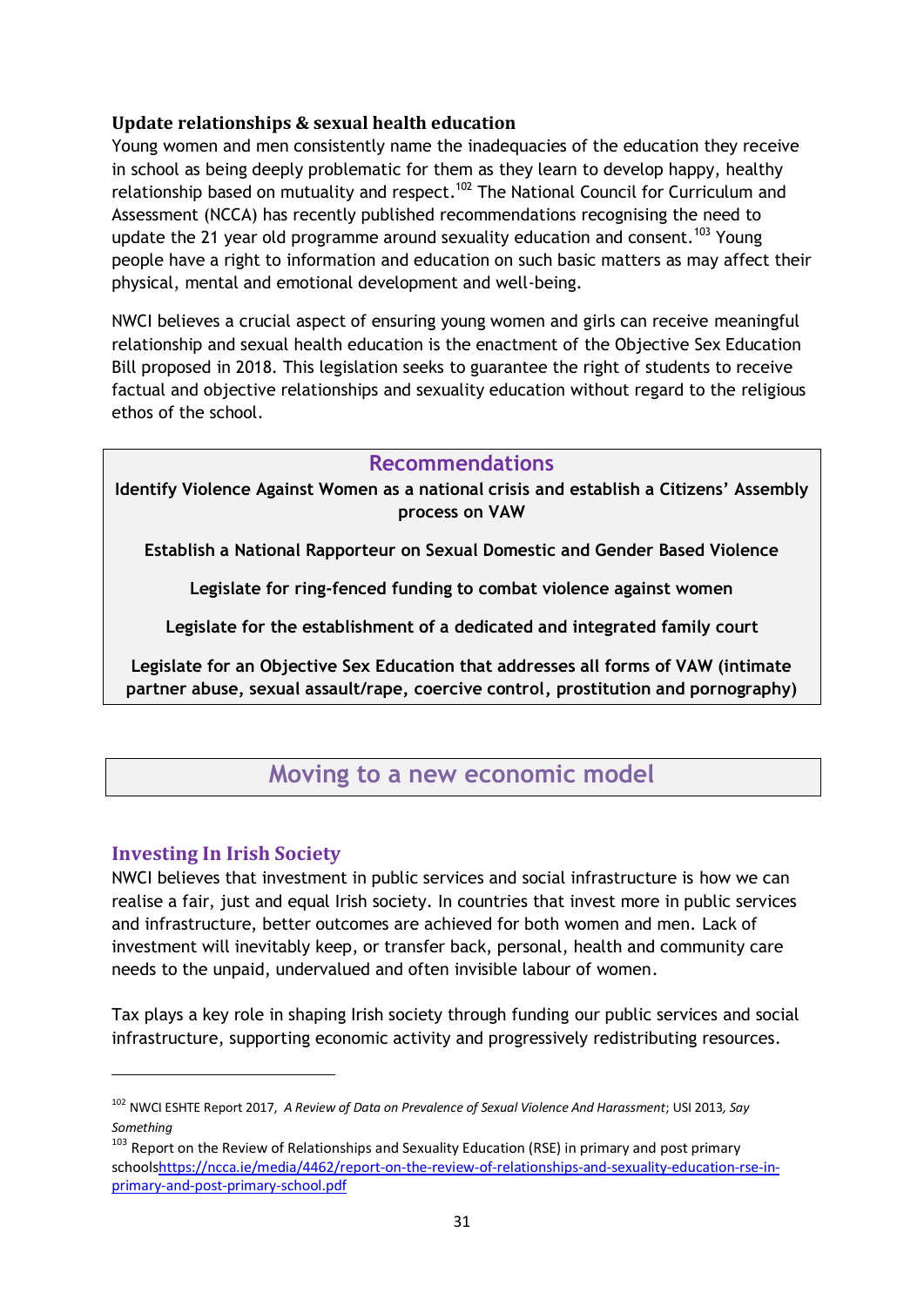However, Ireland's tax take as a percentage of national income (GDP) is also below average and is one of the lowest in the OECD. In 2018, Ireland had a tax-to-GDP ratio of 22% compared with the OECD average of 34%, placing us 34th out of 36 OECD countries.<sup>104</sup>

If we are to have the public services that are the norm in other EU countries, Ireland needs to increase its tax take by broadening the tax base in a fair, progressive, sustainable and gender sensitive way. This can be done through:

#### **Measures related to corporate tax base**

NWCI believes that Ireland needs to refocus the role low corporate tax rates play in Ireland's overall economic strategy. Government must reduce reliance on windfall corporation tax receipts that has built up in recent years. The introduction of a minimum effective corporate tax rate would also serve as an opportunity for Ireland to take a leadership role in implementing progressive moves.

### **Reform Tax reliefs**

Make all discretionary tax reliefs/expenditures available only at the standard 20% rate. It is unjust and regressive that people on higher incomes should be able to claim certain tax reliefs at the top marginal income tax rate.

The State spends approximately  $\epsilon$ 2.39 billion per annum in private pension tax relief. In 2014, 72% of pension tax relief went to the top 20% of earners and 5% of the population are getting 50% of the tax relief.<sup>105</sup>

This current tax based incentive system for pension savings favours men above women. As women tend to be lower earners, these tax reliefs also widen rather than narrow the gender pension gap. The public monies saved should be reinvested in first tier State pensions and a universal pension.

# **Financial transaction tax**

A financial transaction tax (FTT) should be introduced to provide additional revenue for delivery of services which have been cut back over the last decade. Research suggests that an FTT discourages speculative finance whilst simultaneously generating revenue for investment in social infrastructure. Ireland should support calls for a progressive European FTT also.

#### **Wealth tax**

Ireland has one of the highest levels of wealth inequality in the EU. We have a disproportionately high number of billionaires for the size of our population and rank fifth in the world after Hong Kong, Cyprus, Switzerland and Singapore in terms of relative number of billionaires<sup>106</sup>

Economists have indicated that introducing a wealth tax in the Ireland is more than feasible. A wealth tax with a household threshold of  $\epsilon$ 1 million would affect just 1% to

<sup>-</sup><sup>104</sup> OECD (2019). Revenue Statistics 2019 – Ireland[. https://www.oecd.org/tax/revenue-statistics-ireland.pdf](https://www.oecd.org/tax/revenue-statistics-ireland.pdf)

<sup>105</sup> COLD (2015). Revenue Statistics 2015 The matrix **Alterations Contributions through the tax system. IEA Conference 2017** 

<sup>106</sup> Oxfam (2020). Time to care: Unpaid and underpaid care work and the global inequality crisis.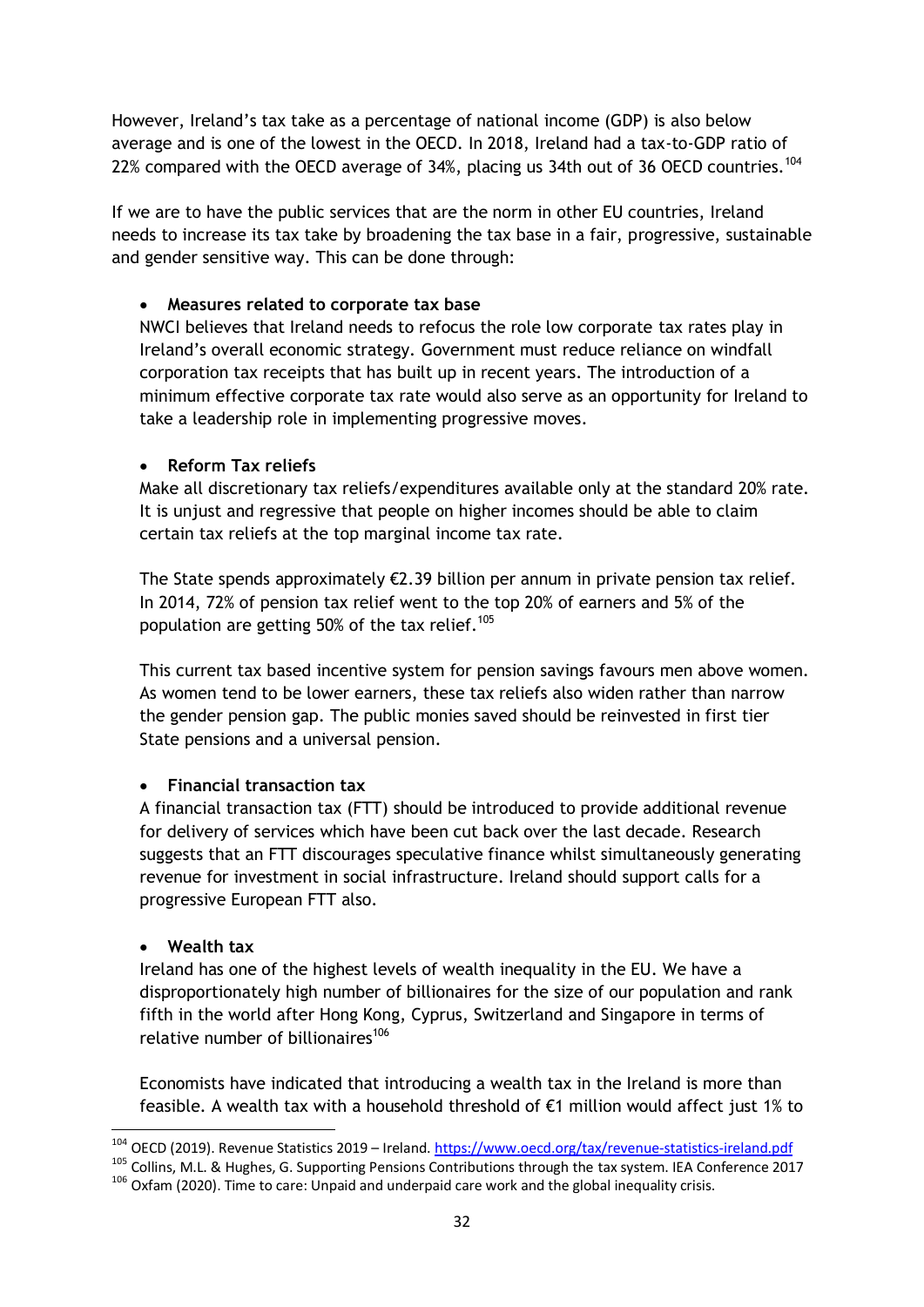2% of the wealthiest households and would provide an estimate of at least €250 million for the exchequer annually. $107$ 

NWCI also acknowledges that gender inequality does not end at Ireland's borders and that decisions made in Ireland have an impact on the wider world. As well as the need to raise and distribute national income in a more equal way, Oxfam Ireland has highlighted that Ireland's current taxation system facilitates tax avoidance by multinational companies and in doing so, undermines developing countries.<sup>108</sup> A feminist approach should also extend to looking at impact of Ireland's decisions on women and girls globally.

# **Gender proofing public expenditure**

NWCI works with the Dept. of Public Expenditure & Reform (DPER) on the Equality Budgeting Expert Advisory group to advance the integration of gender (and progressively other equality budgeting processes) into the annual budget process and the delivery of public services and social investment.

Gender budgeting is about examining decisions on public expenditure to determine their impact on women and girls as compared to men and boys. Gender budgeting asks what impact does this action have on gender inequality? Does it increase it, reduce it or leave it unchanged?<sup>109</sup>

Comprehensive gender budgeting must encompass equality for diverse groups of women and men and take into account how other aspects of a person's identity impact on their experience of a policy or budgetary decision. Gender budgeting is not about having separate budgets for women nor does it necessarily involve increasing spending more on women-specific initiatives, it is about working towards equal economic and social opportunities for both women and men.<sup>110</sup>

There can be a perception that budgetary and policy decisions are 'gender neutral' when in fact, the outcomes of such decisions can perpetuate ingrained gender as well as other inequalities. Investment in active labour market programmes (ALMP's) provides one example of this.

A gender analysis of Budget 2018 investment in AMLP's shows clear gender bias in endrecipients of ALMP investment. While 27% of women benefitted from such programmes, the majority of beneficiaries, at 73% were men.<sup>111</sup> Just 1% of women benefited from investment in apprenticeship schemes.

<sup>&</sup>lt;sup>107</sup> NERI (2018). A Household Net Wealth Tax in the Republic of Ireland: Some Considerations <sup>108</sup> Oxfam Ireland. Hard to Swallow: How Ireland could do more to tackle corporate tax avoidance.

[https://www.oxfamireland.org/blog/hard-swallow-how-ireland-could-do-more-tackle-corporate-tax](https://www.oxfamireland.org/blog/hard-swallow-how-ireland-could-do-more-tackle-corporate-tax-avoidance)[avoidance](https://www.oxfamireland.org/blog/hard-swallow-how-ireland-could-do-more-tackle-corporate-tax-avoidance)

Ing NWCI (2017). Gender budgeting is good budgeting: Towards gender responsive budgeting in Ireland.  $110$  Ibid

<sup>111</sup> Murphy, M. (2018). No Feminist Budget: Analysis of Budget 2019 for NWCI.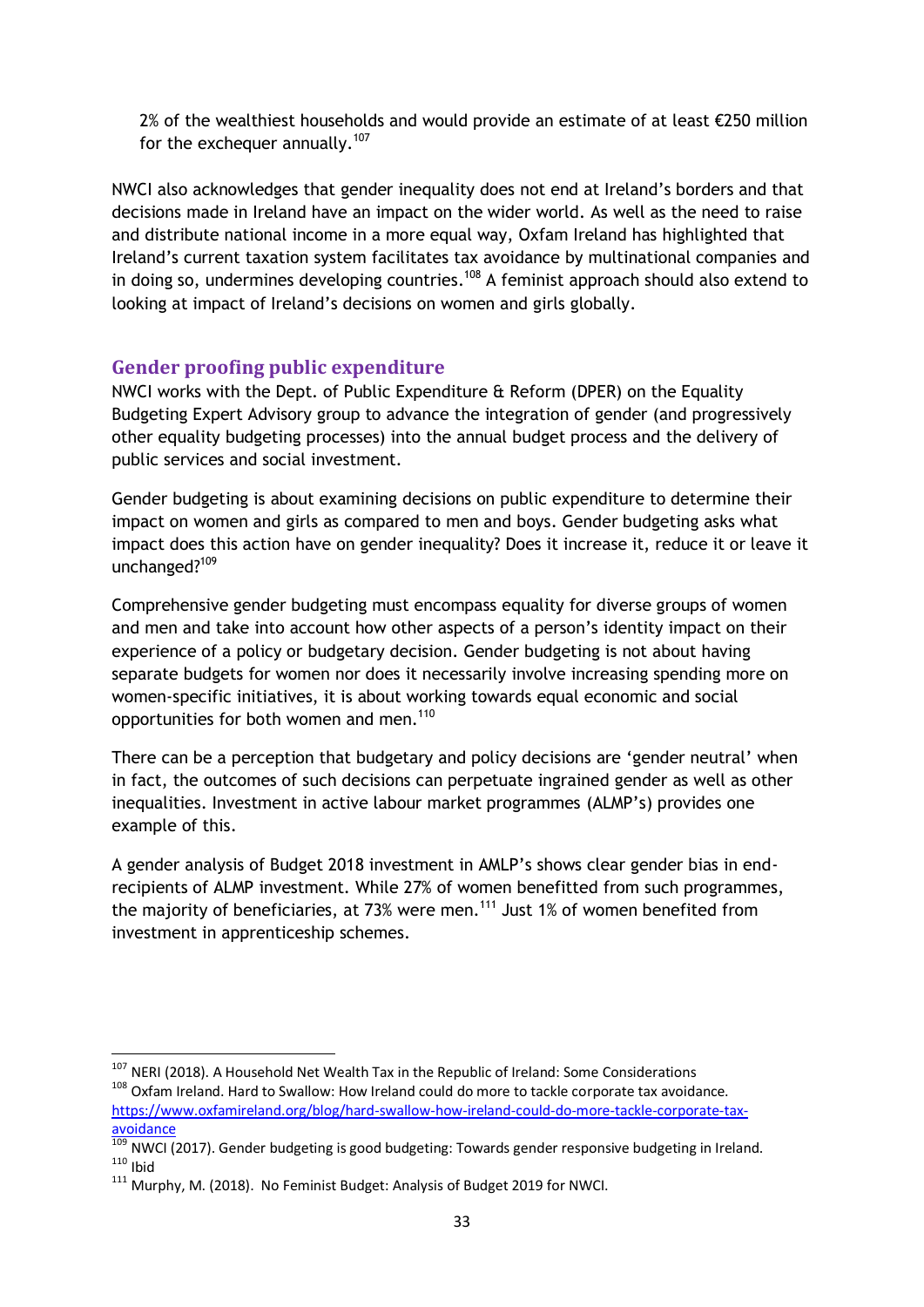| <b>Budget 2018 ALMP</b>    | <b>%Women</b> | %Men |
|----------------------------|---------------|------|
| <b>Youth Development</b>   | 50            | 50   |
| <b>Rural Social Scheme</b> | 20            | 80   |
| <b>JobsPlus</b>            | 33            | 67   |
| Springboard                | 31            | 69   |
| Apprenticeship             | 1             | 99   |
| Average                    | 27            | 73   |

**Table 2: Gender analysis of women's access to budget 2018 Active Labour Market Programmes**

In 2018, the Oireachtas Committee on Budgetary Oversight recommended that consideration be given to placing equality budgeting on a statutory basis in Ireland in order to highlight the importance of equality budgeting and to give it a legal basis.<sup>112</sup>

A report on equality budgeting in Ireland by the OECD found that efforts to roll out equality budgeting have been hindered due to the fact that government departments are not obliged to equality proof their public spending decisions.<sup>113</sup> In countries such as Canada, having a legal foundation for equality budgeting has helped to ensure longer term sustainability, relevance and impact of equality budgeting. <sup>114</sup>

#### **The need for a new economic model**

At a broader level, there is a need for a radical change in our economy and in how we measure success. Measuring progress through the measurement of national income has been a global standard for the past 80 years and is currently measured through GDP, a narrow concept which measures the market value of all goods produced in an economy.

There are many things wrong with measuring success through continuous GDP growth, including that it fails to take into account the damage done to the environment through constant production or consumption of goods and a failure to take into account inequality in society. Spending on damages caused by storms and floods provides an example of the perverse nature of using GDP to measure growth – spending to repair damages has a positive effect on our GDP, even though the fallout could include loss of life, damage to homes and job losses, as well as environmental degradation. Crucially, GDP does not take into account the value of the millions of hours of unpaid work carried out by women, work that is not paid for but is vital to sustaining the economy and society.

 $112$  Oireachtas Committee on Budgetary Oversight (2018). Report on Gender Budgeting.

<sup>113</sup> OECD (2019). OECD Scan: Equality Budgeting in Ireland.

 $114$  Ibid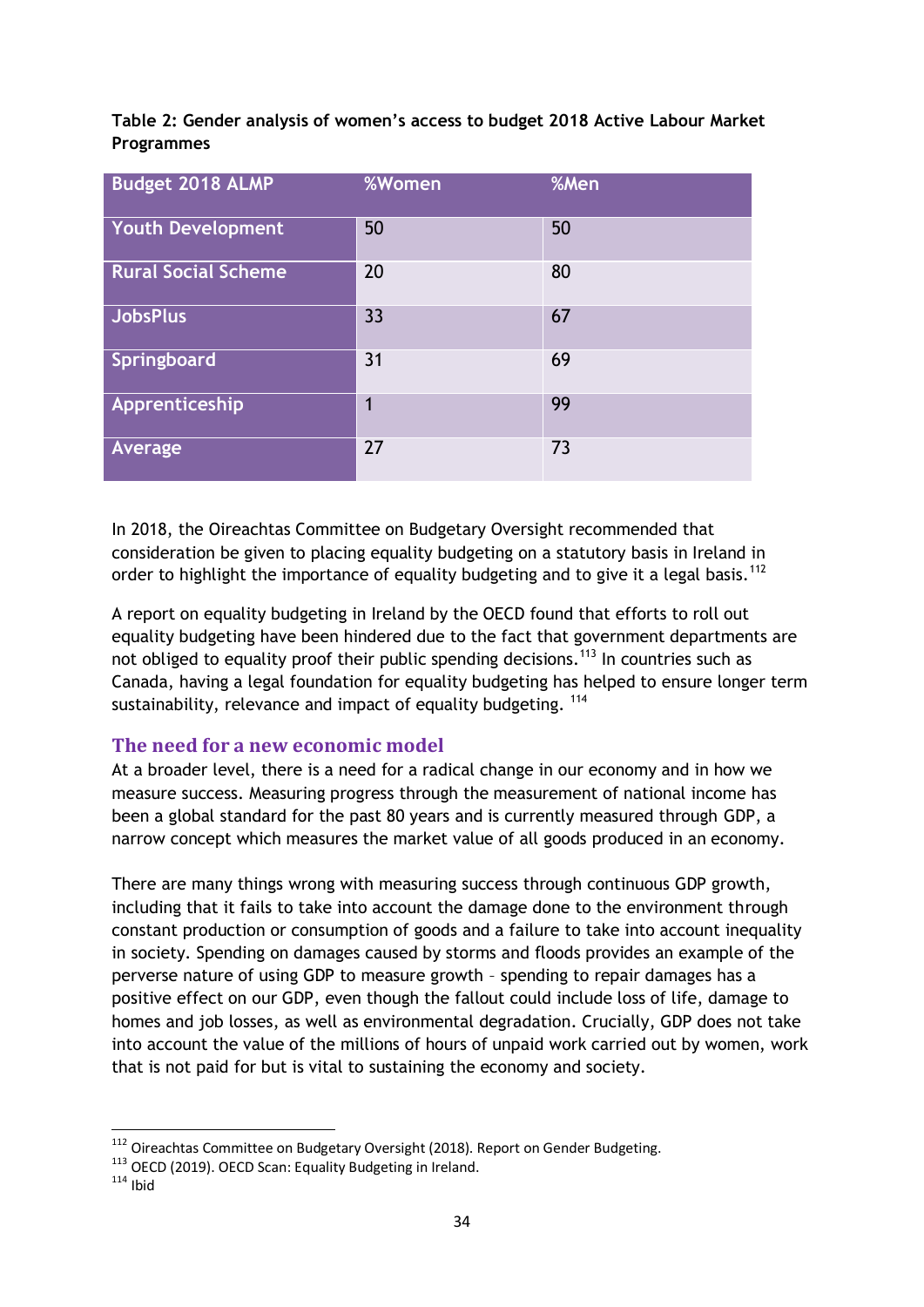Though it is difficult to put a market value on the amount of unpaid work carried out each year by women, a recent report by Oxfam estimated that women carry out 38 million hours of unpaid care work every week, contributing at least €24 billion to the economy every year or the equivalent of 12% of the entire annual Irish economy.<sup>115</sup>

Though long recognised by feminist economists, recognition of the shortcomings of using GDP as a measure of progress is becoming more mainstream in recent years. A report commissioned by former French president, Nicolas Sarkozy, called for a shift in emphasis from measuring economic production to measuring the wellbeing of people, including sustainability and inequality between groups of people.<sup>116</sup> The report defined wellbeing as including material living standards such as income, consumption and wealth as well as health, education, work, political voice and governance, social inclusion, environment and security and safety. A report by the World Bank noted that GDP is limited to measuring flows of national income but does not measure key quality of life indicators like health care or education and ignores that our economic activities may be harmful to the world we live in  $117$ 

It is becoming increasingly clear that we need to change the way that we measure success. Some more holistic alternatives to the use of GDP that have been put forward include measuring progress against the Sustainable Development Goals; the use of 'wellbeing budgets' (announced by New Zealand in 2019 and which includes measuring child poverty, domestic violence and mental health); and an economic model that proposes a social foundation of human rights and an ecological ceiling to meet the needs of everyone on the planet, within the means of the planet.<sup>118</sup>

# **Recommendations**

**Legislate for equality budgeting to become a statutory process, this includes expenditure and taxation actions**

**Establish a commission to explore a new economic model for Ireland that takes account of equality, human rights and environmental sustainability**

# **Conclusion**

We urgently need social and economic policies to address gender inequality. The Citizens' Assembly provides a unique opportunity to finally recognise the value of care and to make recommendations to government on the need to recognise care in our Constitution and in our legislation.

<sup>1</sup>  $115$  Oxfam (2020). Time to care: Unpaid and underpaid care work and the global inequality crisis. <sup>116</sup> Stiglitz, J. et al. Report by the Commission on the Measurement of Economic Performance and Social Progress[. https://ec.europa.eu/eurostat/documents/118025/118123/Fitoussi+Commission+report](https://ec.europa.eu/eurostat/documents/118025/118123/Fitoussi+Commission+report)

<sup>&</sup>lt;sup>117</sup> World Bank Group (2018). The Changing Wealth of Nations 2018. Washington: The World Bank

 $118$  Haworth, K. (2017). Doughnut economics. Seven ways to think like a 21<sup>st</sup> century economist. London: Penguin Random House.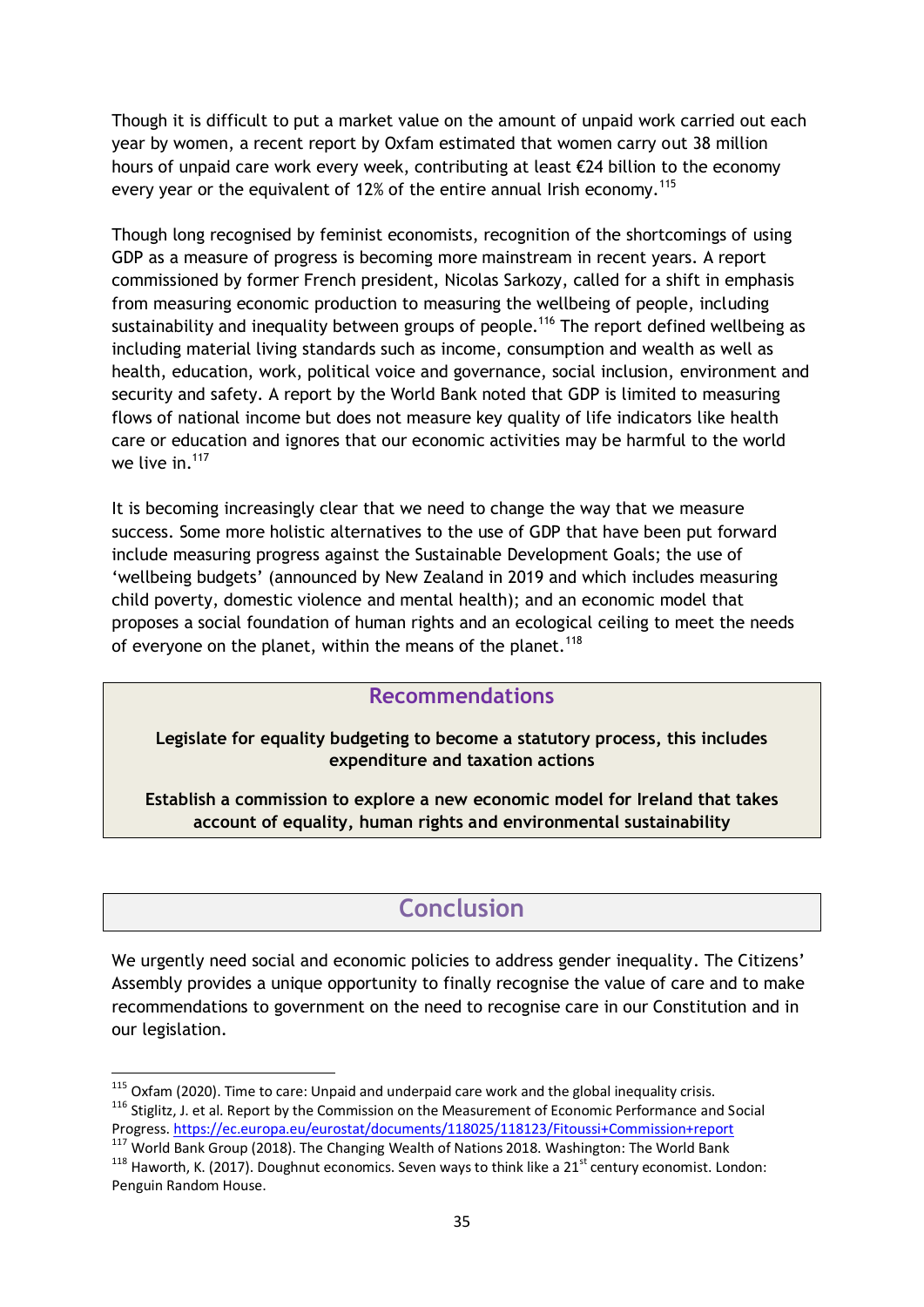Investment in public services and social infrastructure is key to achieving gender equality as well as reducing disadvantage and poverty and we must consider expenditure on care, public services and social infrastructure as an investment in the economy and society rather than cost to be borne. In order to deliver an equal society, we must create tax and spending systems that promote equality and provide the revenue needed to fund services.

To build an inclusive and equal society from the ground up, it is necessary to improve the gender balance and diversity of local government and local decision-making structures so that all structures and programmes of local government are accountable and responsive to women in all their diversity. The voices of women must heard in decision making and their participation supported and resourced at local level.

Therefore, NWCI calls on the Citizens' Assembly to include the following recommendations in its report to government:

- Hold a referendum on Article 41.2 to replace the Article with an inclusive and gender-neutral acknowledgement of the value of care
- Legislate for the funding of a comprehensive care infrastructure to support people at all stages of the lifecycle, including increasing childcare funding to 1% of GDP, proper wages for the workforce, a statutory right for a broad spectrum of paid leave, a Homecare credit to access a full pension, a statutory right to home care and Personal Assistance Services
- Legislate for a Living Wage and collective bargaining rights and explore moving to a four day week
- Legislate to benchmark social welfare payments to a Minimum Essential Standard of Living (MESL) and introduce a universal pension
- Address the intersection of violence and women's economic inequality by ratifying the ILO Convention 190 on gender-based violence and harassment in the work place and legislating for a minimum of 10 days paid leave for persons experiencing domestic and intimate partner abuse and violence
- Identify violence against women as a national crisis and implement policy and legislation to address this as well as increasing refuge spaces and funding
- Put equality proofing on a statutory footing to ensure that public resources are shared in a more equitable way
- Legislate for a 50% quota of women on Boards, in local elections and in local decision-making structures, with additional diversity targets to ensure participation of marginalised groups
- Introduce an entitlement to maternity/adoptive leave for women county councillors and women TDs
- Support and resource the women's community sector to advance equality and support marginalised women to participate in public and political life
- Establish a commission to explore a new economic model for Ireland that takes account of equality, human rights and environmental sustainability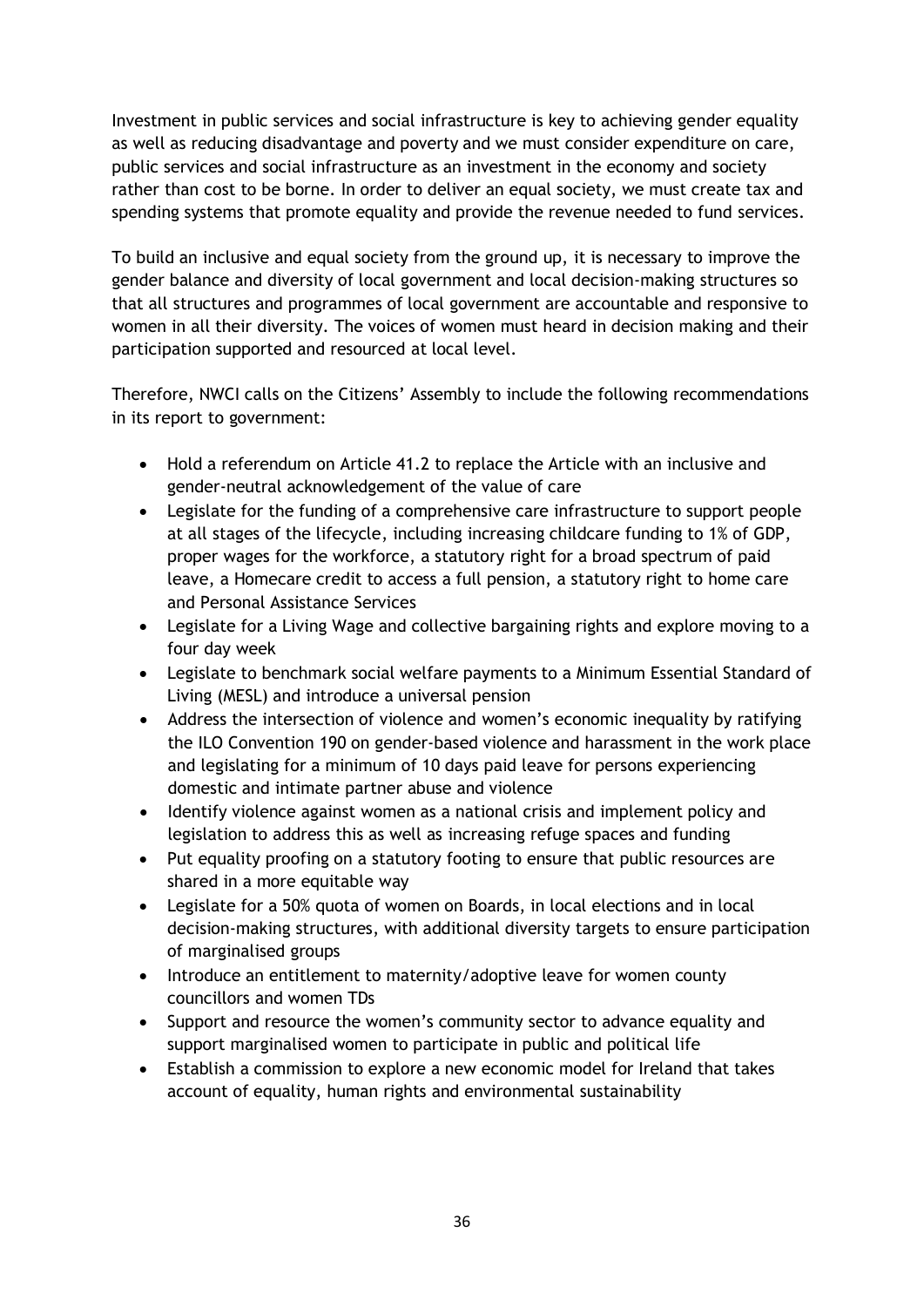**Contact**

| Jennifer McCarthy Flynn Head of Policy                         | E: jennifermf@nwci.ie |
|----------------------------------------------------------------|-----------------------|
| National Women's Council of Ireland, 100 North King Street, D7 | Tel: 01 6790 100      |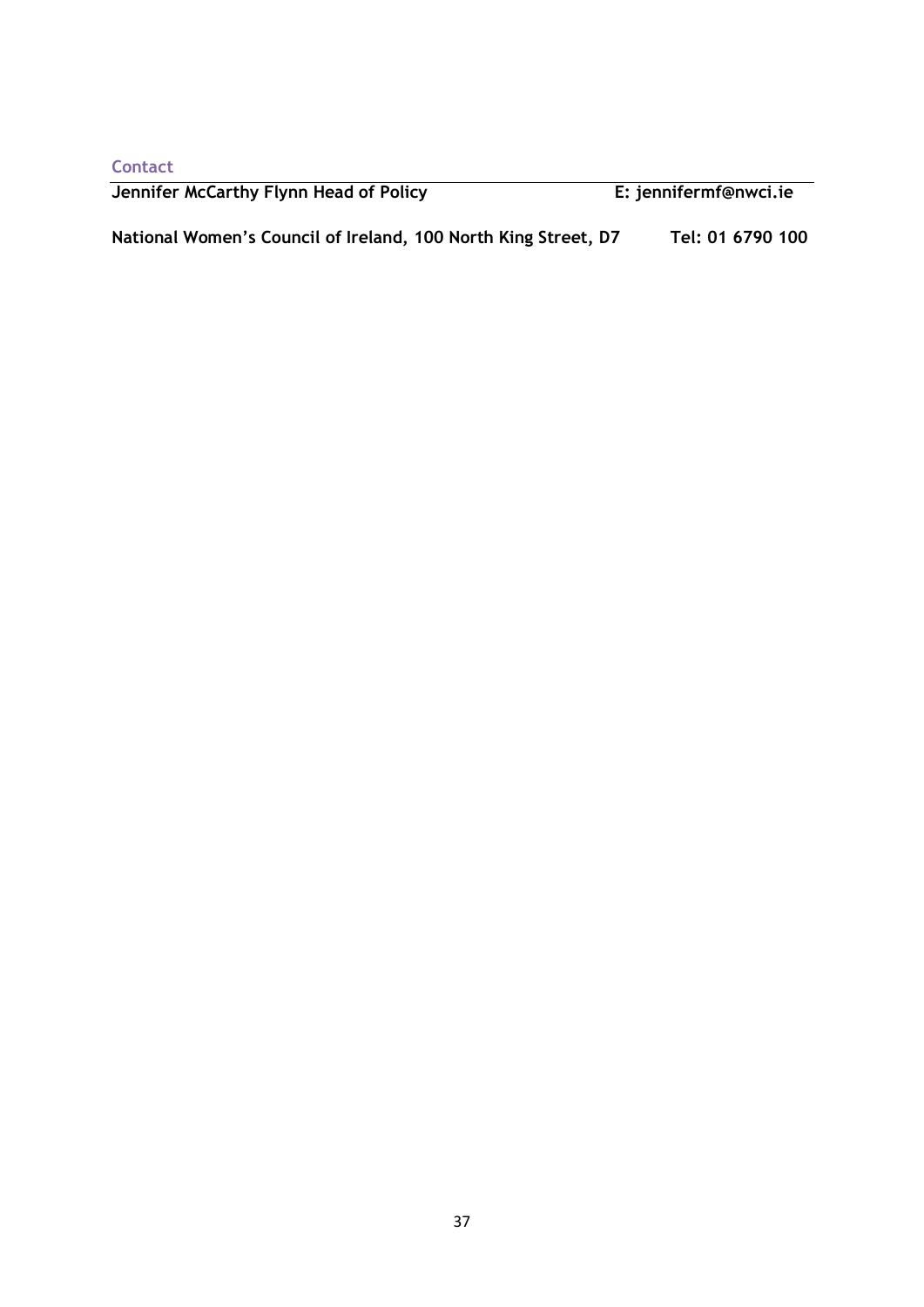# **APPENDIX 1 – Data on women's equality in Ireland**

# **Women's Economic Inequality**

- 33.5 per cent of lone parent families (the vast majority of whom are headed by women) families were at risk of poverty in 2018
- 47.7% of persons not at work due to illness or disability were at risk of poverty
- 32% of non EU nationals living in Ireland at risk of poverty or social exclusion compared to 19% of Irish nationals
- Only 28 per cent of women pf pension age had an occupational or private pension compared to 55 per cent of men and there is a gender pension gap of 35%
- Between 60-65% of minimum wage workers are women
- 6 in 10 workers in the childcare sector earn less than the living age

### **Women's Caring Roles**

- Nearly all of the people (98%) who were looking after home or family in 2016 were women
- Older women are five times more likely to leave work to care for a family member – check Alan B/ESRI
- Ireland has the  $7<sup>th</sup>$  highest gap in the EU in the hours spent on unpaid work by women and men
- Childcare costs in Ireland are the highest in the OECD for lone parents.
- 91% of lone parents are women
- There are more lone parent households among the Travelling community than the general population (20% compared to 12%)
- 76% of Carer's Allowance recipients are women and 24% men

# **Violence Against Women**

- 14% of women have experienced physical violence by a partner since age 15
- 6% of women have experienced sexual violence by a current or former partner
- 31% of women have experienced psychological violence by a partner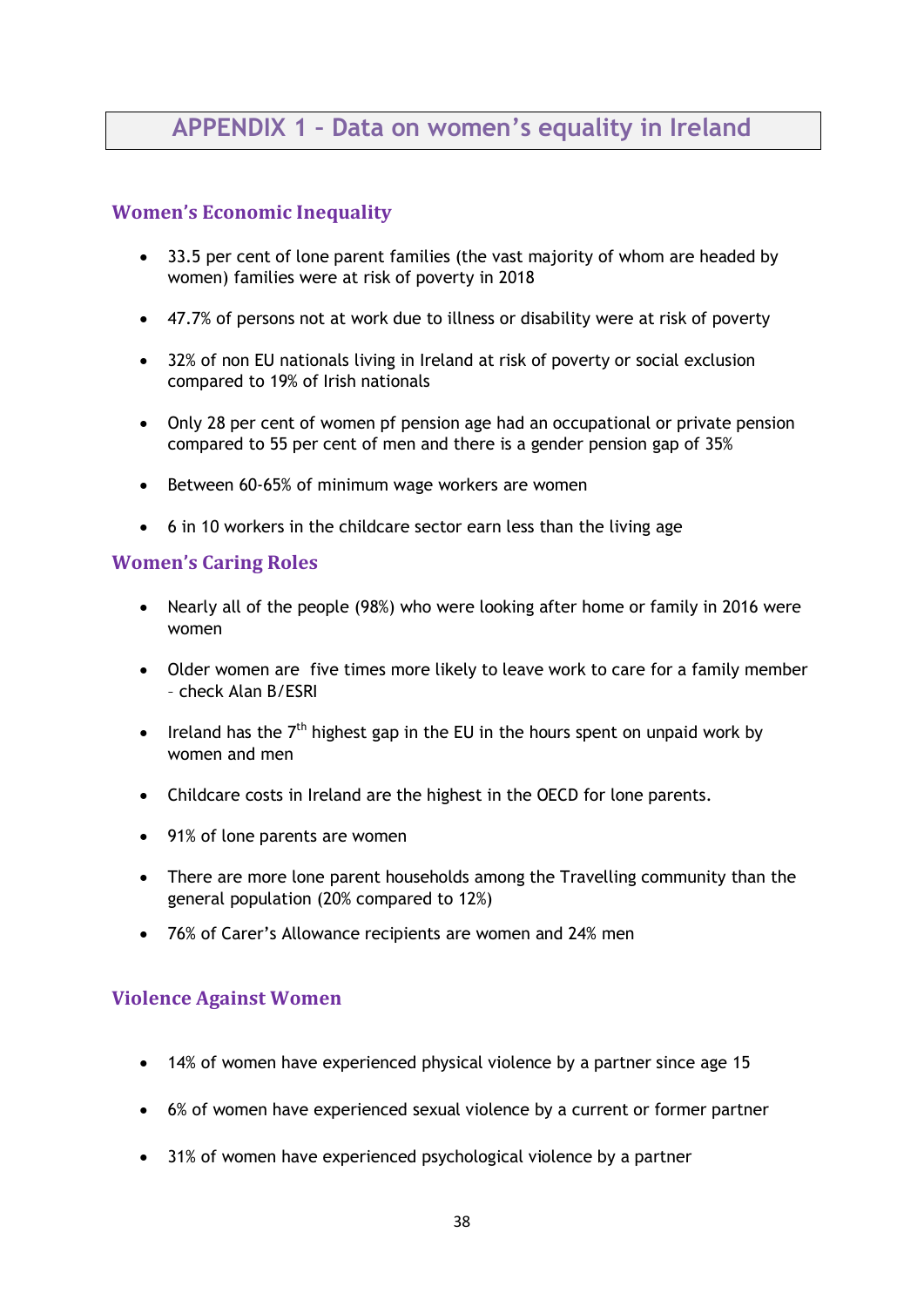- 12% of Irish respondents had experienced stalking (including cyber stalking).
- 8% of women experience physical and/or sexual violence each year
- 79% of Irish women who experienced sexual or physical violence never reported it to an official body
- One in five men (20%) believe women may provoke abuse against themselves
- In 2014, 25% Irish women had experienced a form of physical and/or sexual violence since the age of fifteen, and 8% experience physical and/or sexual violence each year
- 10,782 women and 2,572 children received support from a women's domestic violence support service in 2018 and on 3,256 occasions, domestic violence services were unable to accommodate women and their children because the refuge was full

# **Women's Leadership**

- Women now make up 24% of councillors. The EU average is 32%
- Only 19 women have held cabinet posts since foundation of state
- Just three of the 17 top civil service jobs are held by women. Men account for around two-thirds of the senior roles in all government departments.
- In the business world, women occupied only 28 per cent of Senior Executive roles in Ireland in 2019 and only one in nine CEOs in large enterprises were women. Women comprised only 20 per cent of the positions on Boards of Directors but only 7 per cent of Chairpersons were women.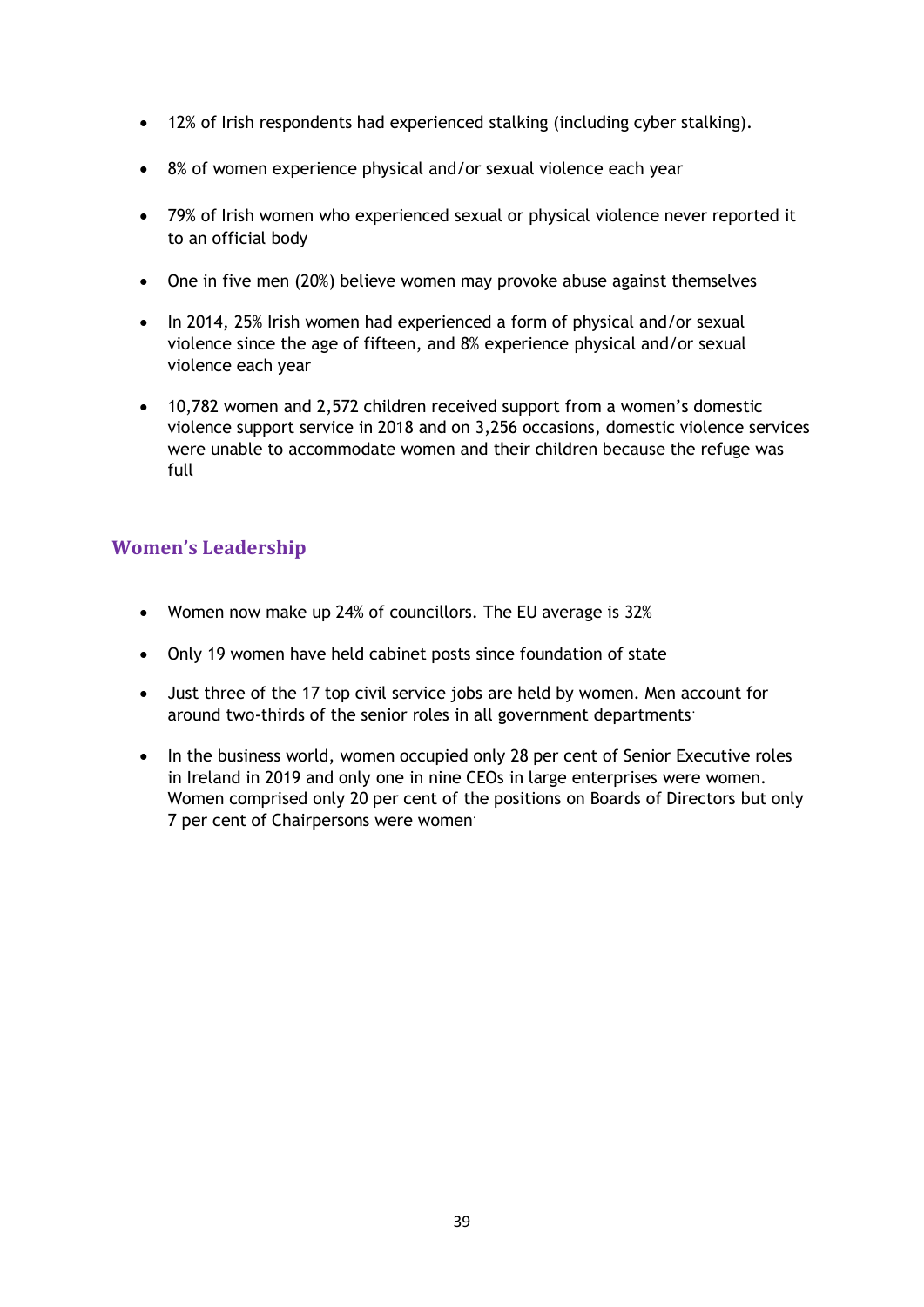# **APPENDIX 2- Irish Observatory on Violence Against Women**

**Action Aid** – provide long term support to women and their children in developing countries.

**Akidwa**- national network of migrant women living in Ireland and focuses on female genital mutilation (FGM) and domestic violence.

**Ascend** - domestic violence service working with women in North Tipperary.

**Cairde**- working with ethnic minority women on issues of Violence and health inequalities.

**Cork Sexual Violence Centre** - the direct provision of services to survivors of rape, sexual assault and child sexual abuse.

**Dublin Rape Crisis Centre** – at the forefront of the Irish response to sexual violence for almost 40 years.

**Galway Rape Crisis Centre-** providing a professional, caring and confidential counselling and support service for those in our community affected by sexual abuse and sexual violence.

**Immigrant Council of Ireland** – has developed a specific expertise targeting responses to trafficking for sexual exploitation.

**Irish Consortium on Gender Based Violence** - Irish based alliance of International human rights, humanitarian and development organisations, including International NGO's, Irish Aid and The Irish Defence Forces.

**Longford Women's Link** – a community organisation that supports women through an integrated model of service delivery. Domestic Violence is one of their 3 key service areas.

**Love and Care for People** - working with migrant women to promote awareness about issues such as family violence, social exclusion, forced marriage.

**National Collective of Community Based Women's Networks** - support communitybased women who experience disadvantage and marginalisation.

**National Women's Council of Ireland -** leading national women's membership organisation seeking equality between women and men. Since its inception, NWCI has a strong track record of work on the issue of VAW.

**Oxfam –** a world-wide development organisation that puts women's rights at the heart of everything they do.

**Pavee Point -** national NGO that works to promote Traveller and Roma human rights in Ireland. Their VAW programme aims to prevent and combat gender-based violence in Traveller and Roma communities.

**Ruhama -** work with women affected by prostitution and other forms of commercial sexual exploitation.

**Sonas** - largest provider of frontline services to women and children experiencing domestic abuse in the greater Dublin region.

**Women's Aid Ireland**-leading national organisation that has been working in Ireland to stop domestic VAW and children.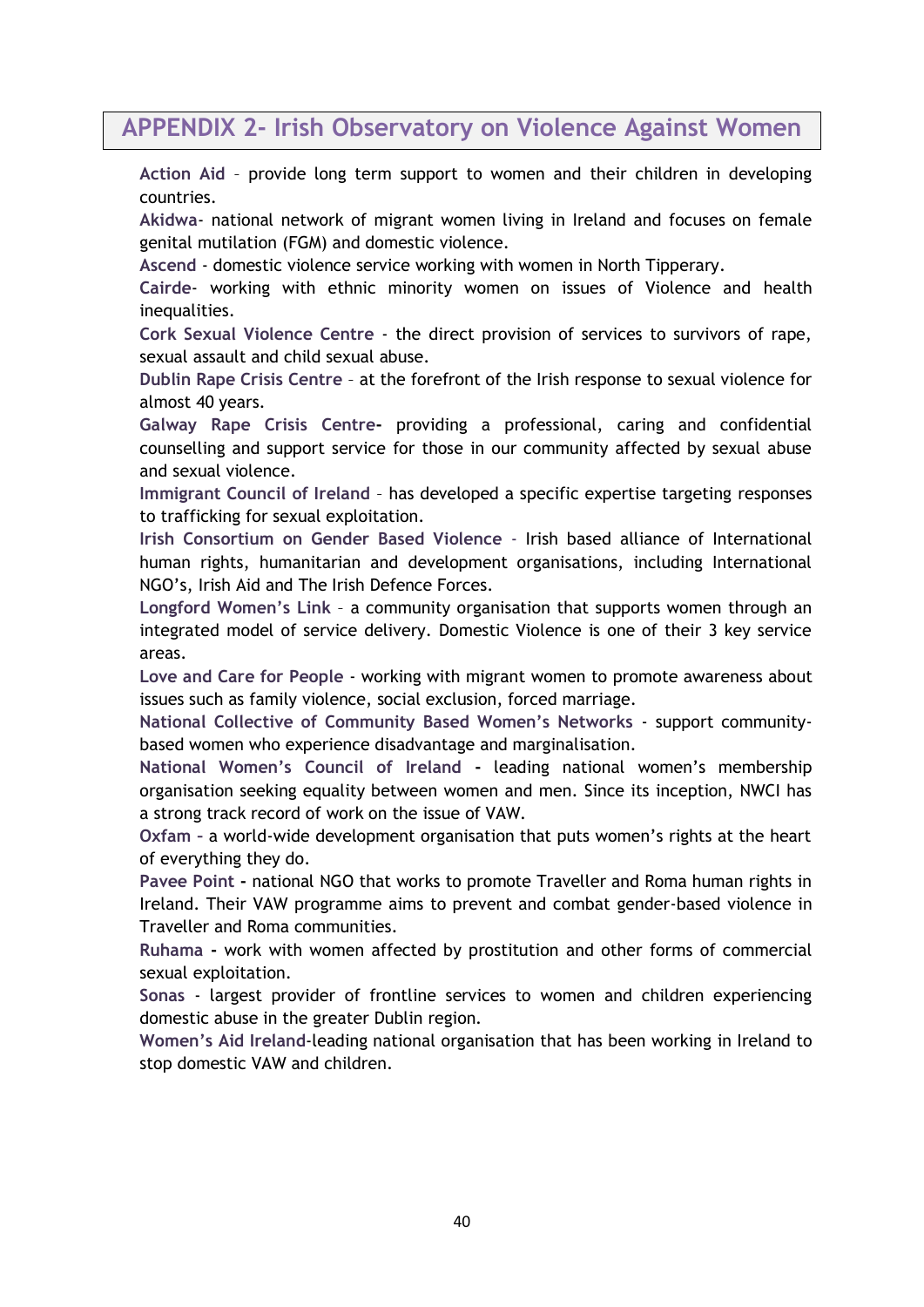# **APPENDIX 3- National Advisory Committee on Ending Sexual Harassment and Violence in Third level Education**

#### **Higher Education Institutions**

Athlone Institute of Technology Carlow Institute of Technology Cork Institute of Technology Dublin City University Dundalk Institute of Technology Galway-Mayo Institute of Technology Institute of Art Design and Technology Dún Laoghaire Letterkenny Institute of Technology Limerick Institute of Technology Mary Immaculate College Maynooth University Royal College of Surgeons of Ireland Sligo Institute of Technology Technological University Dublin Tralee Institute of Technology Trinity College Dublin University College Cork University College Dublin University College Galway University of Limerick Waterford Institute of Technology

#### **Student Unions**

Athlone Institute of Technology SU Carlow Institute of Technology SU Cork Institute of Technology SU Dublin City University SU Dundalk Institute of Technology SU Galway-Mayo Institute of Technology SU Institute of Art Design and Technology Dún Laoghaire SU Letterkenny Institute of Technology SU Limerick Institute of Technology SU Mary Immaculate College SU Maynooth University SU Sligo Institute of Technology SU Technological University Dublin SU Tralee Institute of Technology SU